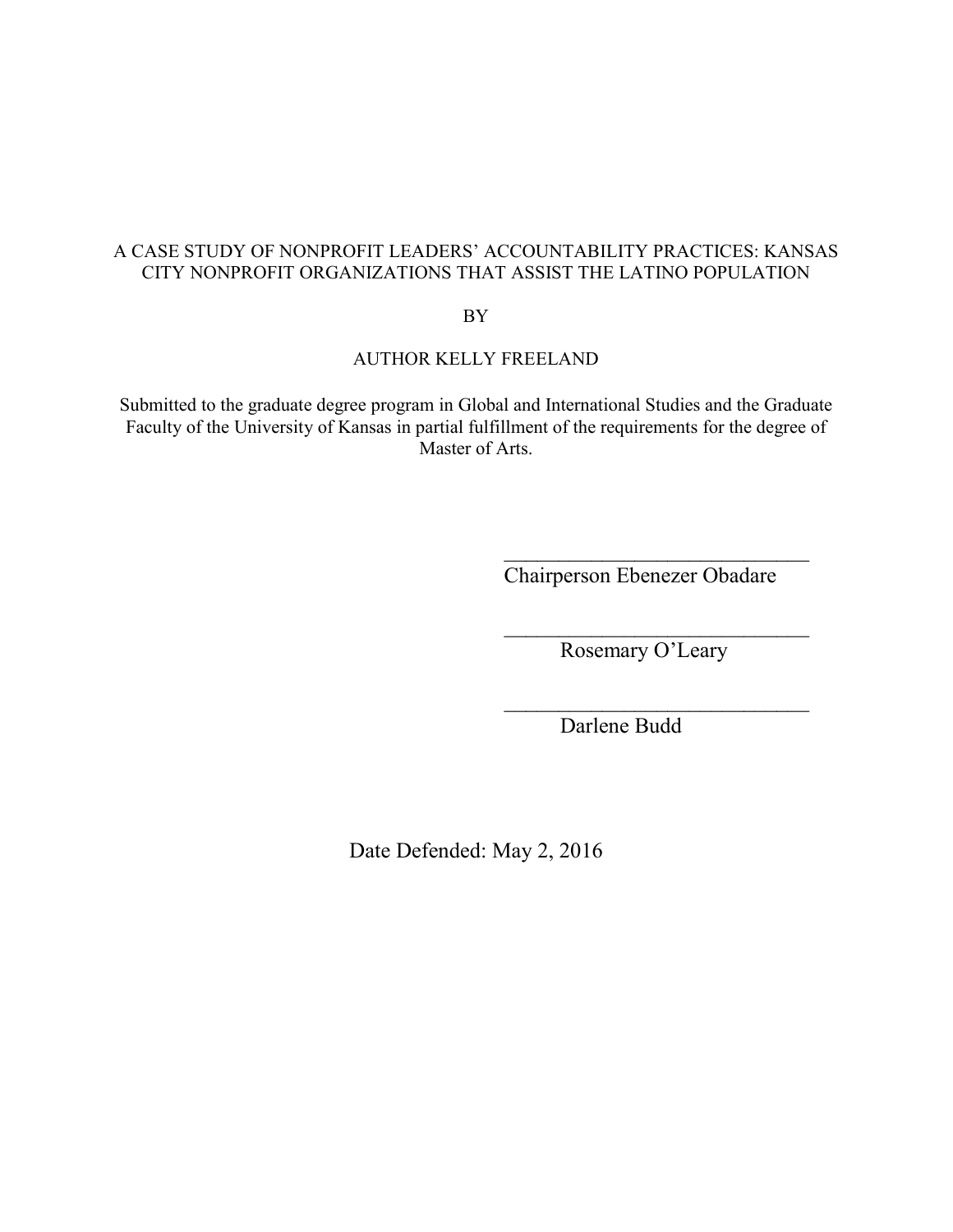The Thesis Committee for Kelly Freeland certifies that this is the approved version of the following thesis:

## A CASE STUDY OF NONPROFIT LEADERS' ACCOUNTABILITY PRACTICES: KANSAS CITY NONPROFIT ORGANIZATIONS THAT ASSIST THE LATINO POPULATION

Chairperson: Ebenzer Obadare

Date approved: May 2, 2016

\_\_\_\_\_\_\_\_\_\_\_\_\_\_\_\_\_\_\_\_\_\_\_\_\_\_\_\_\_\_\_\_\_\_\_\_\_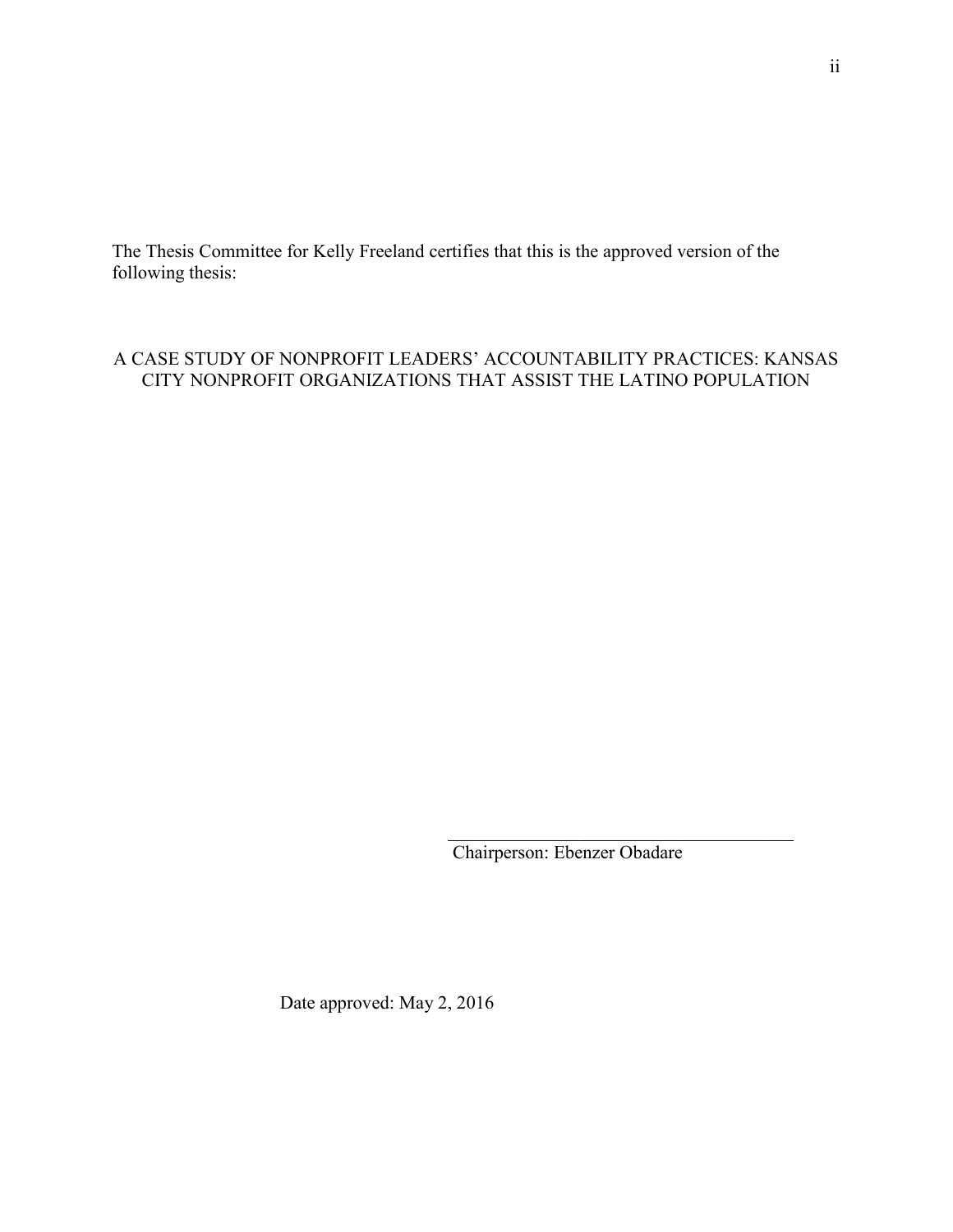#### Abstract

The Greater Metropolitan area of Kansas City has provided jobs in the railroad, meatpacking, and service sector for the undocumented and documented Latino immigrants for the past century. Although the city's Latino population is not above ten percent of the overall population, Latino immigrants need resources for countless problems including but not limited to language barriers, discrimination, and mental and physical health issues. Nonprofit organizations in the area provide social services to a population that is often overlooked. By analyzing the interviews of five nonprofit leaders of community-based organizations and observations of three of five organizations, the research will answer these questions: what is the definition of accountability, what is accountability's relationship to effective governance, and what are the areas of accountability that need improvement? The theoretical framework used to analyze the data is Barbara Romzek's and Melvin Dubnick's accountability relationship systems. Although legal and bureaucratic accountability relationships were observed, the most frequently used accountability systems were the political and professional systems due to the nonprofits responsiveness to their clients and the experts within the nonprofits that have an opportunity to teach or demonstrate reliability and knowledge for an event or program.

Keywords: accountability, nonprofit management, Latino, nonprofit organizations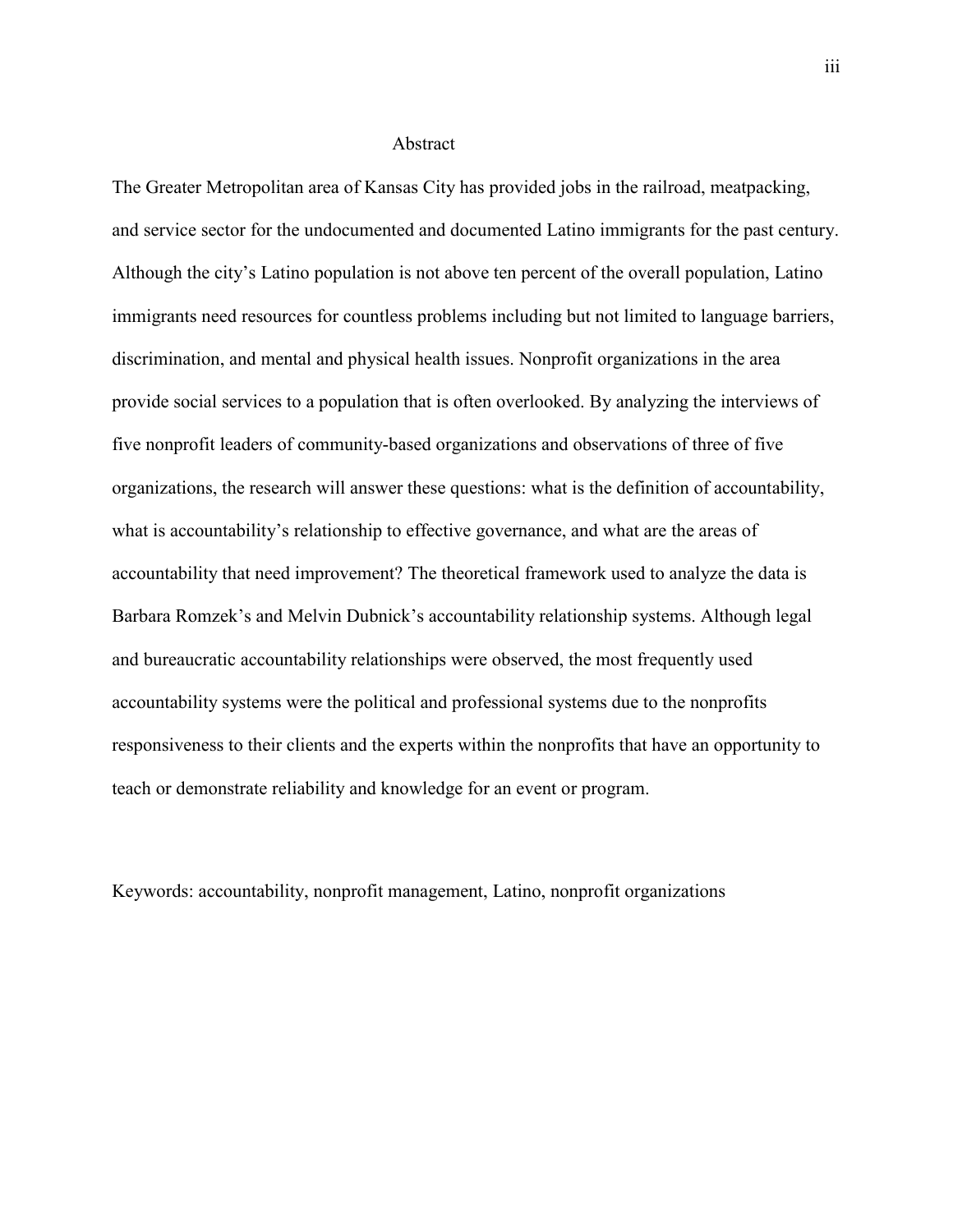#### Acknowledgements

I wish to express my sincere gratitude for the academic, family, and work relationships that gave me the support that I needed to research and write this thesis. I thoroughly appreciate Dr. Ebenezer Obadare, my chairperson for my committee, as he continued to push me to write a thesis that excited me, so that I would feel pride at the end of the process. Dr. Obadare, your words were powerful because I am proud of my research and work on this thesis. I also would like to thank my other committee members, Dr. Darlene Budd and Dr. Rosemary O'Leary. Dr. Budd, from the beginning, you were the professor that helped me create the first few drafts and jumpstart this process. Dr. O'Leary, I sincerely thank you for your insightful comments and detailed revision notes at the end of this process.

 I would also like to thank the nonprofit leaders that assisted me in my research by answering e-mails, responding to my interview questions, and allowing me to observe your organizations: John Fierro, Irene Caudillo, Gilbert Guerro, Jorge Coromac, Barbara Bailey, Deborah Briggs, and many other volunteers and staff that answered my questions and allowed me to observe them.

 Among the staff at University of Kansas, I would like to thank Dr. Mike Wuthrich and Dr. John Kennedy for allowing me to write on this subject matter despite its clear connection to the GIST curriculum. I would also like to thank Erin Adamson for her detailed instructions in writing different components of a thesis and for her support as I sent her draft after draft.

 Lastly, I would like to express my love and gratitude to the members of my family: my husband, Michael, my mom and dad, Gary and Teresa, and my best friend, my sister Lori. Without all of you, I would have never finished this long and involved process and I know all of you will be ecstatic to never have to hear the word "thesis" again.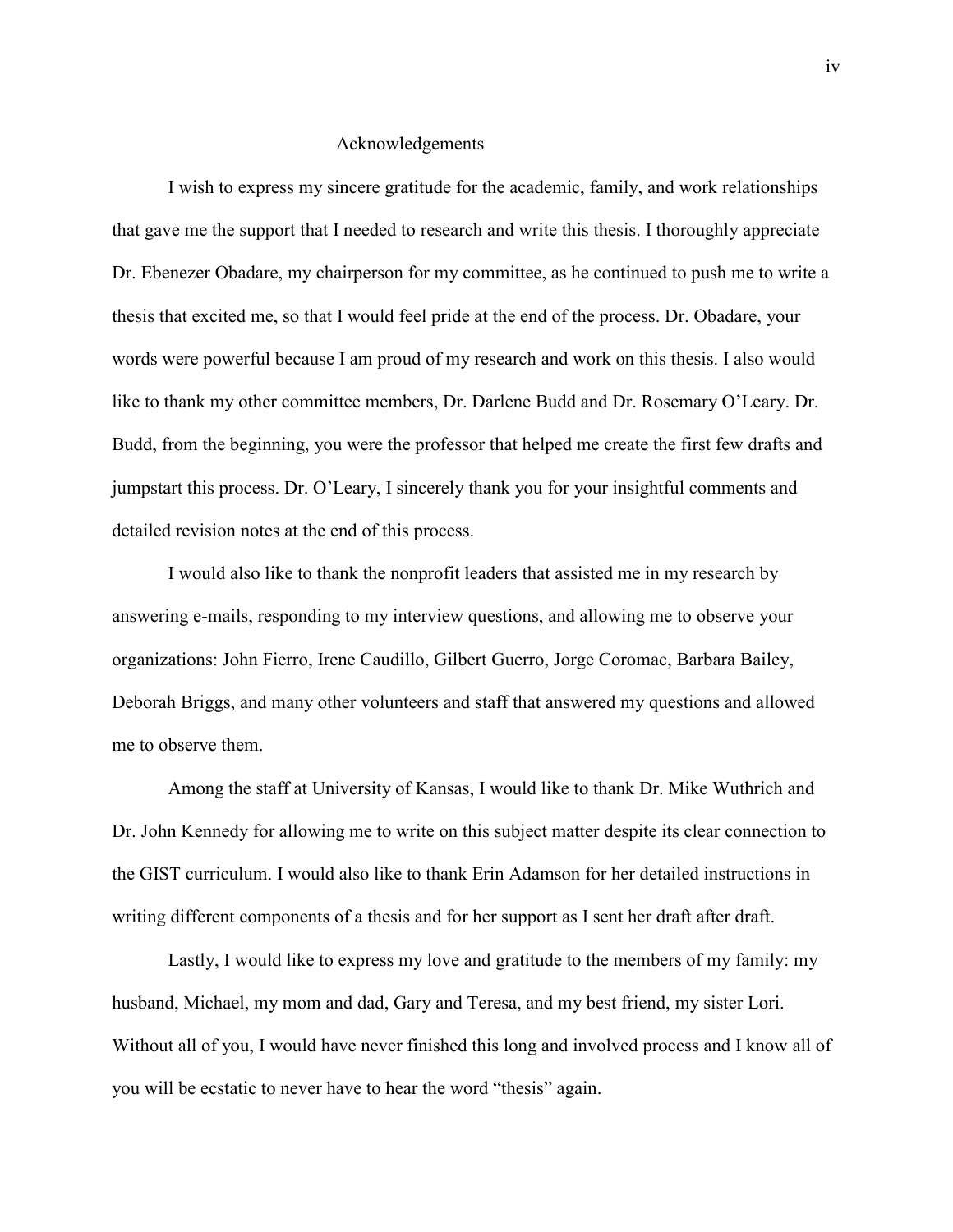# Table of Contents

| Abstract                                                                                                                        | Page iii |
|---------------------------------------------------------------------------------------------------------------------------------|----------|
| Acknowledgements                                                                                                                | Page iv  |
| Table of Contents                                                                                                               | Page v   |
| Section One: Introduction                                                                                                       | Page 1   |
| Section Two: Review of the Literature<br>Nonprofit accountability, evaluation methods,<br>Latino Population Assessment of Needs | Page 4   |
| Section Three: Methodology                                                                                                      | Page 20  |
| Section Four: Results and Analysis                                                                                              | Page 34  |
| Section Five: Discussion                                                                                                        | Page 60  |
| Section Six: Conclusion                                                                                                         | Page 74  |
| Section Seven: Literature Cited                                                                                                 | Page 76  |
| Appendix A. List of Questions for Interviews with<br>Nonprofit Leaders                                                          | Page 80  |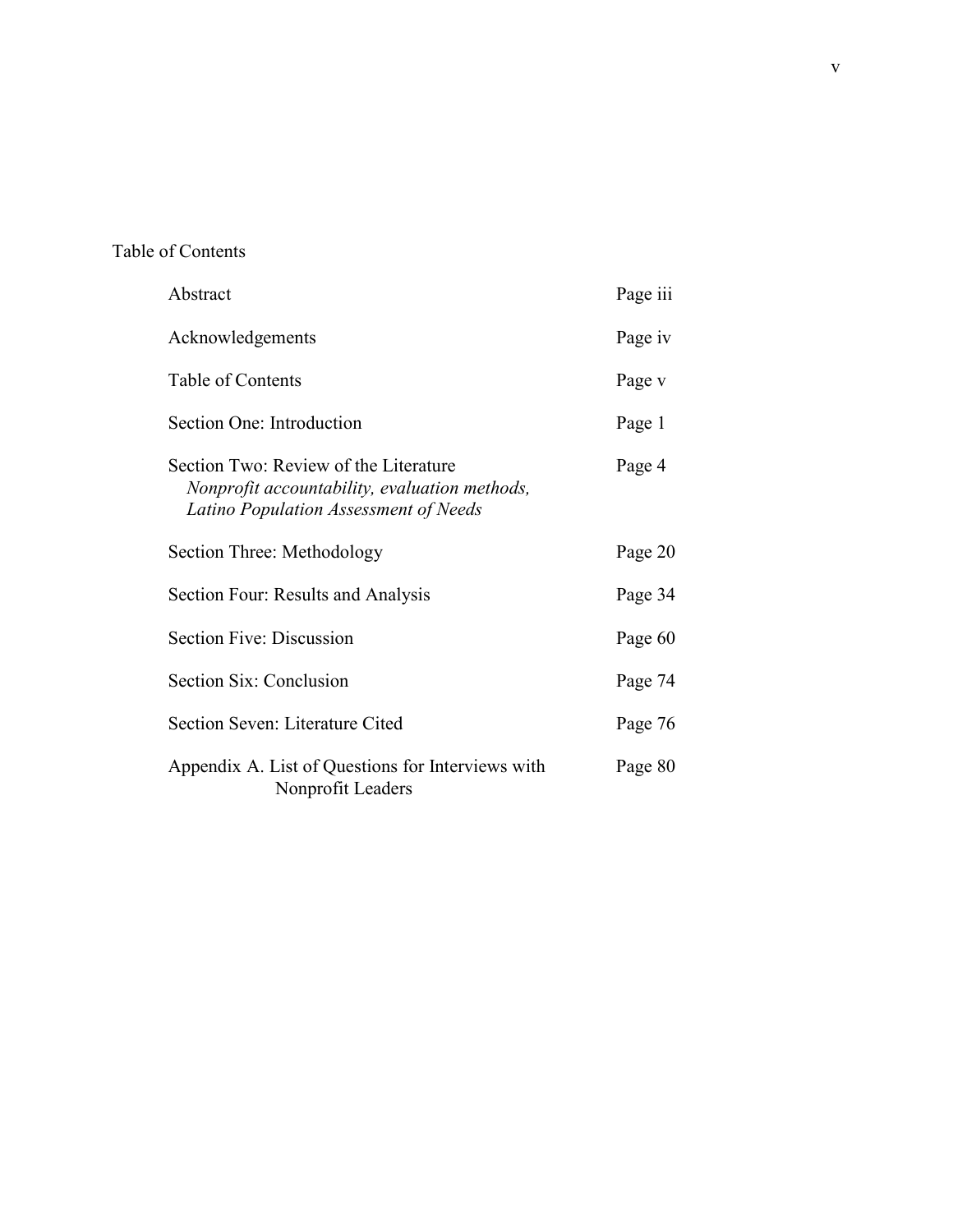## *Introduction*

One in five U. S. students have at least one foreign born parent and when analyzing the demographics further, the data indicates that "60.5% of Latino students have at least one foreign born parent" (Raffaelli and Wiley, 2012 pg. 348). Typically, individuals migrate from their home country due to economic or educational opportunities. Globalization has created a world where information and communication technologies can travel in milliseconds, global trade can create unrest in areas thousands of miles away from a consumer, and workers can migrate to distant places for economic mobility and the opportunity to search for the 'American Dream'. With this new global perspective, localities (U. S. metropolitan areas, cities, and suburbs) "the global or the local, or globalization and localization, do not stand in opposition to another" (Laws 1997 pg. 90). At the microscopic level, researchers cannot deny U. S. cities, localities, influence on the global market.

Industries in Kansas City, whether it is for the railroad, meatpacking, or service sector, have used immigrant labor for over a century. In a globalized economy, change is constantly occurring in addition to the changes immigrants make to localities they reside. Immigrants make investments in the housing and city they reside, create businesses, attend and assist cultural festivals, educate and provide health and social services, and promote positive social change. Unfortunately, despite the amount of positive productive changes immigrants bring to a city like Kansas City, they are generally disrespected, called names, and suspected of looking for public assistance from America's welfare system. Although the discrimination and name-calling has no basis for reality, it is apparent that "economic segregation of immigrants refers to the fact that many simply do not have access to the same resources as the U. S. population" (Laws 1997 pg.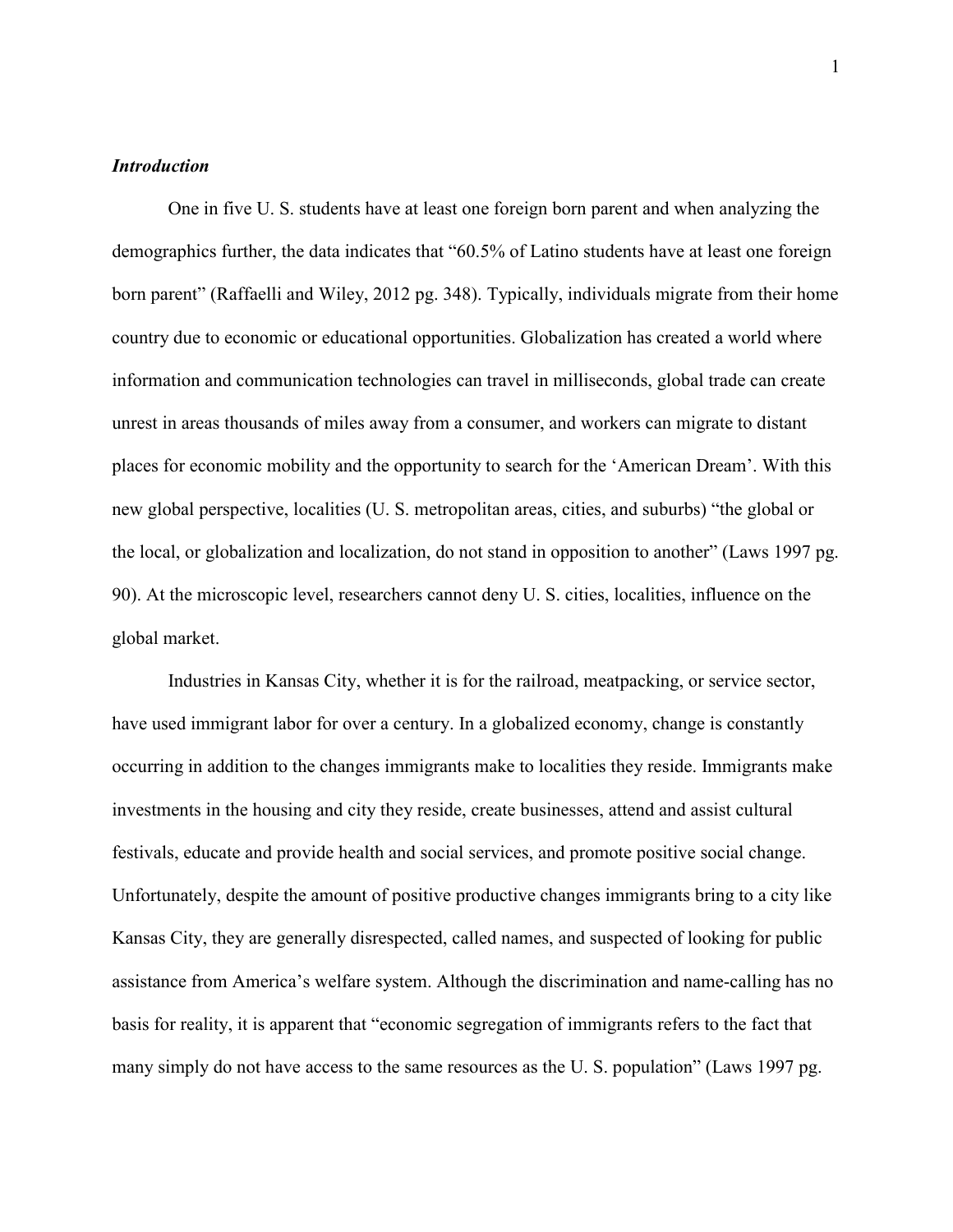95). A globalized world that inflicts economic disasters across the world due to the trade policies it follows must evaluate the social service organizations within its localities in order to create more opportunities for the individuals and families that seek resources and assistance.

Social service organizations or nonprofit organizations have become a global phenomenon. While the state wants to retreat from the many responsibilities required to ensure the safety and health of its citizens, nonprofits are picking up the slack and assisting those with mental, physical, and health needs despite citizenship status documentation. As this global phenomenon becomes more prevalent, social service organizations are only going to become more important in size and scope.

A 'nonprofit organization' is defined as an association that assists clients with a variety of needs and is able to make financial decisions based on donations or government stipends. Volunteers or employed staff will address most of the problems, but the nonprofit organization's board of trustees might also identify areas of concern when an issue arises. Successful nonprofits are productive when they have managers that have a clear vision and can articulate the social service needs of the community. Nonprofit managers are the communicators with donors, so that vital donations are presented to the nonprofit organization year after year. Financial concerns are not the only expectation of nonprofit managers, he or she must make sure that staff and volunteers are trained and prepared for their roles, employee and board policy documentation is addressed, the programs and services are created to serve the mission statement, and the services provided are of the best quality. Depending on the size of the nonprofit, many other staff members and volunteers may impact or direct their energies in the concerns above, but the nonprofit manager is the one to make the final decisions and often the primary communicator to address strengths and weaknesses of the organization.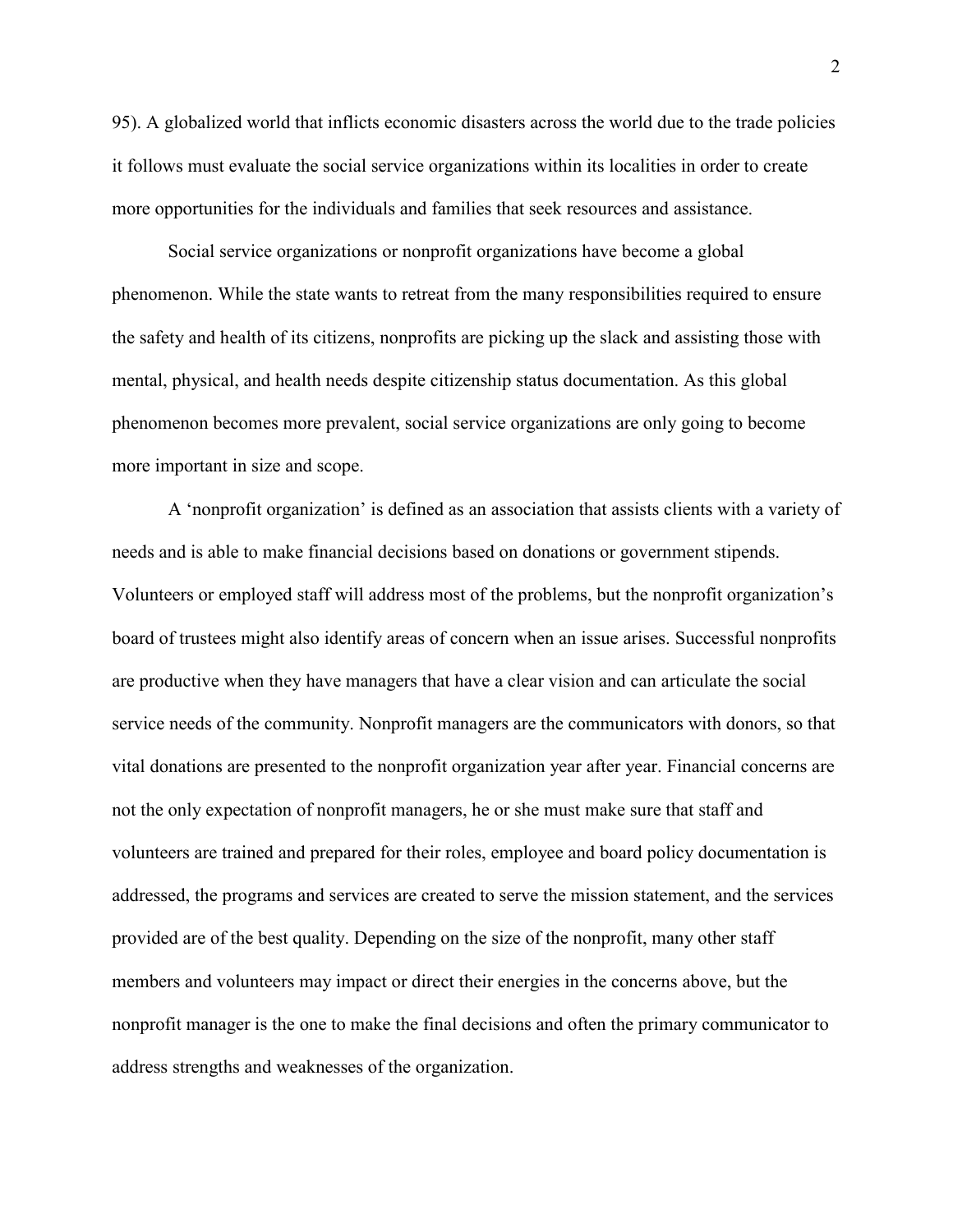The Hispanic Needs Assessment for the Kansas City Metro area analyzed Kansas City demographics from the 2010 Census. The survey indicates that "Latinos comprised 9% of the population of Greater Kansas City in 2010 (164,080 persons), which equated to a 78% growth rate over the past decade" (Hispanic Needs Assessment 2013). While the growth rate does not differentiate between foreign born and resident, Latino immigrants are part of the 78% growth rate. With an increase in Latino immigrant population, it is imperative that the Kansas City area address the needs of all members of its community. Nonprofit managers, community leaders, educators, and policy makers in the Kansas City area also identified key issues that many Latino immigrants face: high unemployment and low graduation rates, lack of opportunities for the undocumented, gang violence in neighborhoods, and mental health and wellness needs (Hispanic Needs Assessment 2013).

 According to the El Centro study of 957 Latino immigrants living in Kansas City, Kansas and Kansas City, Missouri in 2005, out of the 957 respondents surveyed, "57.6% of the respondents did not have documentation" (Lewis, 2008 pg. 193). Furthermore, the study indicated that "82% of the respondents live in mixed-status families where at least one family member has lawful immigration status and at least one family member does not" (Lewis 2008 pg. 194). Unauthorized workers, individuals living in the U.S. with undocumented or illegal status, are also ineligible for government benefits and legal services. On a global scale, this can be a disaster when a certain percentage of the population is marginalized. Humanitarian assistance from nonprofit organizations like El Centro and Mattie Rhodes in Kansas City address the needs of Latino immigrants that face innumerable problems with language barriers, discrimination, and documentation status anxieties.

The aim of this paper is to define accountability through the perspective of a nonprofit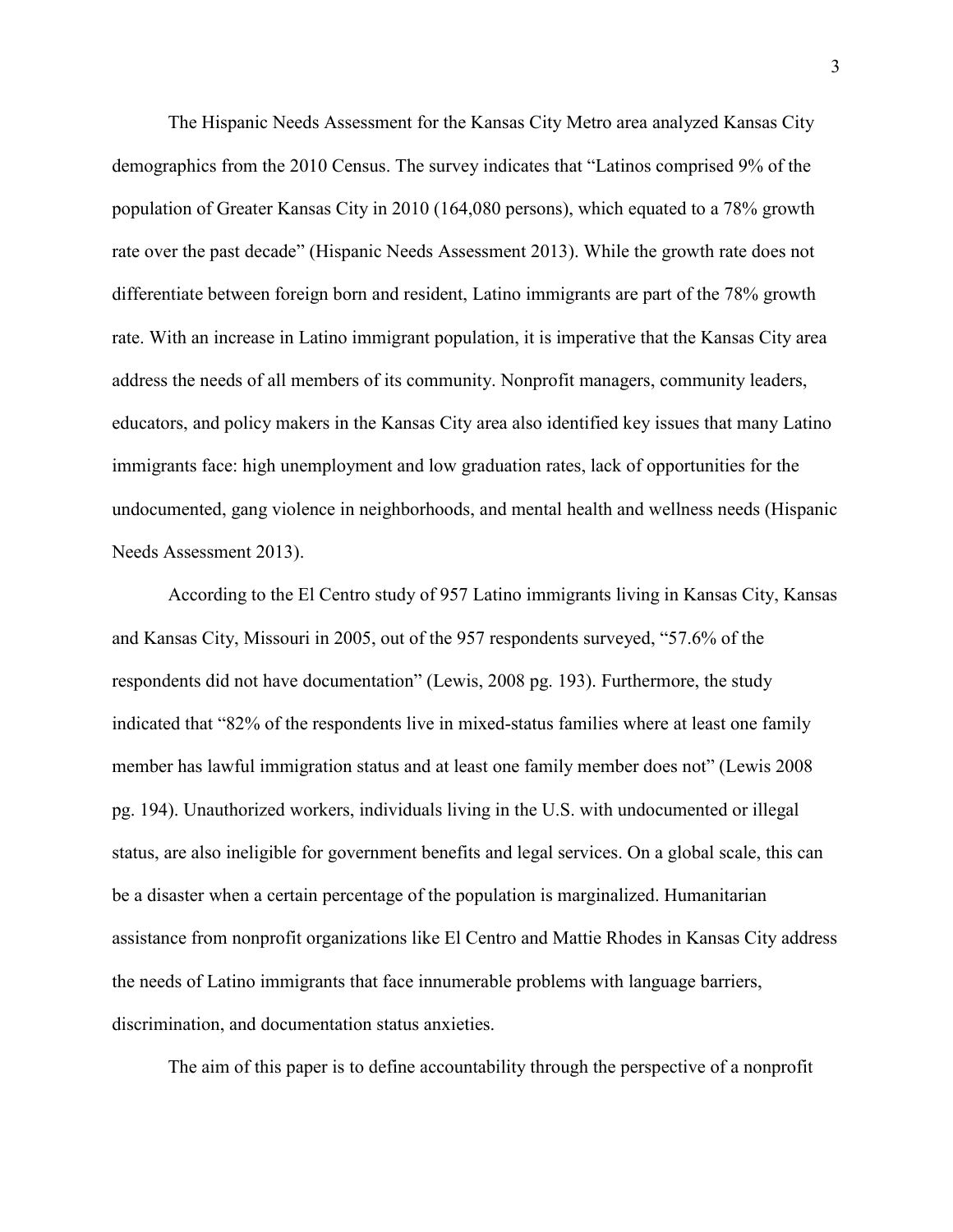leader that assists the Latino population residing in the Midwest. While one nonprofit leader may define accountability as a nonprofit's ability to produce quality outcomes another organization may illustrate that accountability is demonstrating financial sustainability and productivity. Another nonprofit leader may suggest that accountability is displaying transparency and effectively communicating with stakeholders. The purpose of the research is to have a nonprofit leader define accountability and identify its relationship to effective governance.

## *Section Two: Review of the Literature*

## *Nonprofit accountability, evaluation methods, Latino Population Assessment of Needs*

 Nonprofit organizations exist on every continent and in almost every city of United States. Exponential growth of the NGOs in the U. S. has affected job growth, GDP, and the lives of hardworking citizens and undocumented citizens alike. The Internal Revenue Service estimates that 1.41 million nonprofits were registered in 2013 (McKeever 2015). More specifically, nonprofit organizations that focus on human services and poverty reduction have also increased. Estimates claim that there were 300,000 human service organizations in 2010 (Ebrahim 2014). The increase of nonprofits has also lead to media exposure of corruption and fraud by nonprofits that could include allocating funds in dishonest ways or misconduct in other capacities (Ebrahim 2003; Williams & Taylor 2013). In order to alleviate some of the fraud and misconduct issues, funders and stakeholders have created accountability requirements. Due to the variance in size, mission, and strategic plans, the same accountability requirements cannot be mandated for all nonprofits throughout the United States. Therefore, there is a continuous debate as to what qualifies as an adequate accountability method or framework.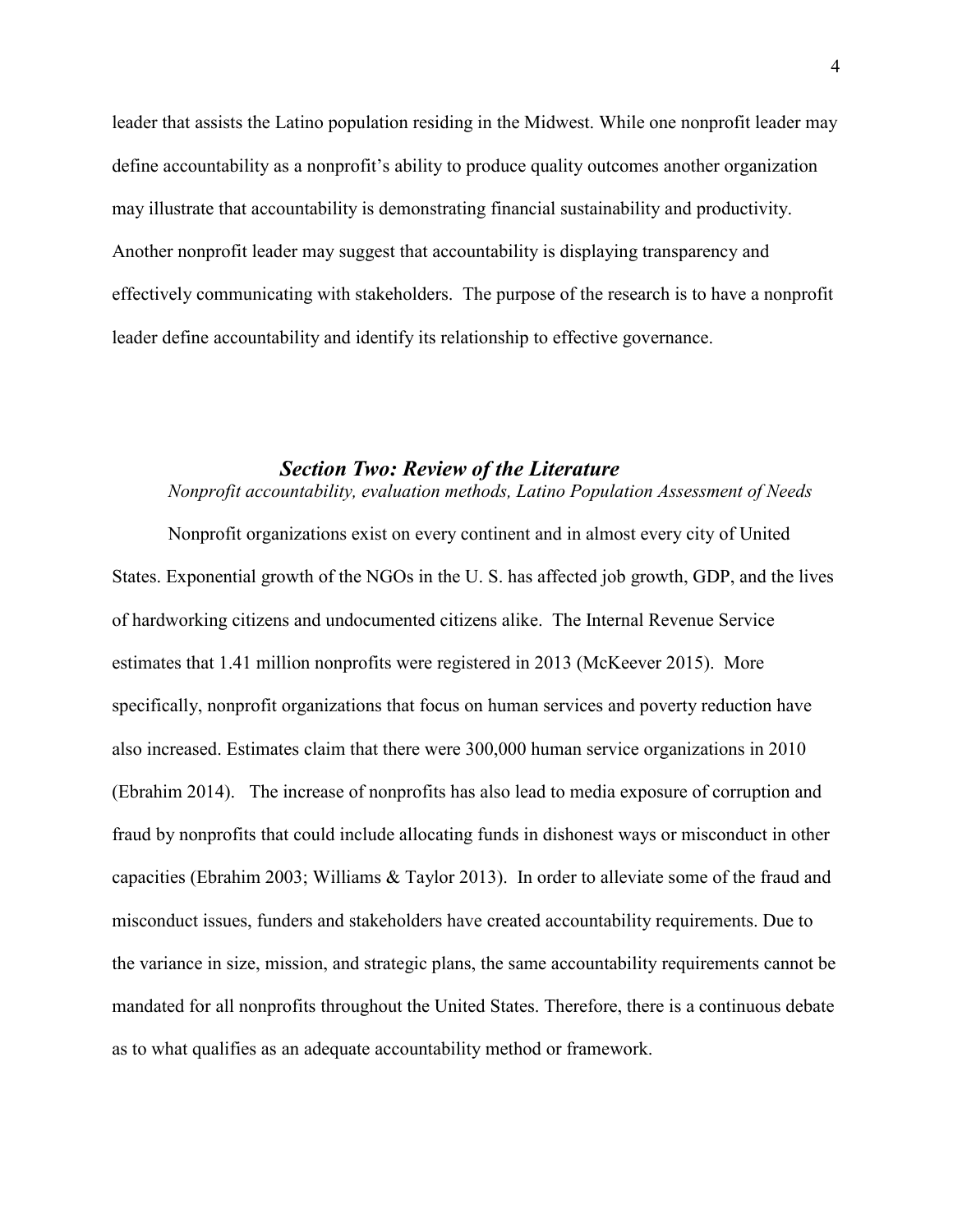The literature review will address three areas related to the lack of a clear definition of accountability and the relationship accountability has with effective governance. The first section will address research related to defining accountability and identifying different types of evaluation methods that nonprofits that assist Latino populations utilize. This section will also address the main framework that will be used in analyzing the qualitative interviews. The second section will focus on research studies about the Latino population in the United States and further identify the Kansas City's Latino population's social service needs through the Hispanic Needs Assessment and other studies.

#### *Accountability Theories and Identifying Evaluation Methods*

Nonprofit accountability is difficult to define because there are so many components to a nonprofit that assist or hinder its growth. Some researchers contend that accountability is an ambiguous term to define (Edwards and Hulme 1996; Ebrahim 2003; Kearns, 1994). One scholar defines accountability when the public and nonprofit sectors' are held accountable "to the extent that they are required to answer for their actions" (Romzek 1987 pg. 228). Other theorists define nonprofit accountability as "means by which individuals and organizations report to a recognized authority (or authorities) and our held responsible for their actions" (Edwards and Hulmes 1996 pg. 967). In addition, accountability could also be defined as a way to evaluate organizational structure, financial transparency, board governance, impacts, client satisfaction, etc. The definitions provided are ambiguous and lack a clear identification of how the organizations will be held for their actions, whom are they answering to, and how often they will be held for those actions.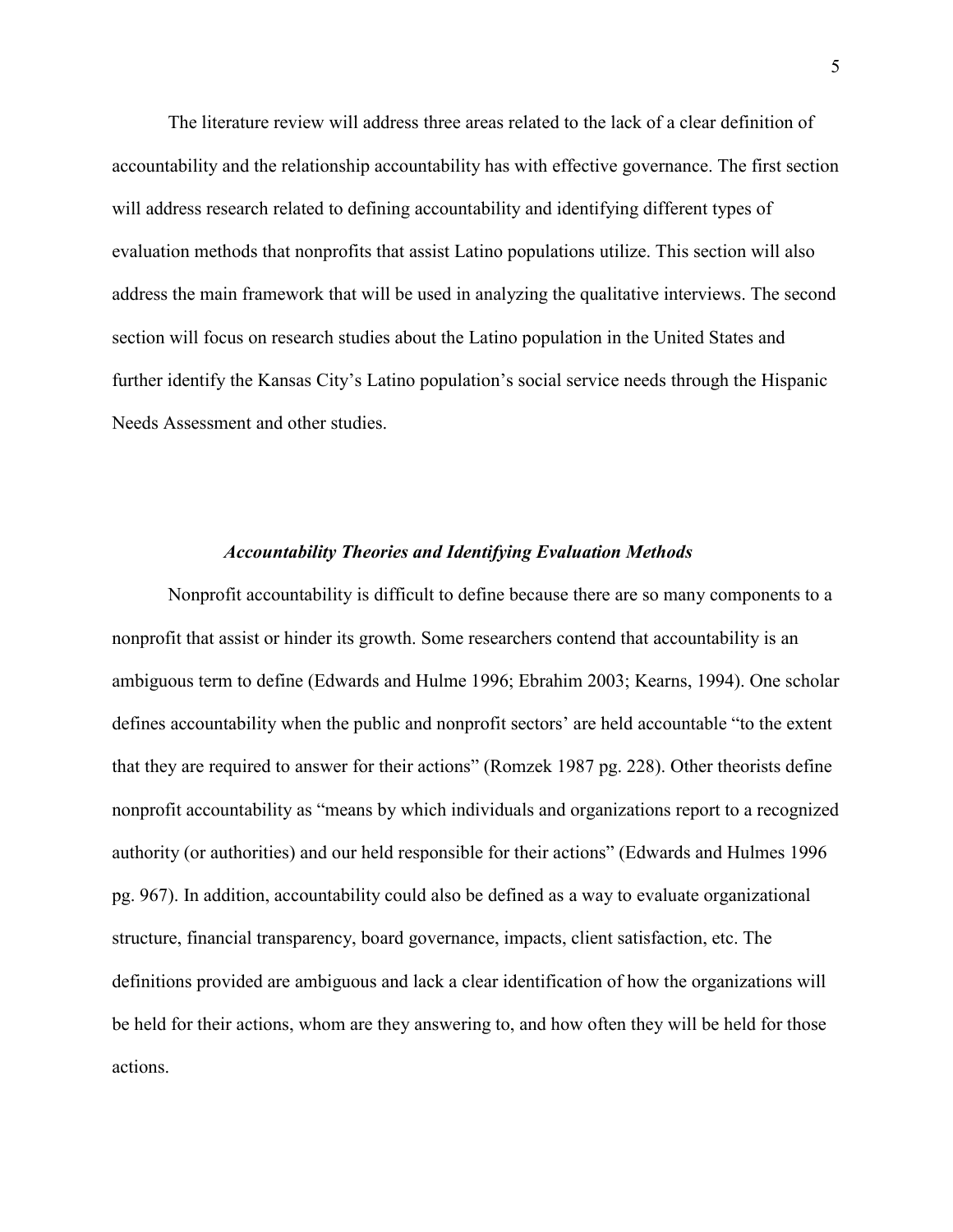Scholars have also identified nonprofit accountability's definition as ambiguous and lacking a clear definition (Ebrahim 2003, Kearns 1994, Williams & Taylor, 2013). While one researcher describes the ambiguity as "an irony of accountability that the term itself has evaded a clear definition" (Ebrahim 2003 pg. 193), another researcher describes the "conceptual definitions accountability inevitably open a Pandora's Box of criteria related to shifting, ambiguous, and perhaps even conflicting standards of behavior and performance held by diverse constituencies" (Kearns 1994 pg. 187). The lack of clear definition also becomes frustrating as there is a surge of accountability expectations that differ according to stakeholder. For the purpose of this research study, "stakeholder" can be defined as any person invested in the nonprofit organizations success which includes funders, nonprofit staff and volunteers, beneficiaries or clients, etc.

Although researchers cannot agree on a definition of nonprofit accountability, many provide frameworks to further illustrate the complex, multilayered accountability relationships nonprofit organizations have with their stakeholders. Not all theorists define accountability in such general terms; a theoretical framework that looks at the hierarchical components (O'Dwyer & Unerman 2008; Ebrahim 2003; Christensen 2002), the holistic objectives (O'Dwyer & Unerman 2008), or other professional and legal expectations (Romzek & Dubnik 1996) is important to understand the enormous complexities and varieties of nonprofit accountability.

A framework that analyzes the myriad of stakeholders that nonprofits must address should recognize the upward, downward, and lateral relational pulls of the organization (Ebrahim 2003, and Christensen, 2002). With this Upward and Downward accountability framework, researcher Alnoor Ebrahim defines accountability as the "balancing act" (Ebrahim 2003 pg. 194) where organizations are held accountable by the internal factors that include organizational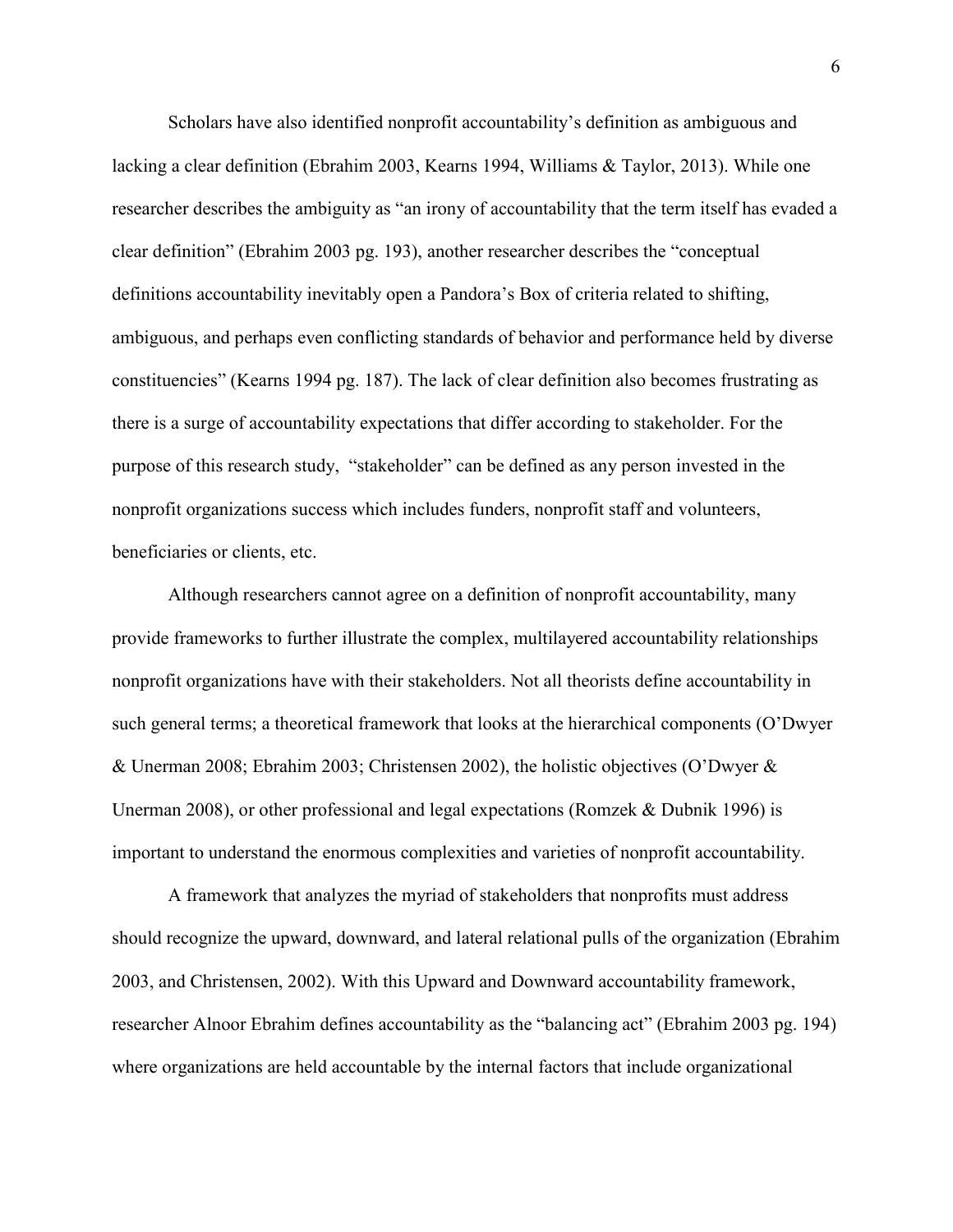structure, mission development, and strategic plans and the outside factors that also demand the organization's attention (Ebrahim 2003). The three levels of accountability upward, lateral and downward require that a nonprofit leader examine all stakeholders' needs and expectations and take into account the relational nature of accountability (Ebrahim 2003; O'Dwyer & Unerman 2008; Edwards and Hulme 1996). With the increase in accountability expectations, it is relevant to examine the full spectrum of government agencies, charity watchdogs, funders, media representatives, clients, and staff needs and expectations that a nonprofit has to address in its evaluation processes. Analyzing the relational nature of accountability ensures that those that investigate accountability do not only consider the laws, regulations, and financial transparency expectations of accountability, but the relational nature between the different parties involved with the organization (Ebrahim 2003).

 Upward levels consist of the funders and regulators that hold a nonprofit accountable to financial transparency data and performance measurement statistics whereas downward levels of accountability consist of evaluating clients' and community's needs. Sometimes the upward pulls of an organization may require the organization to overlook internal responsibilities (Ebrahim 2003; Christensen 2002). While this is not always the case, the upward levels of control tend to not understand the day-to-day realities that the nonprofit leaders and staff face every day. In the worst case scenario, the accountability trends encouraged by the upward level can contradict a nonprofit's organizational structure and or mission (Ebrahim 2003; O'Dwyer & Unerman 2008).

 An accountability construct that also examines the relational nature of upward and downward levels the hierarchical and holistic accountability framework (O'Dwyer and Unerman 2008). While this theoretical construct takes into account the "upward" level of stakeholders' expectations that Ebrahim highlights, Dwyer and Unerman's framework also emphasizes holistic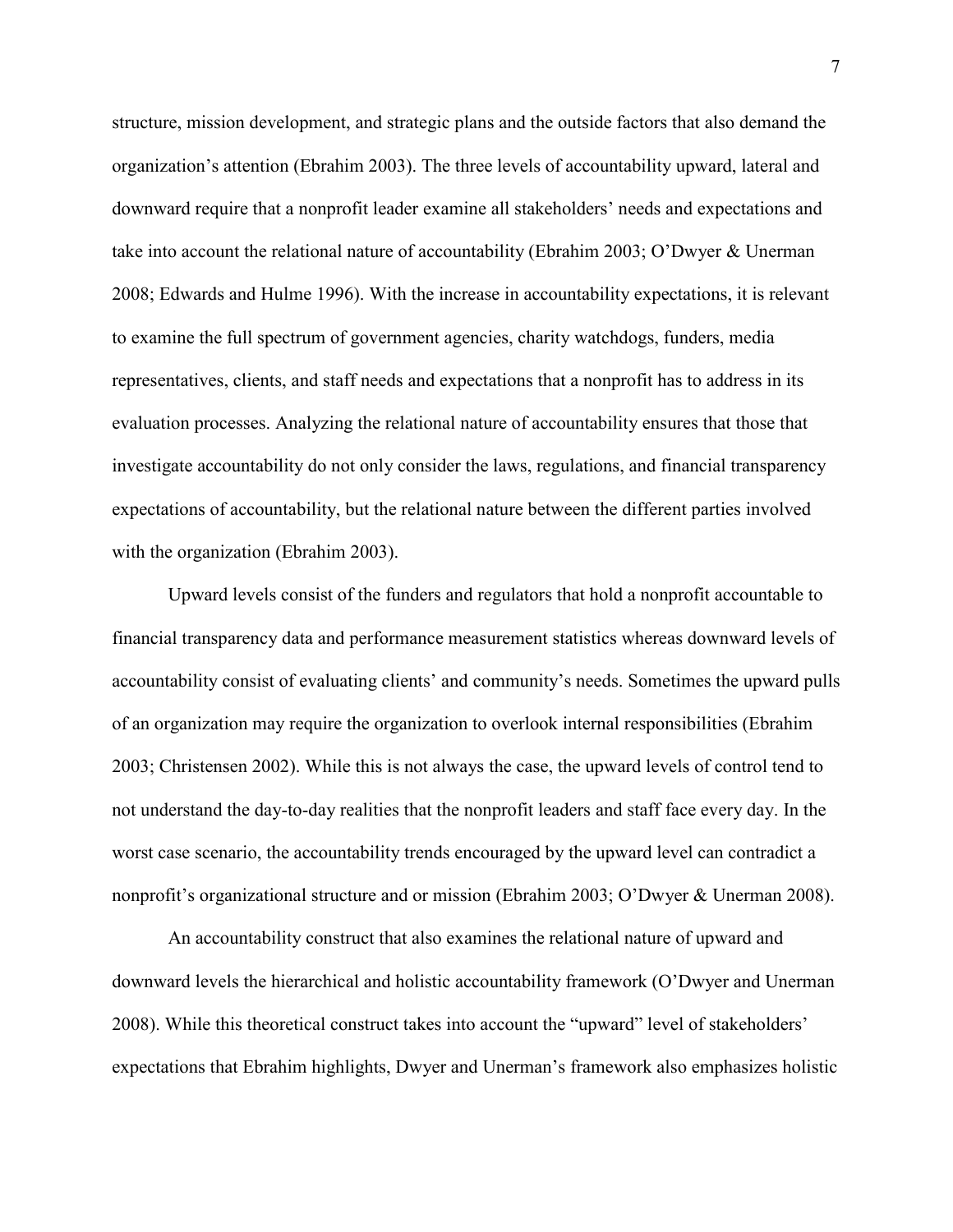accountability, the form of accountability where multiple stakeholder groups are recognized despite the upward or downward level. Hierarchal accountability tends to evaluate immediate impacts to complete accountability demands for funders and government and can create anxiety due to the pressure to perform whereas holistic accountability is a more broad form of assessment that analyzes the impacts that a nonprofit organization has on "organizations, individuals, and the environment" (Dwyer and Unerman 2008 pg. 804). Assessment methods used by holistic accountability include focus groups, surveys, collaboration assessments with other stakeholders, and "participatory mechanisms such as 'story telling' whereby beneficiaries describe their perspectives in narrative terms using their personal reference points and means of interpretation" (Dwyer and Unerman 2008 pg. 805). Holistic accountability takes into account all levels of accountability and requires nonprofit organizations to recognize every person involved with the organization despite the amount of power or control the individual has in relation to others.

Hierarchal and holistic accountability do not fully analyze the multi-layered, complex relationships that consist between a nonprofit organization and its organizational actors. A nonprofit organization has surely fallen prey to the hierarchal accountability but other times had powerful meaningful relationships with other nonprofits and organizations thereby fulfilling the holistic accountability. In an ideal world, holistic accountability would be a preferred choice due to the equality that is shared among stakeholders, but balancing the needs of everyone at the same time is an impossible task.

 The discussion thus far has examined the accountability frameworks of upward, downward, and lateral pulls and hierarchal and holistic. The third and final framework illustrated in this study is Barbara S. Romzek's and Melvin J. Dubnick's accountability framework that also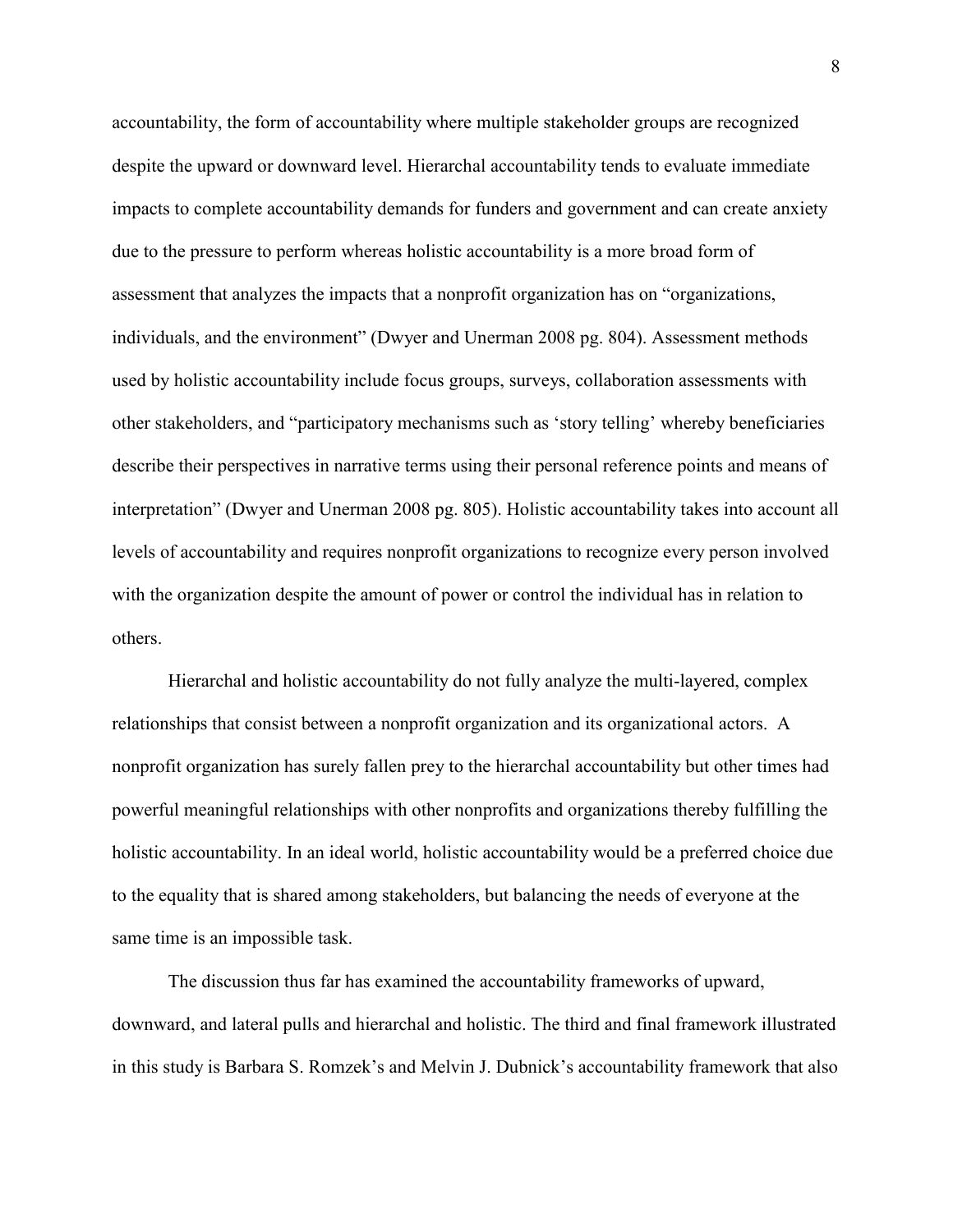analyzes relationships within accountability systems. Although this framework was utilized to analyze a problem with a public administration perspective, Romzek's and Dubnick's framework has been cited frequently in nonprofit accountability articles (Kearns, 1994; Ospina, Diaz, O'Sullivan, 2002; Williams & Taylor 2013). Further analysis in this study will utilize the accountability framework Romzek and Dubnick created.

The purpose of Romzek's and Dubnick's study was to analyze the multiple accountability systems required of NASA during the preparation for the Challenger space shuttle in order to illustrate how institutional factors could have had role in the tragic aftermath that followed. The researchers analyzed the accountability practices by reviewing NASA's legal, political, bureaucratic, and professional relationships (Romzek & Dubnick 1987). By analyzing these relationships, the researchers illustrated how outside factors mold and develop an agency's outcomes as readily as internal factors.

The first accountability system that Romzek examines includes bureaucratic systems which are identified as a hierarchical form of accountability, the relationship between those "superior and subordinate" (Romzek & Dubnick 1987 pg. 228). In this system, the supervisor has a degree of control over their staff and he or she can reward or punish accordingly. Comparable to hierarchal accountability or the Upward Accountability (O'Dwyer & Unerman 2008; Ebrahim, 2003; Christensen, 2002), the bureaucratic part of this accountability framework examines how "expectations of the public administrators are managed through focusing attention on the priorities of those at the top of the bureaucratic hierarchy" (Romzek & Dubnik 1987 pg. 228). For example, a nonprofit leader may need to meet with a staff person that is not fulfilling their role required of them, so the superior meets with them to review standard operating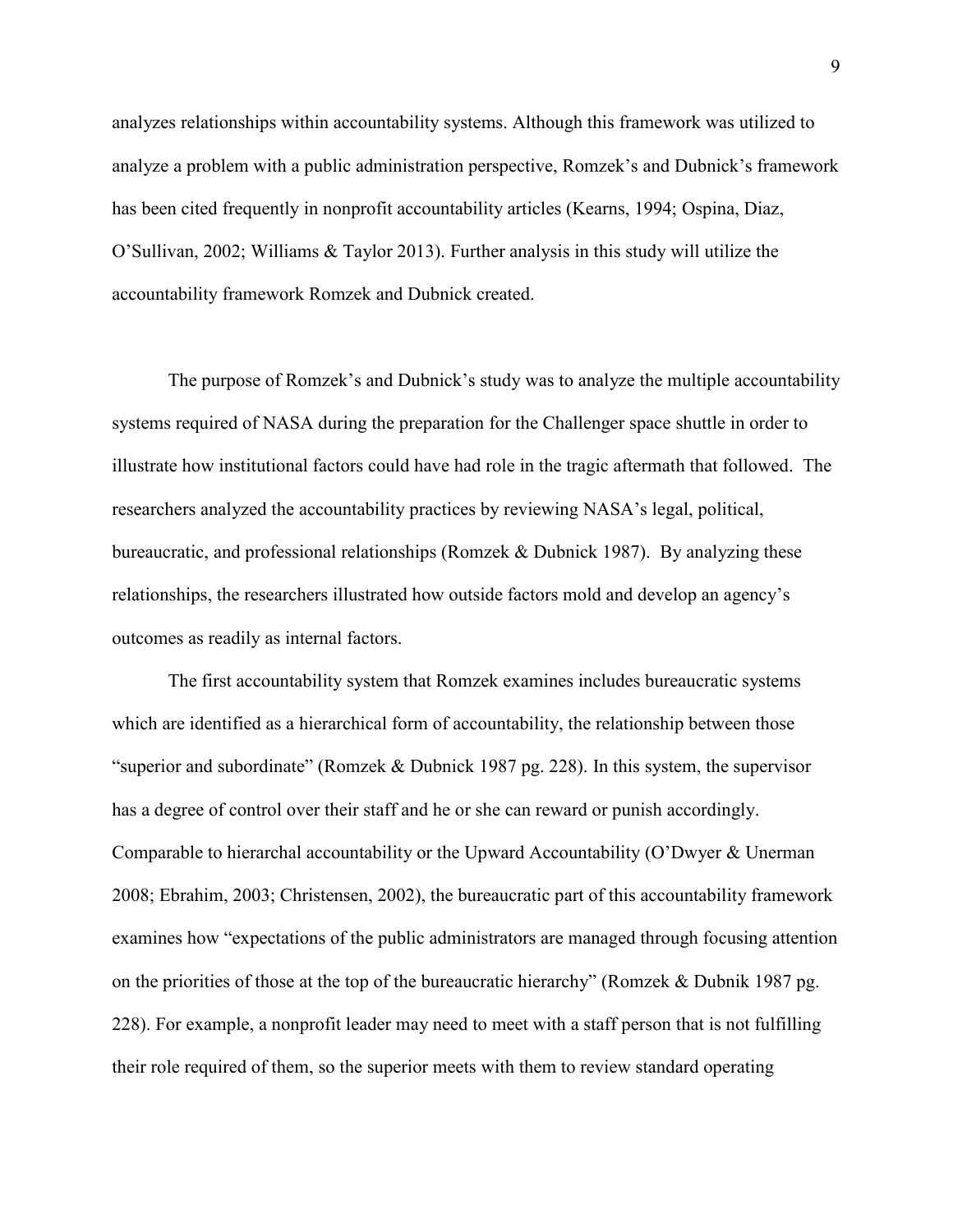procedures. Occasionally, it may be a circumstance where the nonprofit leader may need to prepare for a meeting with funders before attending to clients' needs.

The second component the researchers examined was the legal accountability system which is defined as an outside party that has the legal authority over the organization and imposes laws and regulations to hold them accountable (Romzek & Dubnick 1987). A public agency manager's must follow an outside group's legal mandates; the degree of control is not due to inside pressures but external laws and regulations outside the agency. Legal accountability is different from the high degree of control of bureaucratic accountability in that regulators are required to carry out the law or policy and the party being held accountable does not know the regulator. For example, the Internal Revenue Service is not personally familiar with individual nonprofits and the IRS is a regulatory agency that is required to mandate tax codes for nonprofit organizations.

The other two systems, professional and political, have a low degree of control over staff, but require the public administrator to address staff relationships and effectiveness of beneficiaries programs (Romzek & Dubnick, 1987). Figure 1: 1 addresses the aspect of source of agency control by identifying internal and external control and the degree of high or low control. In contrast to bureaucratic accountability systems, professional accountability

Figure 1.1: Types of Accountability Systems

|      | Internal        | External     |
|------|-----------------|--------------|
| High | 1. Bureaucratic | 2. Legal     |
|      |                 |              |
| Low  | 3. Professional | 4. Political |
|      |                 |              |
|      | .<br>- - - -    |              |

Source of Agency Control

(Romzek & Dubnik 1987 pg. 229)

10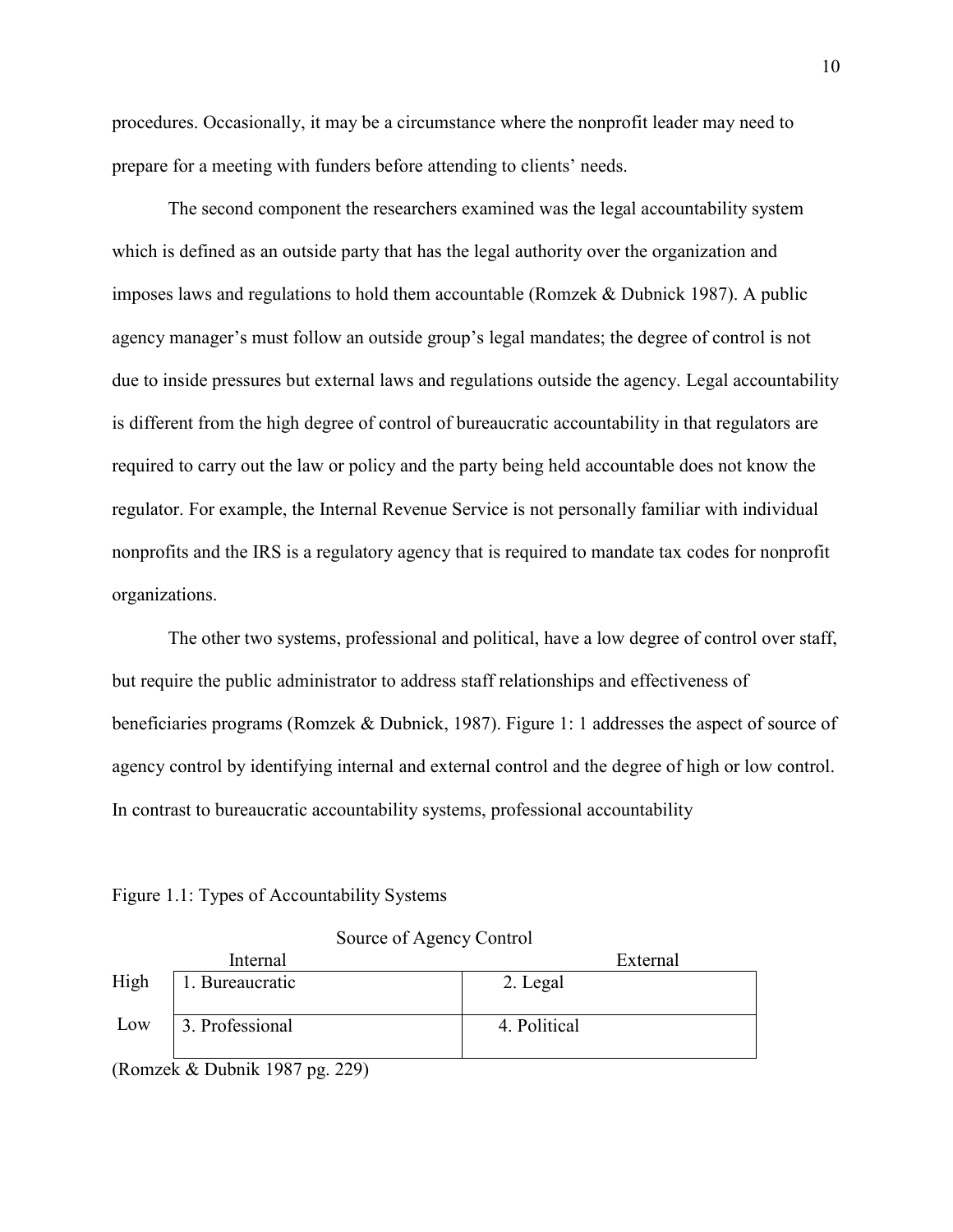systems would have experts that come into assist the agency and the agency leaders act as laypersons. The agency leaders do not behave in the same manner as the bureaucratic relationship of superior and subordinate in this situation and defer to the expert for specific matters. A nonprofit with a high degree of professional accountability has nonprofit leaders that allow their program directors to manage their programs, classes, and workshops without a high degree of control. An important aspect of professional accountability is that the key expert is within the agency or organization or "internal within the agency" (Romzek & Dubnik 1987 pg. 229). Political accountability answers the primary question of "whom does the public administrator represent?" and can include "general public, elected officials, agency heads, agency clientele, other special interest groups, and future generations (Romzek and Dubnick 1987 pg. 229). For a nonprofit leader, political accountability could reference many of the same groups of people and maybe also include funders, nonprofit boards, and the community. The researchers emphasize that political accountability is not supposed to "promote favoritism" but create a "more open and representative government" (Romzek & Dubnick 1987 pg. 229). Table 2 was a reference chart in Romzek and Dubnick's study. The table illustrates the type of relationship of each accountability system and main function of each relationship.

| Table 1 | Relationships Within Accountability Systems |  |
|---------|---------------------------------------------|--|
|         |                                             |  |

 $T_{\text{rms of}}$ 

| I VUU UI<br>Accountability<br>System | Analogous Relationship<br>(Controller/Administrator) | Basis of Relationship  |
|--------------------------------------|------------------------------------------------------|------------------------|
| 1. Bureaucratic                      | Superior/subordinate                                 | Supervision            |
| 2. Legal                             | Lawmaker/law executor<br>Principal/agent             | Fiduciary              |
| 3. Professional                      | Layperson/expert                                     | Deference to expertise |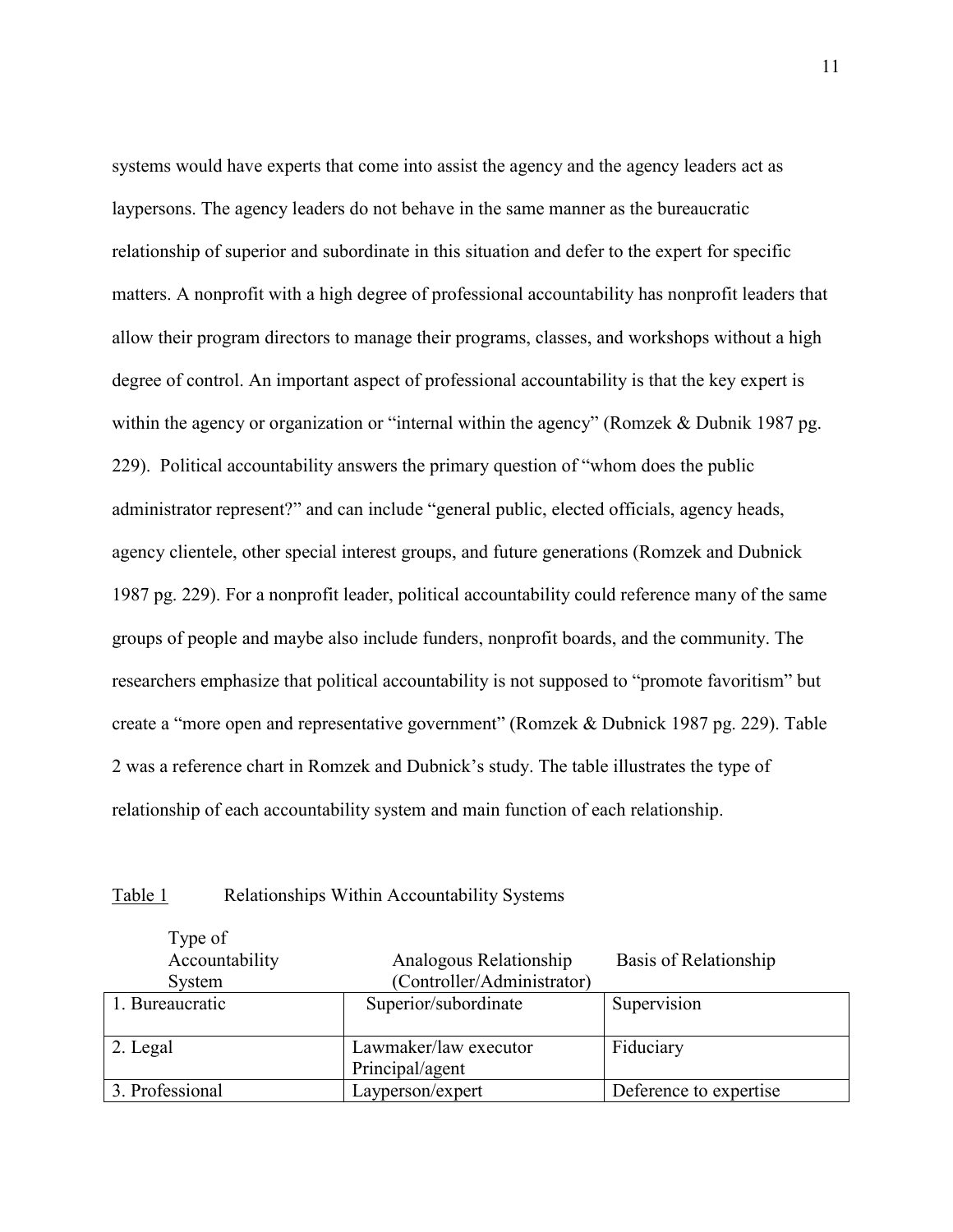| 4. Political | Constituent/representative                   | Responsiveness to |
|--------------|----------------------------------------------|-------------------|
|              |                                              | constituents      |
|              | $(D_{\text{onzolv and Duhnik}} 1087$ ng 220) |                   |

(Romzek and Dubnik 1987 pg. 230)

#### **Accountability Evaluation Methods**

In the accountability research, there is a multitude of ways an evaluator can assess a nonprofit which could include looking at outcomes, cost effectiveness, outputs, efficiency, service quality, or customer satisfaction (Wholey, Hatry & Newcomer 2010). The evaluation process not only has several ways to measure effectiveness, but also as many methods to identify effectiveness: logic models, surveys, case studies, focus groups, narratives, interviews, etc. The accountability assessment method explored most frequently was the logic model and the one that was explored the least was the evaluation story, the qualitative approach of analyzing written narratives to look for trends or themes. Due to the logic model's extensive use among nonprofits, defining and explaining the main components is important to this study. The evaluation story is intriguing because there are not many resources that examine it as an accountability method. Both of these accountability measures have been used to tell the nonprofits story and explain effectiveness in an accessible, informative way.

 The logic model has been an accountability measurement tool since the 1960's and it allows evaluators the opportunity to communicate a "performance story" by highlighting program outcomes (McLaughlin and Jordan 2010 p. 55). Using a graphic organizer flow chart,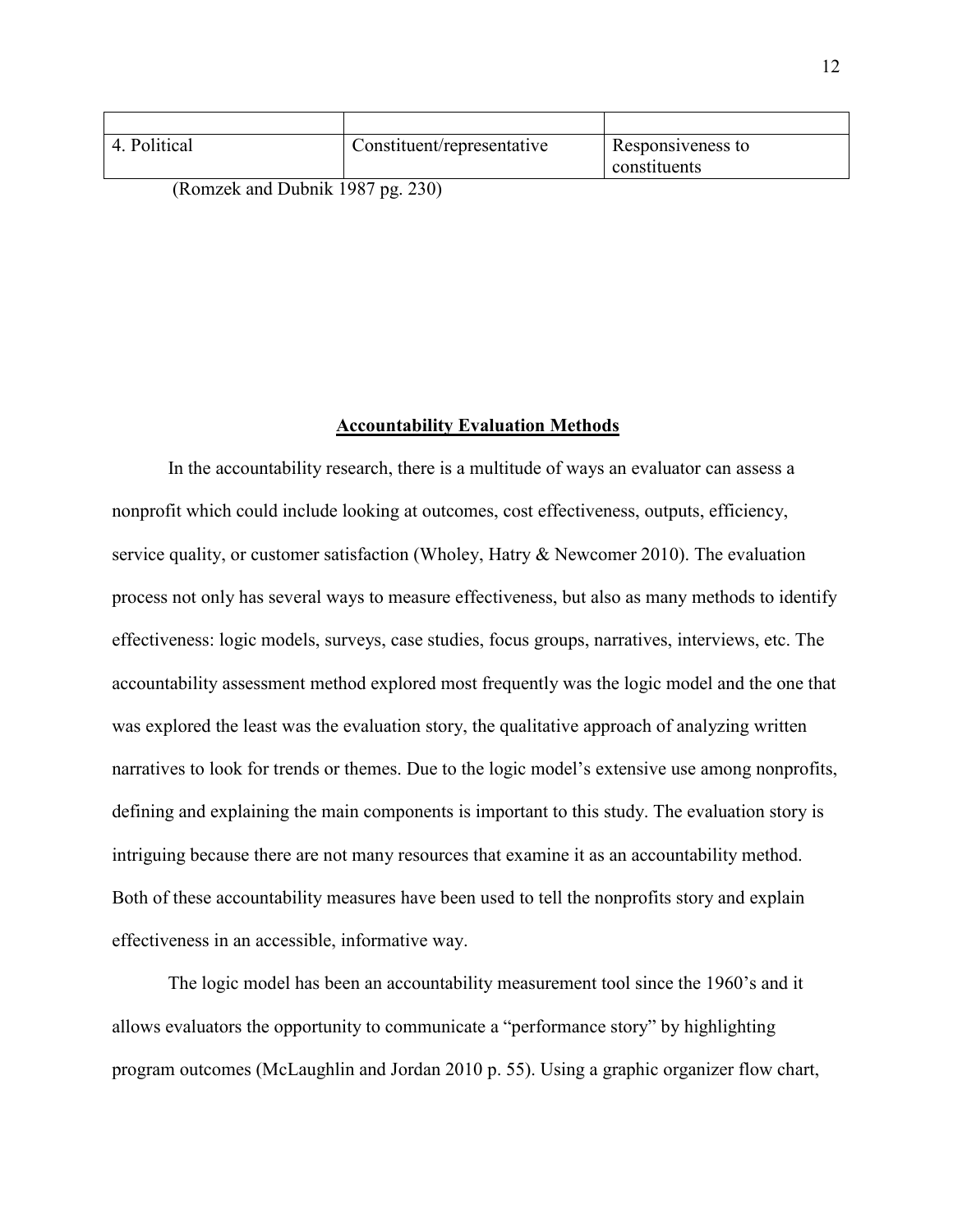the logic model identifies the human and financial resources used (resources), the requirements needed to create outcomes (activities), the client or participant's good or services (outputs), and the proposed impacts after the client or participant has completed the program (outcomes), and societal and community changes as a result of a program (impacts) are all components of the logic model. With the help of the logic model, evaluators can focus on asking more specific evaluation questions during the accountability process.





(McLaughlin & Jordan, 2010 pg. 57)

Nonprofit managers identify the logic model as an evaluation tool that "helps build shared understanding and expectations among program staff and other participants" (McLaughlin and Jordan 2010 p. 55). Although the logic model is typically used to identify program outcomes at the end of the client's experience, evaluators have used the logic model at before the program begins, during the program, or months/years after the program.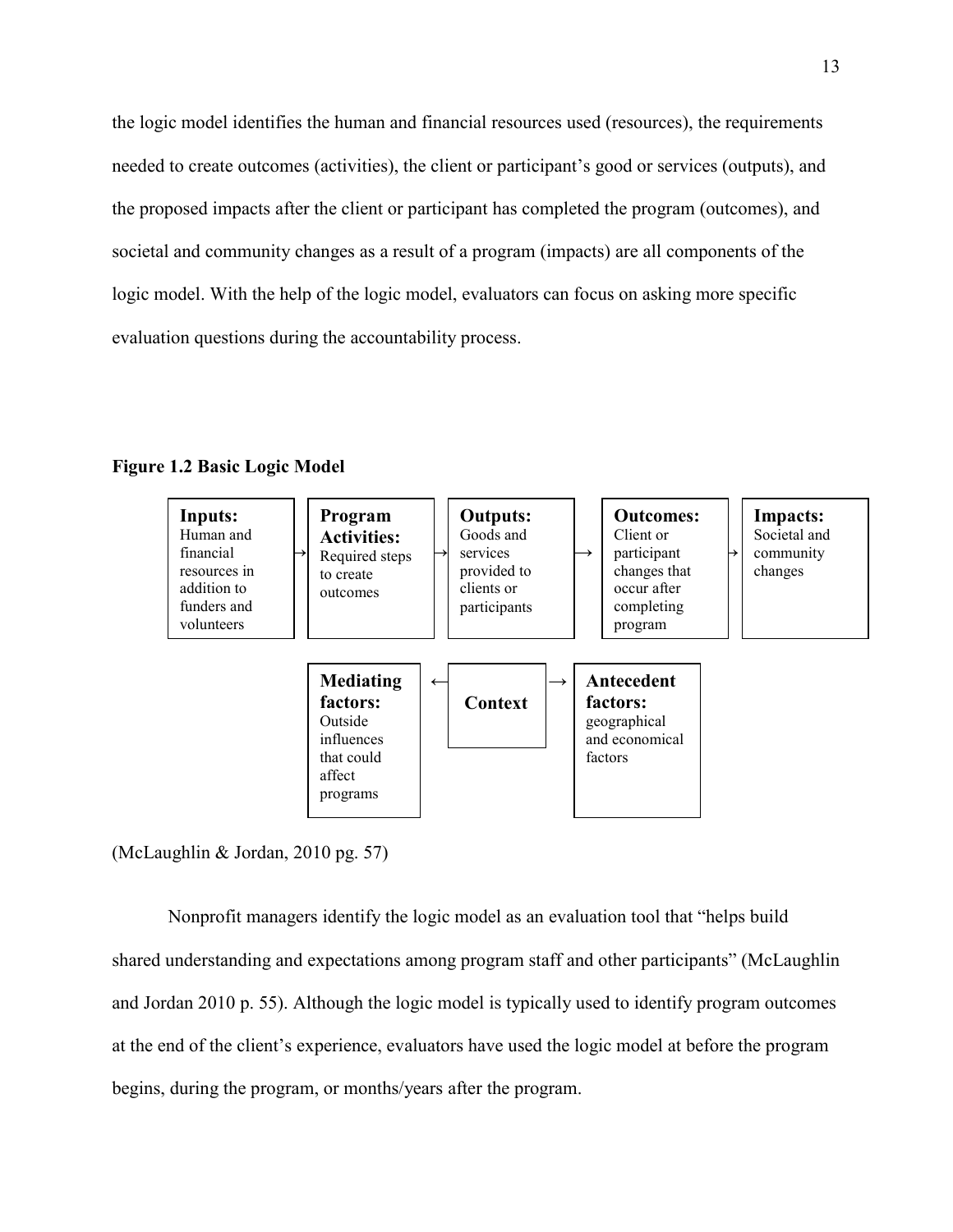Another important section of the logic model beyond the program structure and outcomes structure is the contextual piece of accountability. Many accountability theories and evaluation methods do not take the contextual piece into consideration when analyzing the effectiveness of a program or nonprofit as a whole. The logic model realizes that certain mediating and antecedent factors can affect outcomes (McLaughlin and Jordan 2010). Mediating factors consist of anything that could disrupt the flow of interchange of goods and services between staff and client. Examples include staff changes, economic downturn,

**Figure 1.3 Nonprofit Organizations that Assist Latino Immigrants Logic Model Components Example** 

| Inputs                    | Nonprofit managers, staff, volunteers, social workers, non-staff<br>experts that assist the program                                                                                                                             |  |
|---------------------------|---------------------------------------------------------------------------------------------------------------------------------------------------------------------------------------------------------------------------------|--|
| <b>Program Activities</b> | Health counseling, nutrition workshops, dental and health check-ups,<br>Adult ESL education, Advocacy, Preschool education, Financial<br>literacy, career services, Cultural events and workshops                               |  |
| <b>Outputs</b>            | Number of hours of educational instruction or health counseling,<br>Number of clients served for dental and health check-ups                                                                                                    |  |
| <b>Outcomes</b>           | Increase in number of bilingual speaking clients, clients receive<br>knowledge to create better budgets or meals, Children are more<br>prepared for future grades, community receives cultural knowledge<br>about its neighbors |  |
| Impacts                   | Increase in a mutual respect for all community members and an<br>Increase in knowledge as how to provide for family's needs                                                                                                     |  |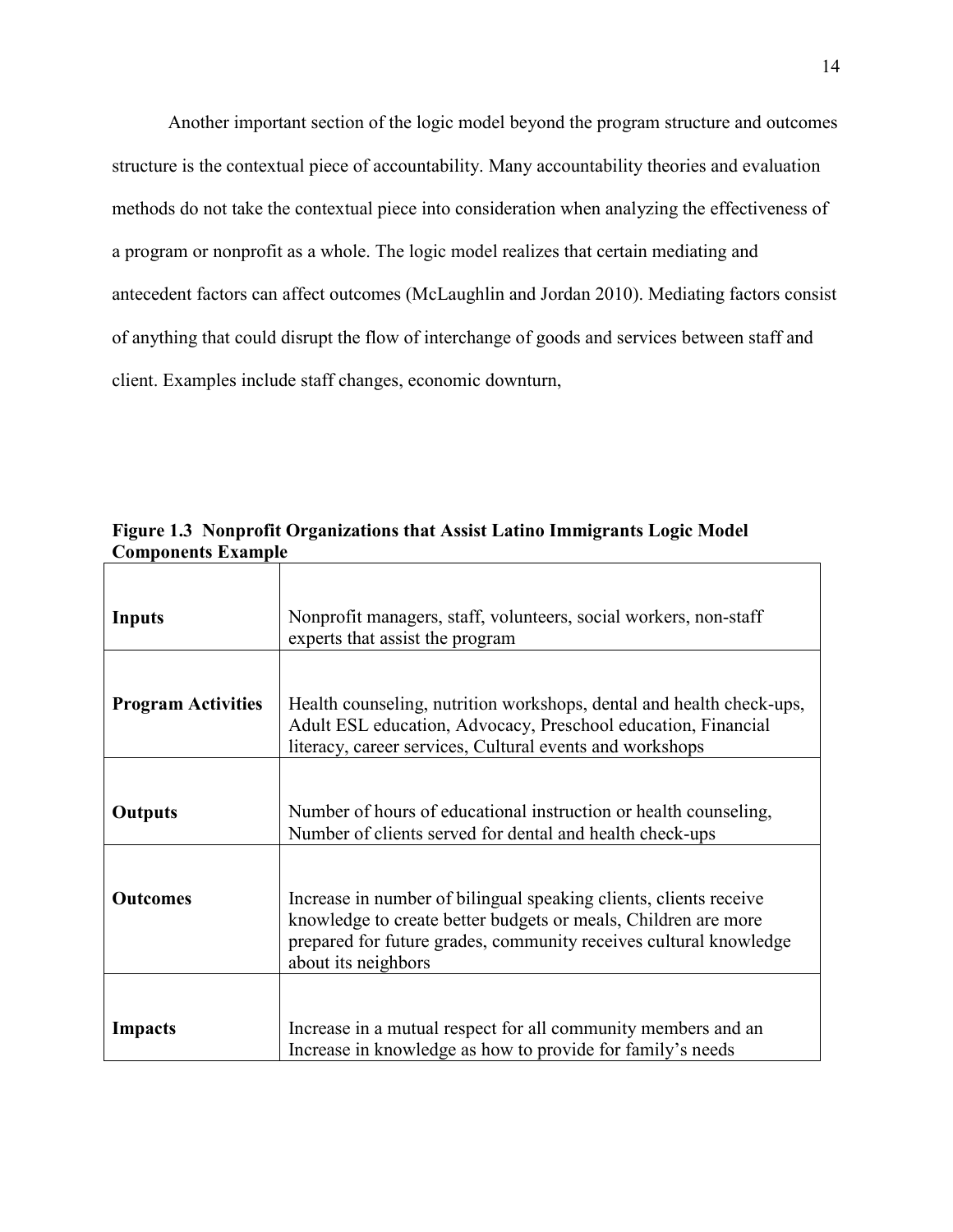recently created competing programs, etc. Antecedent factors take into account the demographics of the clients and the geographical location of the organization.

The development phase is significant and it is imperative to ask appropriate research questions. The most important research question for the logic model addresses the importance of "do the results address problems that are appropriate for the program and that stakeholders deem to be important to the organizational mission and national needs?" (McLaughlin and Jordan 2010 p. 59). Logic model developers include the evaluator, nonprofit manager, program director, funders, and clients. Every stakeholder has a different perspective of program performance story and it is relevant to identify all pieces of the narrative before mapping out short term outcomes and long term impacts. While researching the program, there are many sources evaluators can use to construct a logic model, strategic plans, annual reports, financial transparency documents, staff observations, surveys, interactive games, and interviews to create a full picture of the nonprofits program (McLaughlin and Jordan 2010).

The next steps include defining the problem the program is going to address and identifying contextual factors that affect the success of future achieved objectives. Before evaluators can draw a visual map of linkages between inputs, outputs, and outcomes, evaluators must identify the components of each category. When evaluators identified all the components, evaluators can draw the logic model which can be completed in a number of ways. Typically, evaluators draw a "diagram with columns and rows of boxes containing abbreviated descriptions and causal linkages shown with one-way arrows" (McLaughlin and Jordan 2010 p.68). Once evaluators complete the logic model, communicating the results to stakeholders and identifying program attributes that create intended and unintended outcomes.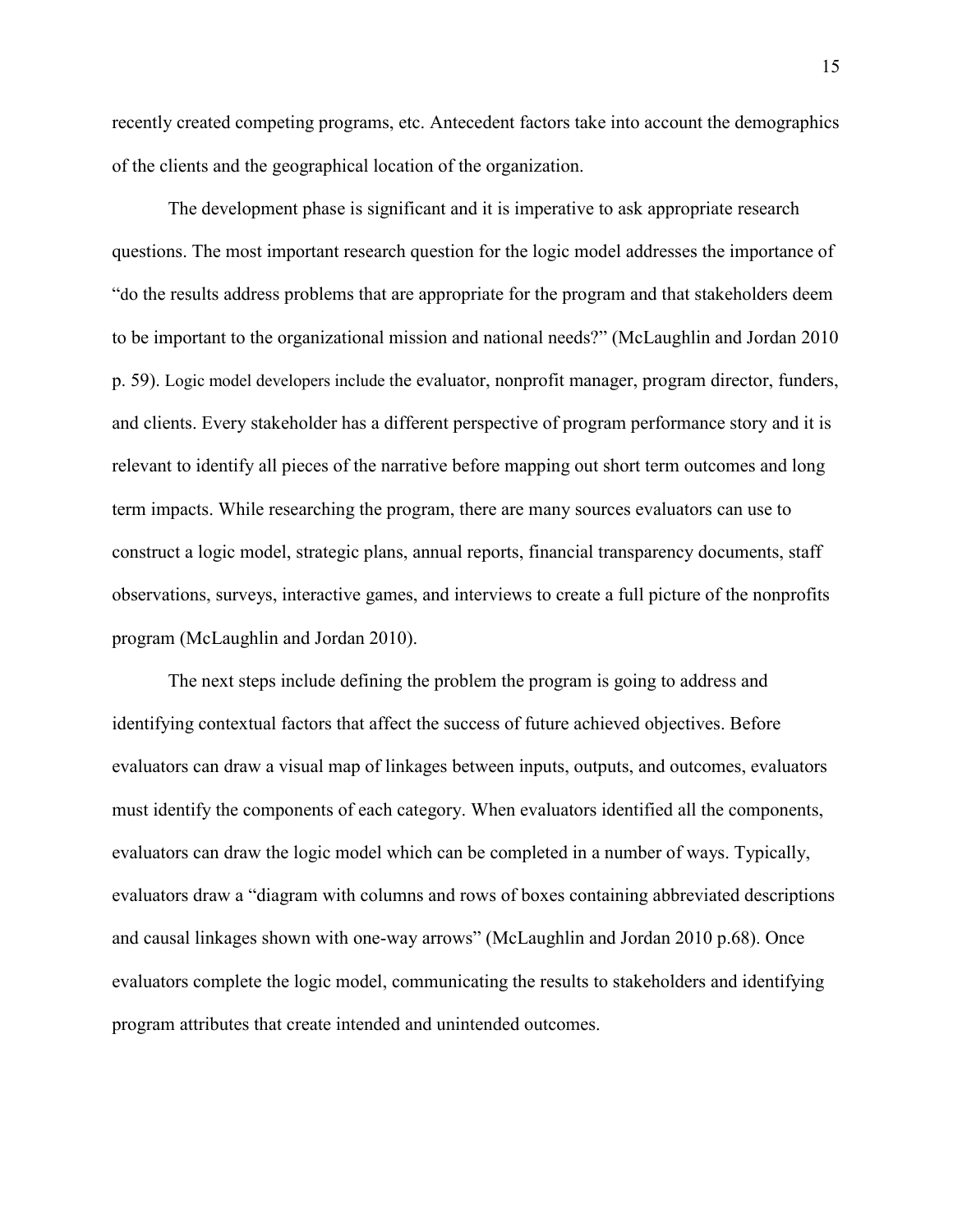The logic model is a visual flow chart that helps nonprofit stakeholders look for gaps in a program's productivity and it helps identify what program components that may be outdated or no longer needed. Stakeholders also appreciate the visual representation of progress toward an intended outcome and it allows "a high degree of clarity as to a program's purpose and expected outcomes" (Lynch-Cerullo and Cooney 2011 pg. 371). Although nonprofits may use the logic model to fully explore the outcome and impact results of certain programs, some opponents of the logic model claim that it is not used for improving present programs, but instead highlights financial data for key funders (Ebrahim 2003). Some critics even assert that the logic model distorts accountability by "overemphasizing short-term quantitative targets and favoring hierarchical management structures" (Edwards & Hulme, 1996, p. 968). Some nonprofit accountability scholars show concern that the nonprofits that use the most accepted evaluation and development frameworks may be rewarded more frequently by funders than the nonprofits that use more innovative accountability frameworks (Ebrahim 2003).

While the logic model was one of the most readily used accountability methods, the evaluation story was an experimental trend used less frequently. The evaluation story is a "brief narrative account of someone's experience with a program, event, or activity that is collected using sound research methods" (Krueger 2010 pg. 406). Typically, this method is used to further illustrate quantitative data, but other reasons for its use could include the need to communicate an idea in a passionate, heartfelt way or to help the reader understand psychological motives of a client. Although the evaluation story has a creative component, it important to note that it is "a deliberate, planned effort using a systematic process" (Krueger 2010 pg. 406). Further guidelines emphasizes that an introduction should be provided that gives details about the source and the evaluator is required to check the stories with other staff persons at the nonprofit to verify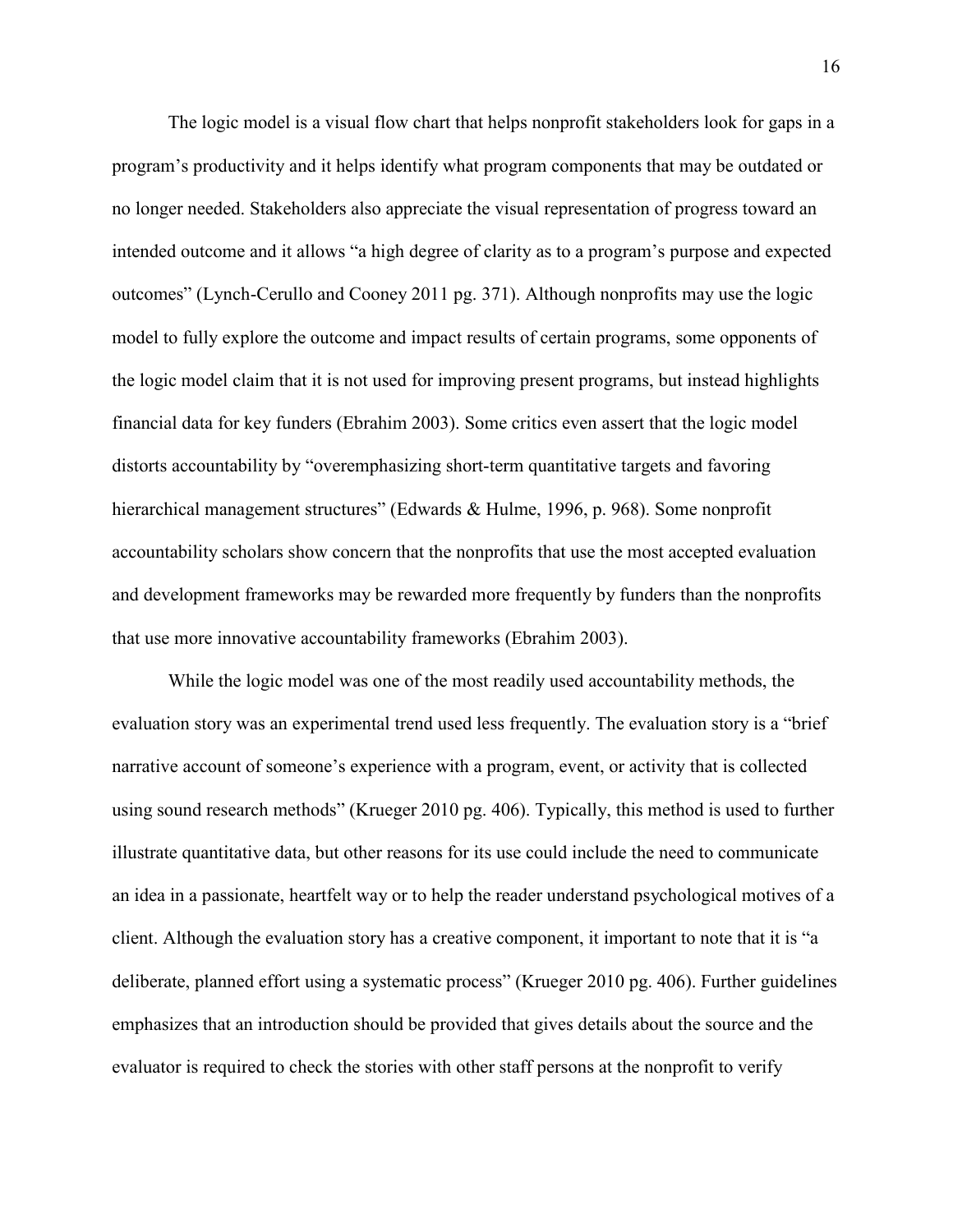authenticity. The introduction to the story must also identify the research protocol that explains whether the stories were obtained through face-to-face interviews, focus groups, e-mail, or telephone. Lastly, the evaluator needs to include a statement that demonstrates how the story represents other clients with similar stories (Krueger 2010).

Krueger highlights following narrative guidelines create the most powerful stories. He suggests evaluation stories need to have a hero with a conflict (obstacle), and eventual conclusion with a key message (Krueger 2010). Personal details that describe the hero's emotional state is imperative along with rich imagery, relevant dialogue, suspenseful moments, and a powerful message. Writing an effective evaluation story is not a simple task and it takes an adequate amount of time and skill to create a powerful narrative that will evaluate a program, event, or activity at the highest standard.

### Latino Population Demographics and Needs in the United States and Kansas City

Latino families are in need of nonprofit resources for many reasons and vary depending on education attained, insurance acquired, proximity to support network, and discrimination faced on the job or at school (Ayon 2014, Ayon & Naddy 2013, Vasquez 2007). Presently, Latino educational attainment gaps are highest among Latino immigrants. 50% have dropped out of high school and 40%-70% of immigrant Latinos work in jobs that require low-skilled labor (Vasquez 2007). Due to a lack of insurance and difficulties communicating needs, there is what seems like insurmountable obstacles to health care (Ayon 2014). Mixed status families worry that their loved ones will be deported and this anxiety creates a constant fear that their support network will be taken away from them.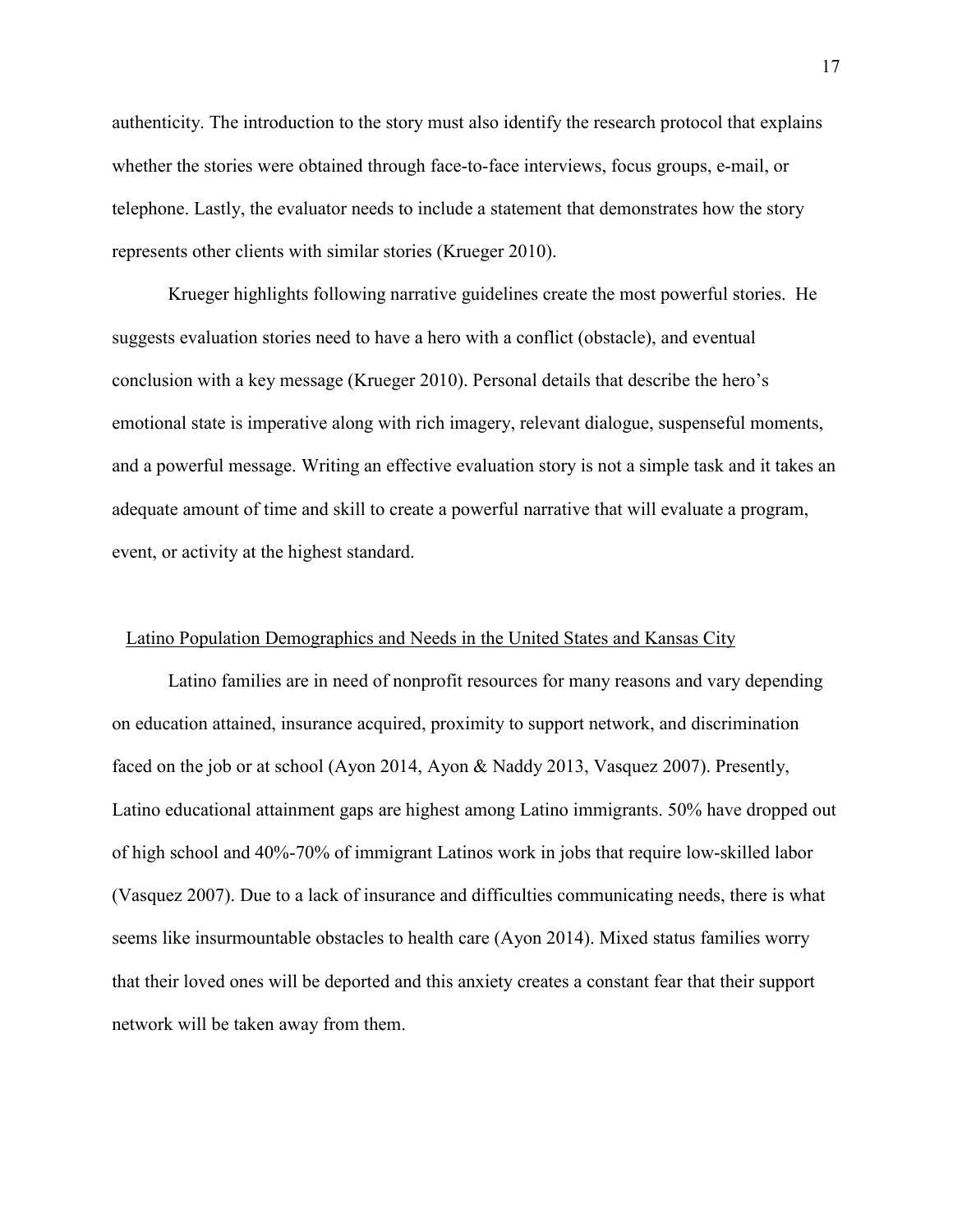A study that explores Latino immigrant service needs, Ceclia Ayon's study entitled *Service Needs among Latino Immigrant Families: Implications for Social Practice*, helped identify the importance of nonprofit organizations that assist Latino immigrants. She identified many health needs that include but are not limited to the necessity of more well-trained bilingual health professionals, assistance with the bureaucratic systems, access to more mental health services and domestic violence resources, and support groups for women to network and converse (Ayon 2014). A substantial portion of health care needs is supplemented by nonprofit organizations.

Participants did not only specify health service needs, but also wanted to be informed about new immigration laws, provided an identification card, and legal assistance (Ayon 2014). In another study by Cecilia Ayon and Michela Bou Ghosn Naddy identify the different types of social networks and although family, neighbors, employment, and church were all referenced, but community-based organizations, nonprofits, were significant in assisting the families with small children, clarifying the legal rights of mixed-status families, and providing support when beneficiaries are "faced with deportation, being stopped by the police, or needing access to health care" (Ayon & Naddy 2013 pg. 375). The authors further contend that nonprofit organizations that assist Latino immigrants "have an opportunity to fill this gap in Latino immigrant families' social networks" (Ayon & Naddy 2013 pg. 375).

Although Missouri's percent of foreign born population is only 2.1% and the Kansas foreign born population is only 1%, most of the foreign born residents live in Kansas City or St. Louis metropolitan areas. In the Kansas City metropolitan there are 163,000 Hispanics and the total foreign born population of the 163,000 is 36.6% (2010 U. S. Census Data). Another study conducted in 2005 by Melinda Lewis involved a sample of 957 Latino immigrant adults living in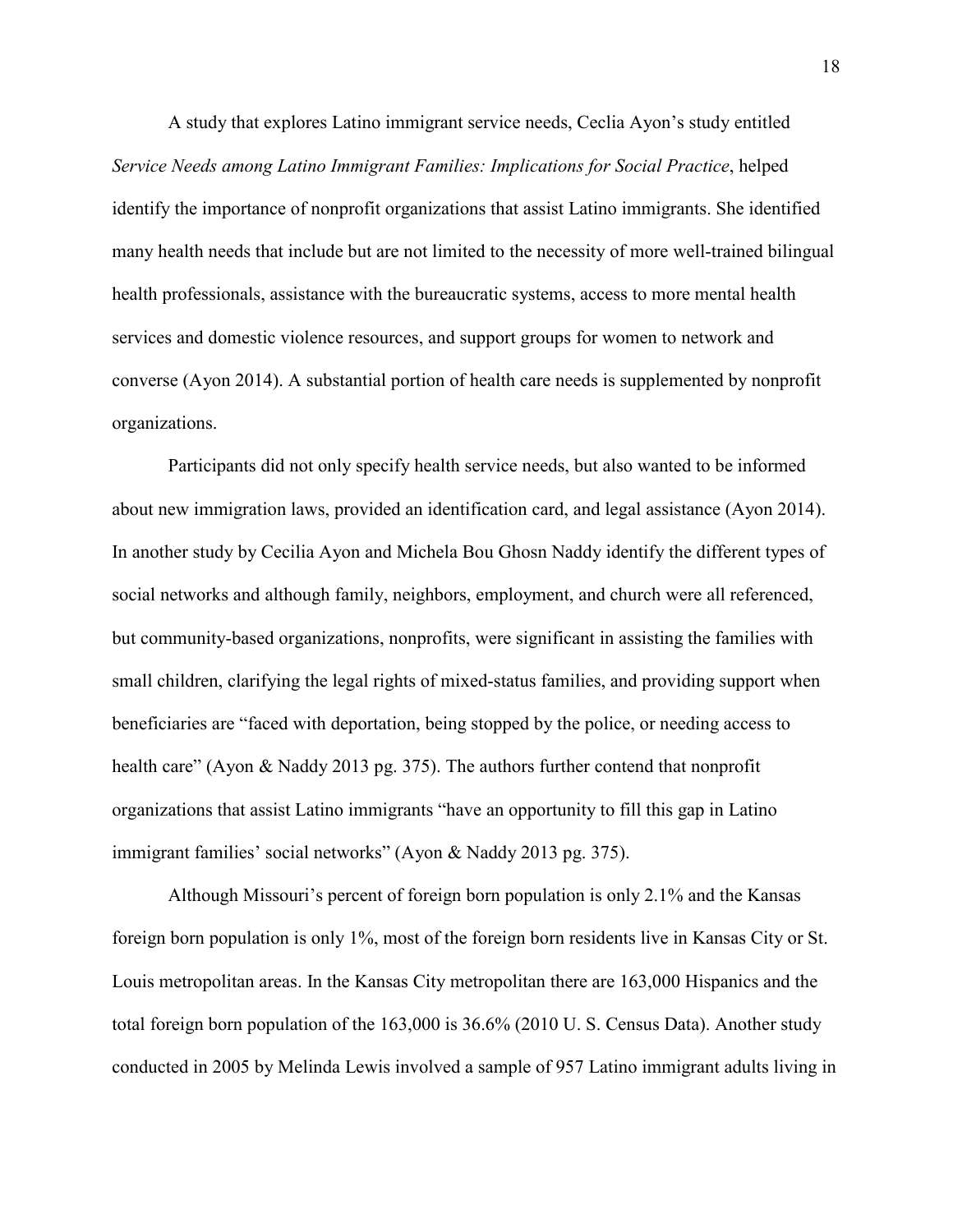Kansas City, KS and MO. This study identifies some of the same needs that the Hispanic Needs Assessment highlights in 2010. 75% stated that they sent remittances at least occasionally to their family members (Lewis 2008). The author also indicates that "17% have worked without pay and almost 35% of employed respondents reported that they are not paid overtime for hours more than 40" (Lewis 2008 pg. 197). She continues by highlighting mental health needs since 27.7% of Latinos confirmed that they had poor mental health in the past 30 days and 88% identified that they felt depression (Lewis 2008). All of these statistics further clarify why Kansas City nonprofits that assist Latino immigrants are necessary for this community.

The Hispanic Needs Assessment was a research study completed in the following counties of Missouri and Kansas: Cass, Clay, Jackson, Platte, Ray, Johnson, Leavenworth, Miami, and Wyandotte. The survey identifies 84% of respondents have experienced homelessness during the past year and "sometime during the past year, someone in 29% of respondent's families needed but could not access a doctor; someone in 38% of their families needed but could not access a dentist; and someone in 27% of their families could not get a needed prescription" (Hispanic Needs Assessment pg. 32).

| Kansas City Community Assets (2010)      | Kansas City Community Challenges (2010) |
|------------------------------------------|-----------------------------------------|
|                                          |                                         |
| Bilingual language skills                | Gangs                                   |
| Participation in religious organizations | Low graduation rates                    |
| Strong family relationships              | Lack of opportunities/services for      |
| Work ethic                               | undocumented individuals                |
| <b>Cultural Diversity</b>                | Low education levels of adults          |
| Entrepreneurship                         | Unemployment of adults                  |
| Spirit of Service                        | Discrimination                          |
| Sense of Community                       | Better communication and coordination   |
|                                          | among Latino-serving organizations      |

Figure 1.4: Kansas City Community Assets and Challenges (2010)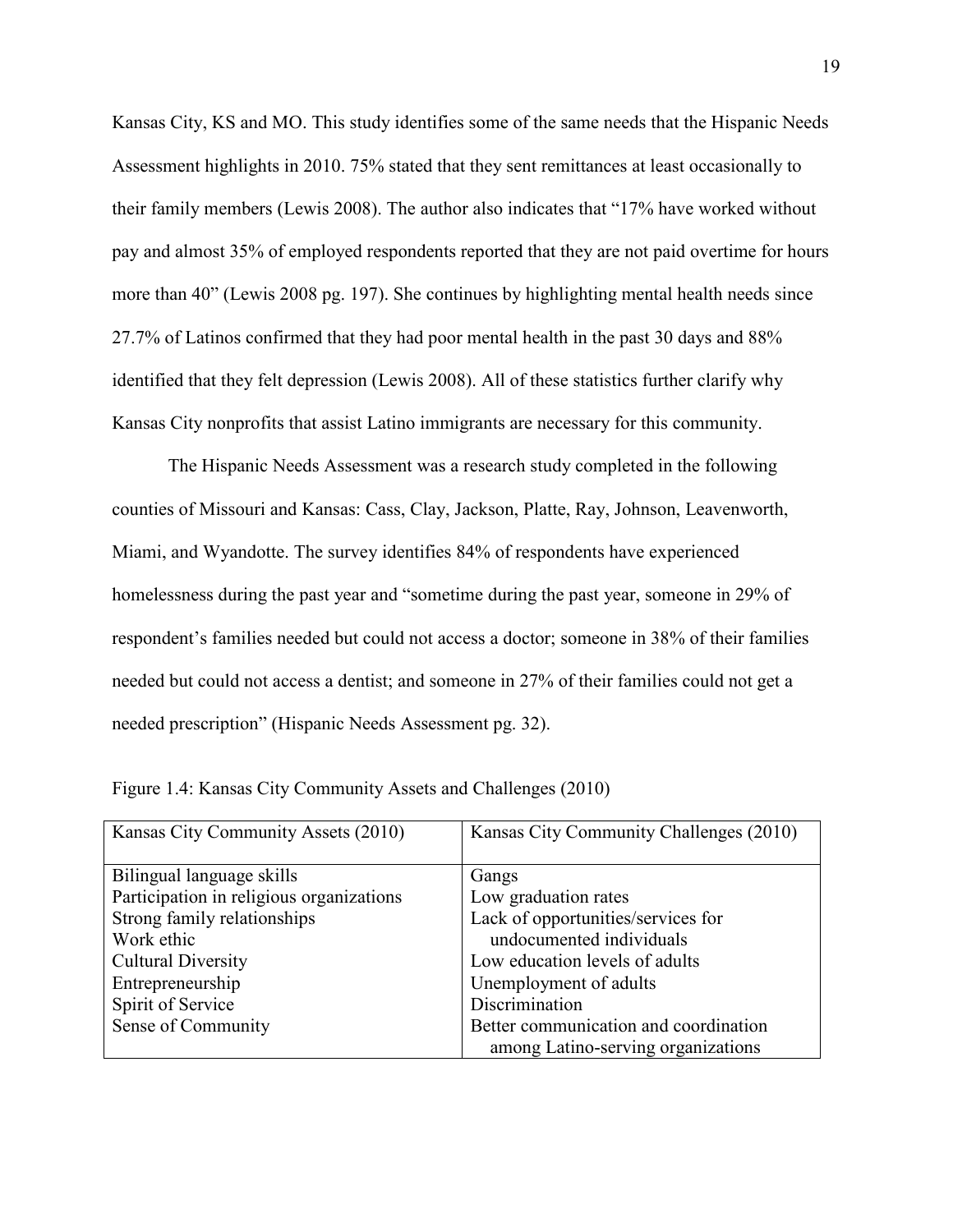## **Section Three: Methodology**

 The methodology used for this research project was a mixed-method approach that included qualitative interviews from nonprofit leaders along with case studies of organizations based on observations, annual reports, strategic plans, and other documents. The Hispanic Needs Assessment also helped me gauge the needs in the community and express the importance of this research study to nonprofit leaders.

#### Case Study Selection

The nonprofit organizations I analyzed for my case study included Mattie Rhodes, El Centro, Westside CANN Center, Don Bosco, and Guadalupe Center. The nonprofits, with the exception of Don Bosco, that I selected spend a substantial part of their resources assisting Latino immigrants and migrants with human service needs. Don Bosco services immigrants and refugees from places all over the world including Latin America. The above nonprofits also have been an integral part of Kansas City for decades and offer a wide variety of educational, health, financial, career, legal and cultural services. Westside CAN Center, Guadalupe Center, and Mattie Rhodes are located in Westside of Kansas City whereas Don Bosco is located in Northeast Kansas City. El Centro is located in Kansas City, Kansas. Even though these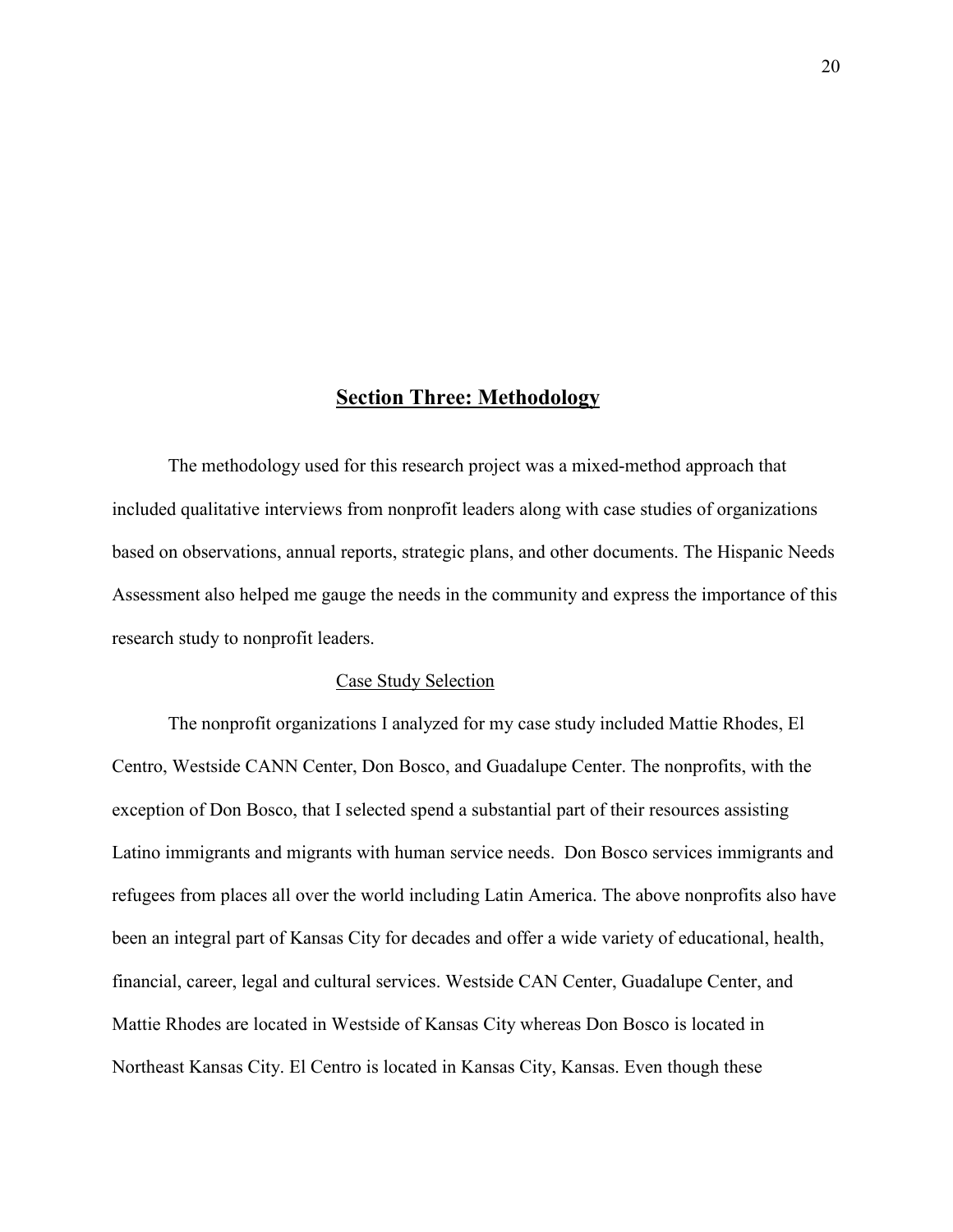nonprofits service different areas they are influential in providing much needed services to a vulnerable population without a voice.

### Mattie Rhodes

According to a 2013 Guidestar report, Mattie Rhodes had a 2.4 million dollar budget with four main types of programs: community support, cultural arts, youth development, and family services and support. The Mattie Rhodes website also identifies the organization as the "only fully bilingual/bicultural, nationally accredited, and state-certified behavioral health care provider in the Greater Kansas City region; and is state-certified in intensive outpatient substance abuse therapy." (Mattie Rhodes Center - History-Brightening Lives. Building Futures). Mattie Rhodes was created over a hundred and twenty years ago in 1894 when a church group called The Little Gleaners created the Mattie Rhodes Memorial Society after their nineteen-year-old friend died of Typhoid Fever leaving the church group \$500.00 to continue its work helping the less fortunate.

The organization's main focus in the early 1900's was assisting working mothers with child care responsibilities. A settlement house was established in the 1930's to help children, single mothers, homeless individuals, and the elderly. In the 1950's Mattie Rhodes started its mental health programs. Thirty years later, the organization focused on the increasing human service needs for Spanish speakers and hired bilingual therapists and case managers. In the late 1980's, the Mattie Rhodes Art Center was created and in 1999, the organization established the Mattie Rhodes Art Gallery (Mattie Rhodes Center - History-Brightening Lives. Building Futures).

The mission and the vision are identified below: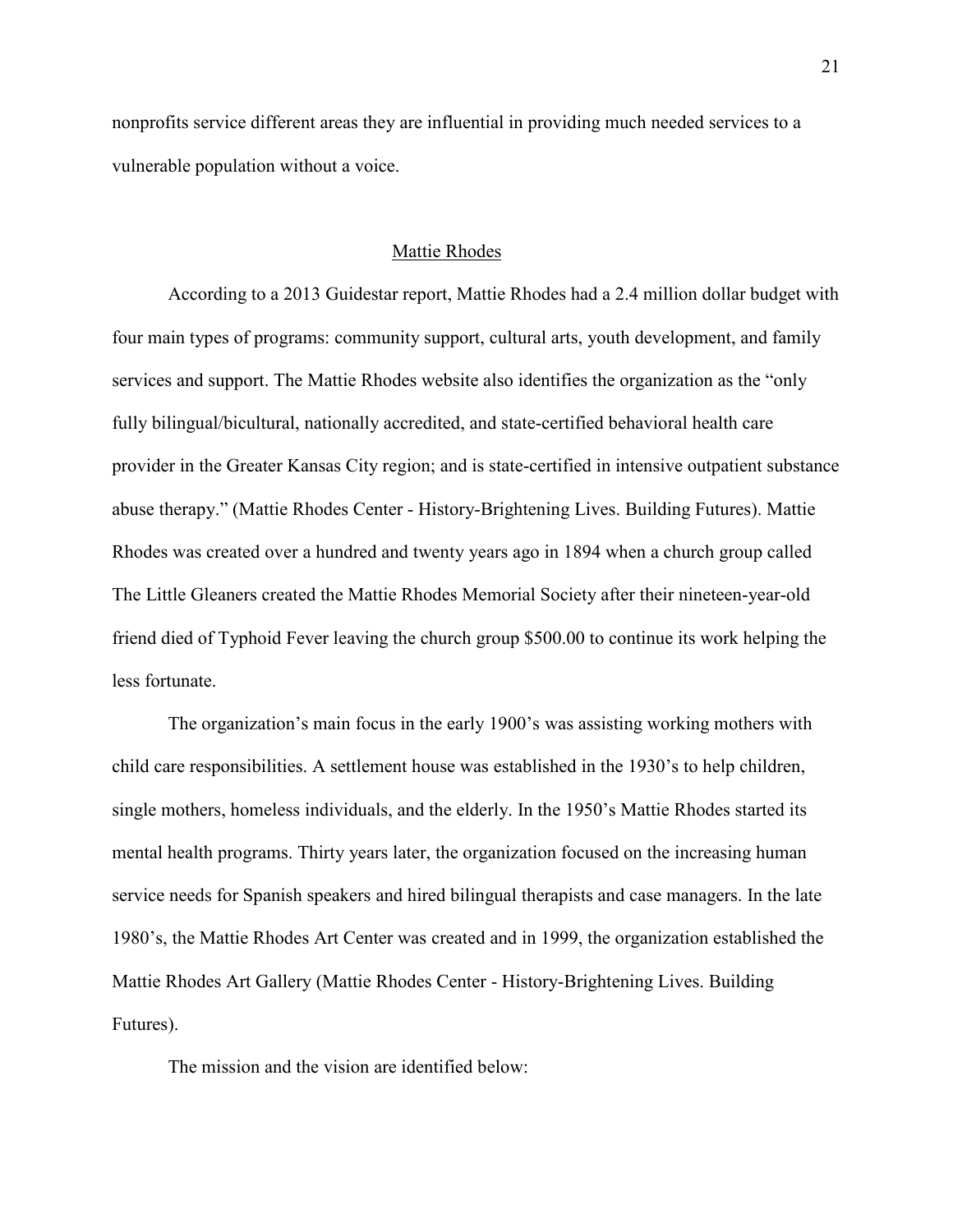**Mission-** Mattie Rhodes Center enriches the lives of individuals, families, and

communities in a respectful, multicultural environment.

**Figure 1.5- Mattie Rhodes Programs (2013)** 

| <b>Programs</b>            | <b>Activities</b>      | <b>Outcomes</b>                       |
|----------------------------|------------------------|---------------------------------------|
|                            | *nutrition classes     | *1,000 children and adults attended   |
|                            | *community garden      | wellness activities that included     |
| <b>Health and Wellness</b> | *community             | zumba classes, weekly Farmer's        |
|                            | empowerment            | Market, and the Community Garden      |
| Programs                   |                        |                                       |
|                            |                        | *Held small and large informative     |
|                            |                        | classes and events with 1,000         |
|                            |                        | estimated in attendance               |
|                            |                        |                                       |
| <b>Cultural Arts</b>       | *visual arts classes   | *1,336 children attended              |
|                            | and cultural           | educational cultural arts programs    |
| Programs                   | workshops              |                                       |
|                            | *spring and summer     | *3,800 visitors attended the cultural |
|                            | art camps for ages 2-  | arts exhibits                         |
|                            | 16                     |                                       |
|                            | *EXPLORE Youth         | *served 510 youth and young adults    |
| <b>Youth Development</b>   | Development Program    | with out-of-school and in-school      |
|                            | -curriculum that       | support                               |
|                            | focuses on cultural    |                                       |
|                            | tolerance and conflict |                                       |
|                            | resolution             |                                       |
|                            | *family and group      | * provided 7,527 hours of             |
|                            | counseling             | counseling and case management to     |
|                            | *Nuevo Dia/Otro        | 881 individuals and families          |
| Family Services and        | Camino-counseling,     |                                       |
| Support                    | legal support and      | *provided counseling/case             |
|                            | child-focused therapy  | management sessions in English or     |
|                            | for survivors of       | Spanish                               |
|                            | domestic violence      |                                       |
|                            | *Nuevo Amanecer        |                                       |
|                            | Program-substance      |                                       |
|                            | abuse counseling       |                                       |

(Mattie Rhodes Center)

Guadalupe Center, Inc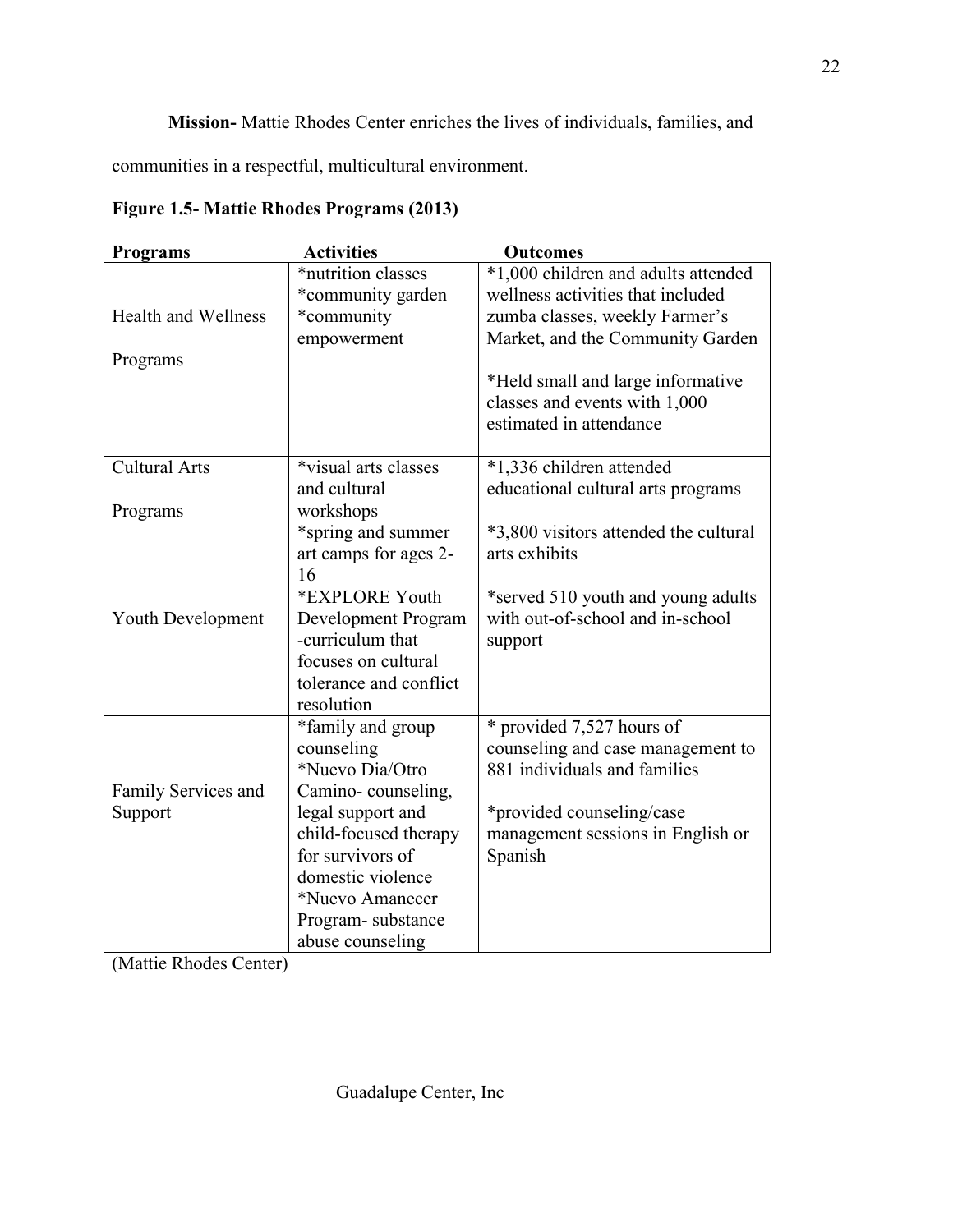The Guadalupe Center Inc. (GCI) had a total income of 14.5 million at the start of the 2014. The organization focuses on a variety of programs: educational, youth developmental needs, preventative health services, social services, workforce development, financial counseling and lending, and cultural programs and events. The organization has been affiliated with the United Way since 1924 and was recognized as "the nation's longest continuously operating organization in the United States" (Guadalupe Centers Inc.). The Greater Kansas City Community Foundation Nonprofit Search Profile identifies GCI's top accomplishments for 2013 and two of those accomplishments include "acquiring and renovating the former Douglas School building for the Alta Vista Charter High School for the school year 2013-2014" and "contracting with the city of KCMO to operate a youth teen program 'Club KC' during the summer months on Friday nights averaging 175 youth per night" (GKCCF Nonprofit Search).

In 1919, a Catholic Women's Club created a volunteer school and clinic for Mexican immigrants living in the Westside area of Kansas City. When the organization was first established, the programs and events were held in the church basement of Our Lady of Guadalupe Church. Over time, the organization became a 501 (c) (3) nonprofit called Guadalupe Centers, Inc.

**Mission-** The mission of Guadalupe Centers, Inc is to improve the quality of life for individuals in the Latino communities of greater Kansas City.

| <b>Program Categories</b> | <b>Specific Programs/Activities</b> | <b>Outcomes</b>                |
|---------------------------|-------------------------------------|--------------------------------|
|                           | *Plaza de Niños- Early              |                                |
|                           | Childhood Center                    |                                |
|                           |                                     | *majority of students from the |

## **Figure 1.6- Guadalupe Centers, Inc. Programs and Outcomes**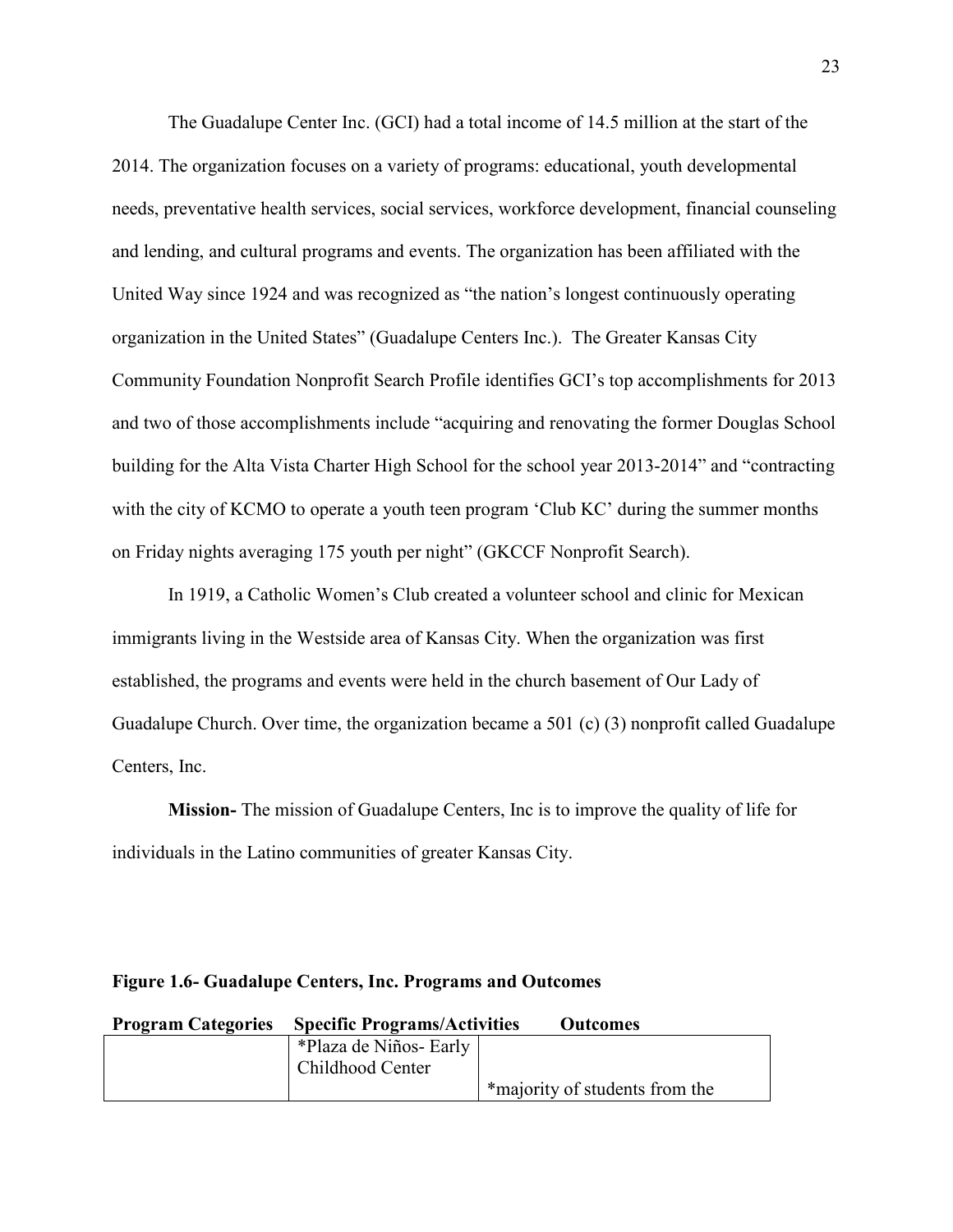|                        | *Academia de Niños            | Academia de Niños Elementary                                   |
|------------------------|-------------------------------|----------------------------------------------------------------|
|                        | <b>Elementary School</b>      | School are performing at grade level                           |
|                        |                               | after one year                                                 |
|                        |                               |                                                                |
| Education              |                               | *Over 80% of Alta Vista Middle                                 |
|                        | *Alta Vista Charter           | School students transition into Alta                           |
|                        | Middle School                 | Vista High School                                              |
|                        |                               |                                                                |
|                        | *Alta Vista Charter           | *2013- Alta Vista High School was                              |
|                        | <b>High School</b>            | recognized as the 'Missouri Charter                            |
|                        |                               | School of the Year' by the Missouri                            |
|                        |                               | <b>Public Charter School Association</b>                       |
|                        | *Youth Recreation             |                                                                |
| Youth Developmental    |                               | *both programs served 756 youth                                |
| Needs                  | *CALMECAC Youth               | ages $5-19$                                                    |
|                        | Enrichment                    |                                                                |
|                        | *HIV/AIDS Case                | *provided education and testing to                             |
|                        | Management                    | 1400 high risk individuals in 2013                             |
|                        |                               | *50 individuals living with                                    |
|                        |                               | HIV/AIDS received case                                         |
|                        |                               | management services                                            |
|                        | <i>*Teen Pregnancy</i>        |                                                                |
|                        | Assistance Program            | *200 individuals and families                                  |
|                        |                               | received one-on-one case                                       |
| <b>Social Services</b> |                               | management and individualized                                  |
|                        |                               | assistance ranging from job<br>placement to housing assistance |
|                        |                               |                                                                |
|                        | *Dia Por Dia                  | *100 individuals received                                      |
|                        | <b>Substance Abuse</b>        | individual, and group counseling                               |
|                        | Program                       | and weekly education over three                                |
|                        |                               | months                                                         |
|                        |                               |                                                                |
|                        |                               | *500 individuals received Parent                               |
|                        |                               | <b>Education Project Talks to educate</b>                      |
|                        |                               | families on talking about drugs.                               |
|                        | *Senior Adults                | *meal delivery to seniors to 455                               |
|                        |                               | participants in 2013-82% were                                  |
|                        |                               | from low-income households                                     |
|                        |                               |                                                                |
|                        | <b>Job Placement</b>          | *assisted 523 individuals with job                             |
|                        |                               | placement                                                      |
| Workforce              |                               |                                                                |
| Development            |                               | *average of 20 students per class                              |
|                        | <b>Culinary Arts Training</b> | with four different class sections                             |
|                        |                               | taught yearly                                                  |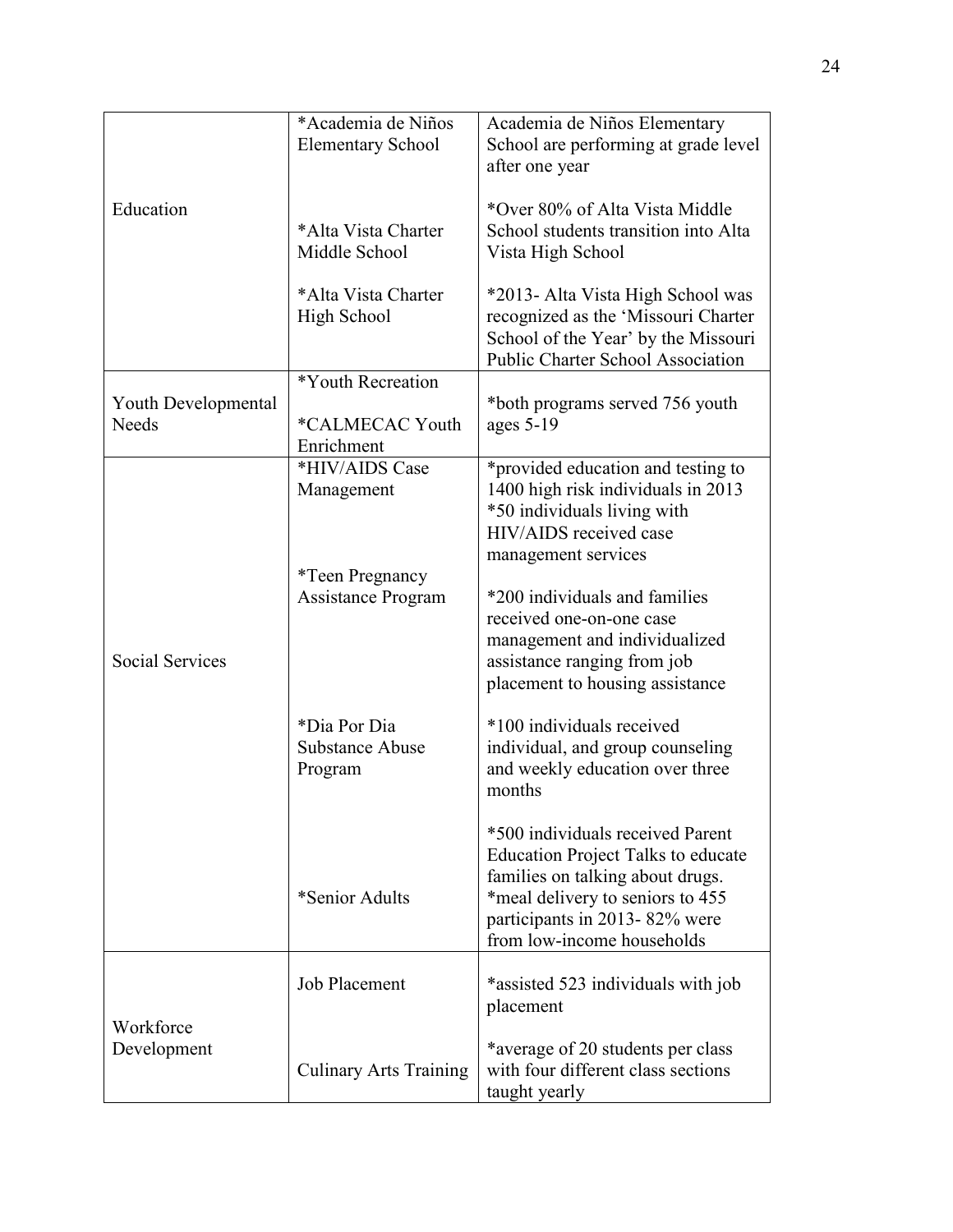|                             | <b>Catering Service</b>  | *graduating students receive a<br>preparatory cook certification                                                  |
|-----------------------------|--------------------------|-------------------------------------------------------------------------------------------------------------------|
|                             |                          | *provides meals for the<br>organization's participants and<br>institutional partners- serves 1,600<br>meals daily |
|                             | Kansas City              | *910 members joined in 2013 and                                                                                   |
| <b>Financial Counseling</b> | Terminal/Guadalupe       | the credit union increased its                                                                                    |
| and Lending                 | Centers Inc.             | portfolio with a net income of                                                                                    |
|                             | <b>Employees Federal</b> | \$25,313                                                                                                          |
|                             | Credit Union             |                                                                                                                   |
|                             | Cinco de Mayo            | 5,000 people attended the three day                                                                               |
| <b>Cultural Programs</b>    | Festivities              | festival                                                                                                          |
| and Events                  |                          |                                                                                                                   |
|                             | Thanksgiving             | *served over 1,500 meals for GCI's                                                                                |
|                             | Luncheon                 | clients and Westside residents                                                                                    |

(Guadalupe Center Inc.)

## El Centro Inc.

 El Centro Inc. total revenue for 2013 was 2.2 million dollars. The organization's programs assist the community with early childhood education, health education and outreach, domestic violence intervention, financial education, and public policy and advocacy work. In 1976, El Centro was created with a \$10,000 grant from the Archdiocese of Kansas City, Kansas. In the beginning, the leaders of the nonprofit included Archbishop Ignatius J. Strecker, Father Ramon Gaitan, the Cordi Marian Sisters, and various community members. After almost forty years, the organization has expanded to serve 10,400 families and individuals yearly.

**Mission**- "strengthening communities and improving lives of Latinos and others through educational, social, and economic opportunities" (About Us-El Centro).

| <b>Program Category</b> | <b>Specific Programs/Activities</b> | <b>Outcomes</b>               |
|-------------------------|-------------------------------------|-------------------------------|
|                         | *Academy for                        | *42 pre-kindergarten students |
|                         | Children                            | graduated in 2013             |
| <b>Early Childhood</b>  |                                     |                               |

# **Figure 1.7- El Centro Programs and Outcomes (2013)**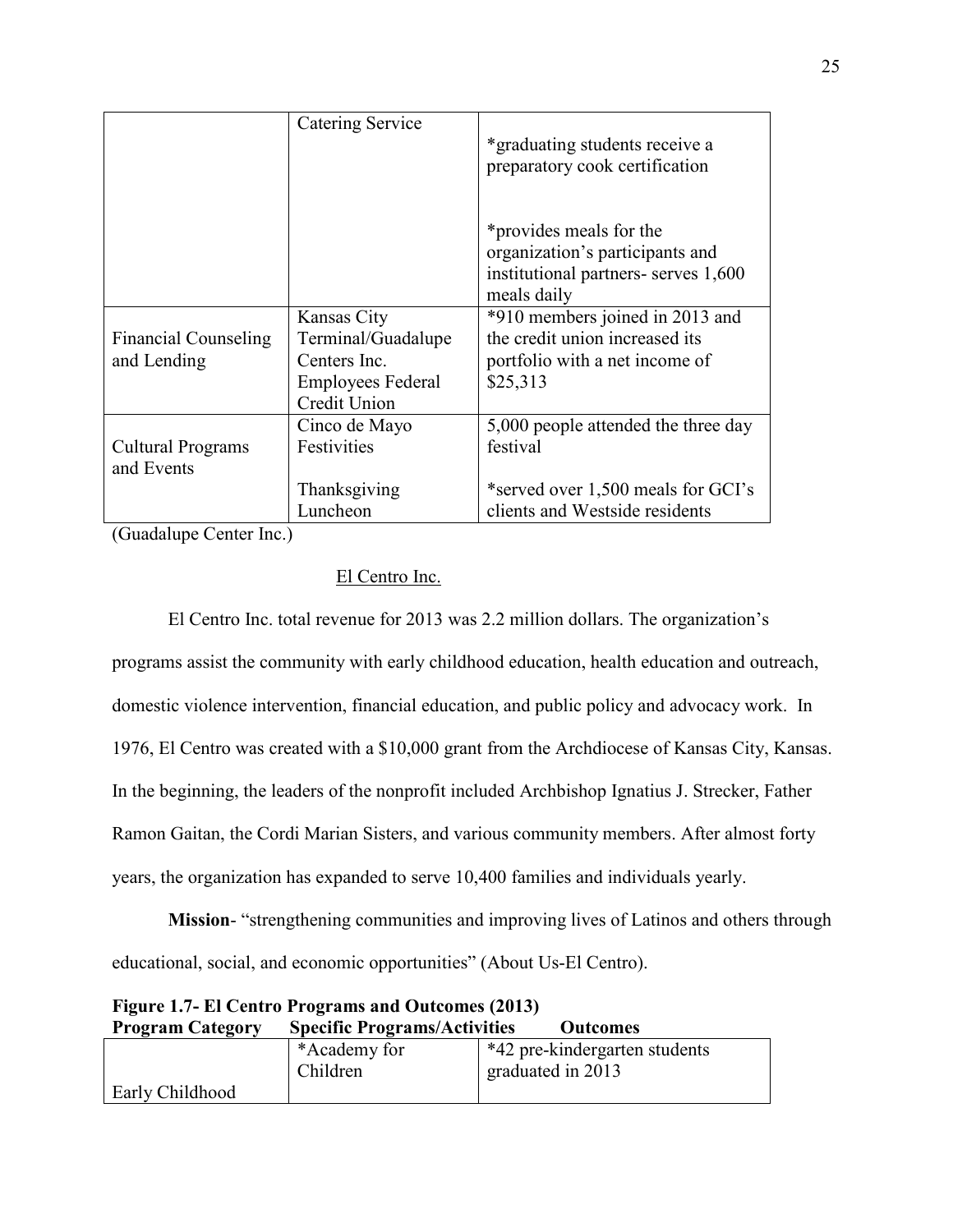| Education                                 |                                                                  |                                                                                                                                                                                                                                     |
|-------------------------------------------|------------------------------------------------------------------|-------------------------------------------------------------------------------------------------------------------------------------------------------------------------------------------------------------------------------------|
|                                           |                                                                  |                                                                                                                                                                                                                                     |
| Health Education and<br>Outreach          | <b>Health Navigation</b>                                         | *282 clients received \$33,339.66 to<br>support medical costs                                                                                                                                                                       |
|                                           |                                                                  | *One client lived with a hernia for<br>seven years and did not seek<br>medical attention until he had to<br>stop working. A health navigator<br>was able to schedule his surgery and<br>assist him with payment for the<br>surgery. |
|                                           | Promotores de Salud                                              | *empowers community members to<br>spread healthy living awareness<br>*enrolled 2,007 individuals and<br>families in the SNAP program<br>(Supplemental Nutrition Assistance)<br>Program)                                             |
| Domestic Violence                         |                                                                  | *552 victims of domestic violence<br>received crisis intervention                                                                                                                                                                   |
| and Intervention                          | Si, Se Puede Domestic<br>Violence Intervention<br>and Prevention | *in the next few years this program<br>will be collaborating with Mattie<br>Rhodes domestic violence programs                                                                                                                       |
| <b>Financial Education</b>                | *Volunteer Income<br><b>Tax Assistance</b><br>Program            | *assisted 1,400 people with their tax<br>returns and over \$350,000 earned<br>income tax credit<br>*25 teens received a financial                                                                                                   |
|                                           | *Financial Literacy<br>classes and workshops                     | literacy education<br>*73% of clients that complete<br>financial literacy classes have not<br>requested emergency assistance in<br>the past two years                                                                               |
|                                           | Policy Advocacy                                                  |                                                                                                                                                                                                                                     |
| Public Policy and<br><b>Advocacy Work</b> | La Coexion                                                       | *educates organizations about the<br>Latino community- four courses:<br>High Growth Market,<br>Understanding Latinos, Latinos and<br>the Media, and Latinos and your<br>Industry                                                    |

(GKCCF Nonprofit Search)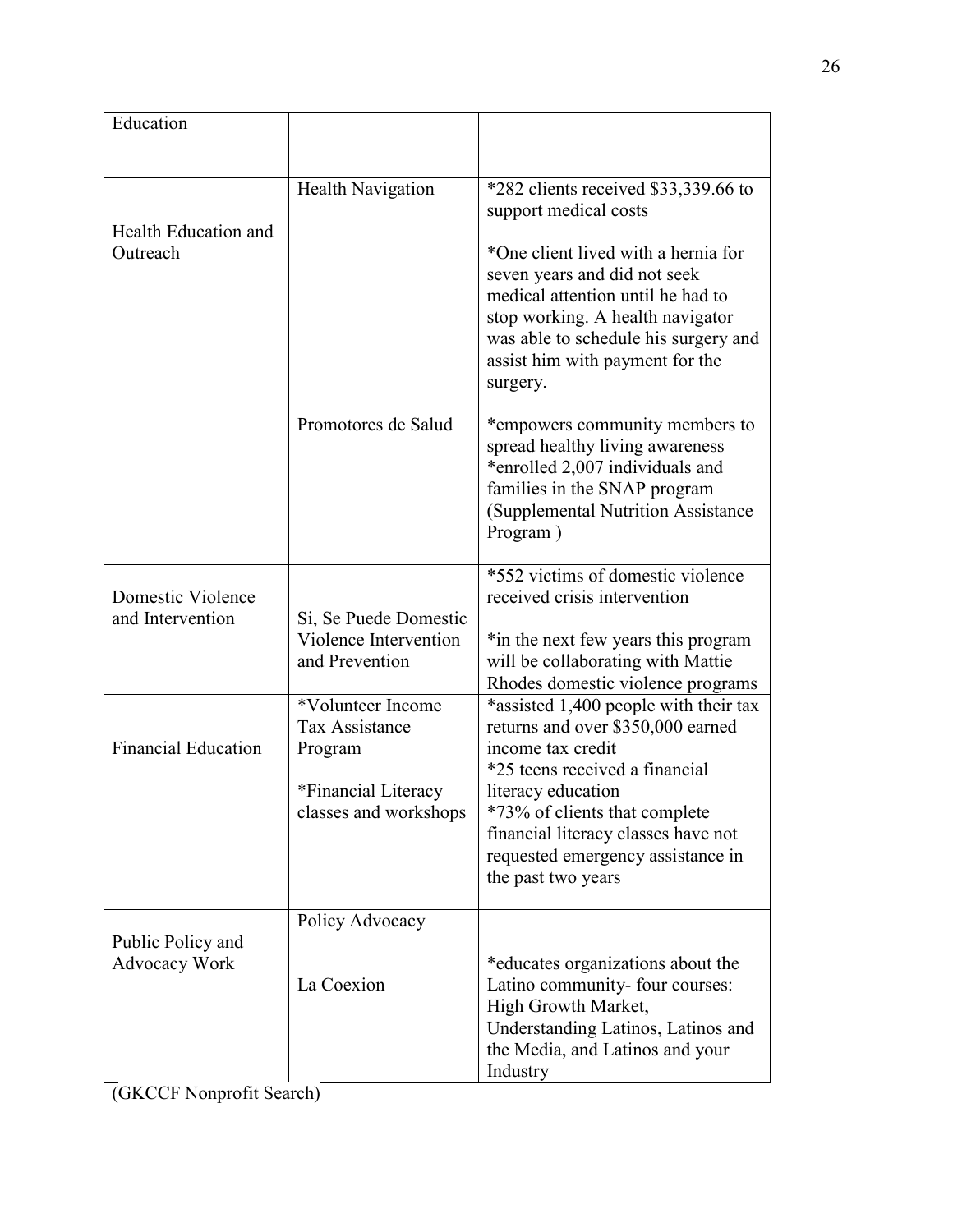#### Don Bosco- English as a Second Language Center

 Don Bosco's ESL Center does not have several programs like the nonprofit organizations above; the main focus of Don Bosco's ESL Center is to provide free English classes to adult immigrant and refugees over the age of seventeen. ESL classes are offered during the day and evening in partnership with the Independence School District. The program offers a seven level program that focuses on a reading, writing, speaking and listening curriculum that utilizes technology. In addition to the ESL classes, the ESL Center also offers GED and citizenship classes. Recently, the Don Bosco ESL program "was recently designated a 'STAR' program by DESE for being one of the most innovative AEL programs in the state" (GKCCF Nonprofit Search). During the school year of 2013-2014, the Don Bosco ESL Center enrolled 782 students, refugees, and immigrants. Out of 570 students tested, "449 progressed 1 or more National Reporting Standard levels giving us a 79% progression rate" (GKCCF Nonprofit Search).

**Mission:** Don Bosco positions our ethically diverse population of all ages across metropolitan Kansas City to be self-sufficient and contributing members of this great community.

## Westside CAN Center

In 1995, the Westside Community Action Network Center received its 501 (c) (3) nonprofit status. The definition of the Community Action Network is an organization that is implemented to address crime and disorder. Westside CANN Center was implemented to give day laborers that congregated in Westside neighborhoods a place to use the phone or restroom, take a shower, and utilize the kitchen or locker facilities.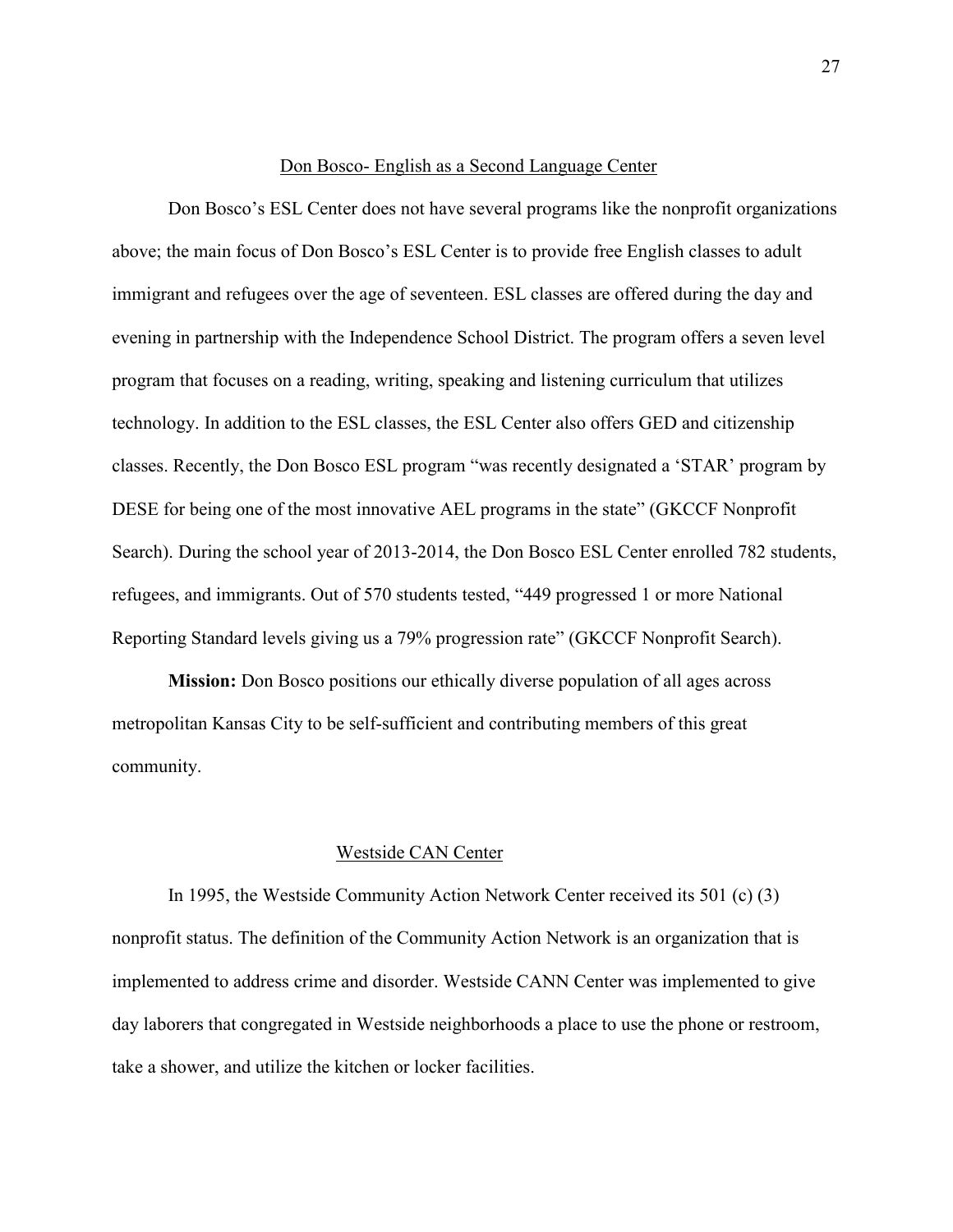The organization's mission is to "facilitate the creation of a safe, healthy, viable,

civically-engaged neighborhood in which to live, play, and work" (Westside Community Action Network). A steering committee consisting of residents, representatives from neighborhood businesses and agencies assist the nonprofit director and officer manager Monday- Saturday with neighborhood priorities and servicing community members with human service needs. Westside CAN Center heavily relies on its partnerships that include Westside Housing Organization, public libraries, neighborhood alliance groups, KCMO Police Department, KCMO Health Department, El Centro Inc., Mattie Rhodes Center, Guadalupe Center, Inc, and many other affiliations.

| <b>Programs</b>                      | <b>Activities</b>                         |
|--------------------------------------|-------------------------------------------|
|                                      | *nutrition classes                        |
|                                      | *health screening days with health        |
|                                      | professionals                             |
| <b>Resource and Education Center</b> | *provides a facility for neighborhood     |
|                                      | groups to meet                            |
|                                      | *Office of Citizen Compliants-            |
|                                      | individuals can fill out a compliant form |
|                                      | against a police officer/staff person     |
|                                      | *Back to School Pep Rally                 |
| Youth and Family Oriented Activities | *Urban Camping                            |
|                                      | *Fall Fun Festival                        |
|                                      | *Day Laborers have access to restrooms,   |
| Day Laborer Program                  | lockers, a kitchen and a telephone        |
|                                      |                                           |
|                                      | *maintenance of two community gardens     |
| Neighborhood Preservation Program    | *facilitates neighborhood clean-ups       |
|                                      |                                           |
|                                      |                                           |

**Figure 1.8- Westside CANN Center Programs** 

## Interview Protocol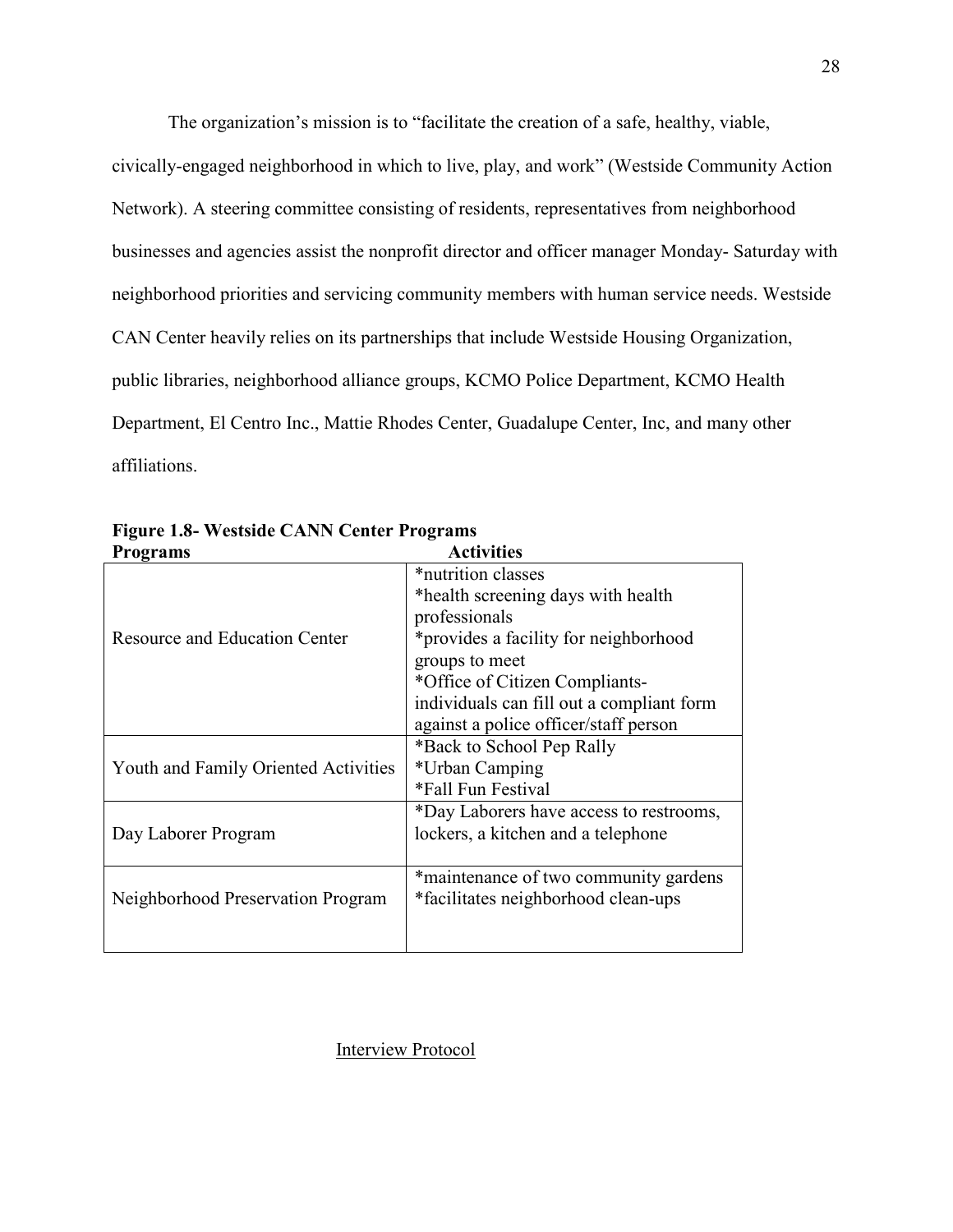To further supplement the case studies and observations, I interviewed nonprofit leaders from the nonprofits detailed above. The interview guide included open-ended questions where the interviewee could elaborate on his or her responses (see Appendix A for the full list of interview questions used). At times I felt the need to elaborate on certain question because it was valid to investigate the nonprofit leader's response with a follow-up question. Therefore, not all the questions from Appendix A were asked during each interview and some questions were added after the first and second interviews. Due to the fact that this was an evolutionary process, it became apparent that the first two interviews discussed important themes and topics that needed to be explored in subsequent interviews. Therefore, the interview guide evolved to insure that those themes and topics discussed by Respondent 1 and 2 could also be explored in interviews 3-5. The main questions of what is accountability, whom are you accountable to, how do you meet the needs of a variety of stakeholders, what is accountability's connection to effective governance, and what are the accountability areas that need improvement were asked in every interview.

 Interviews lasted from thirty minutes to one and half hours. All of them except one were face-to-face interviews; one participant had to communicate over the phone due to time constraints and scheduling difficulties. Two of the five interviews were taped and the other interviews I copied the interviewee's replies with extremely detailed notes. I preferred to take diligent notes and I did not want the interviewee to feel uncomfortable or prohibited in answering their questions. After I taped my first interview, it was apparent that the respondent was not anxious during the recording process. My bias and preconceived ideas about taping a respondent changed immediately and I recorded the last interview. Although I prepared intensely for the interviews and revised my questions several times, the first interview through the third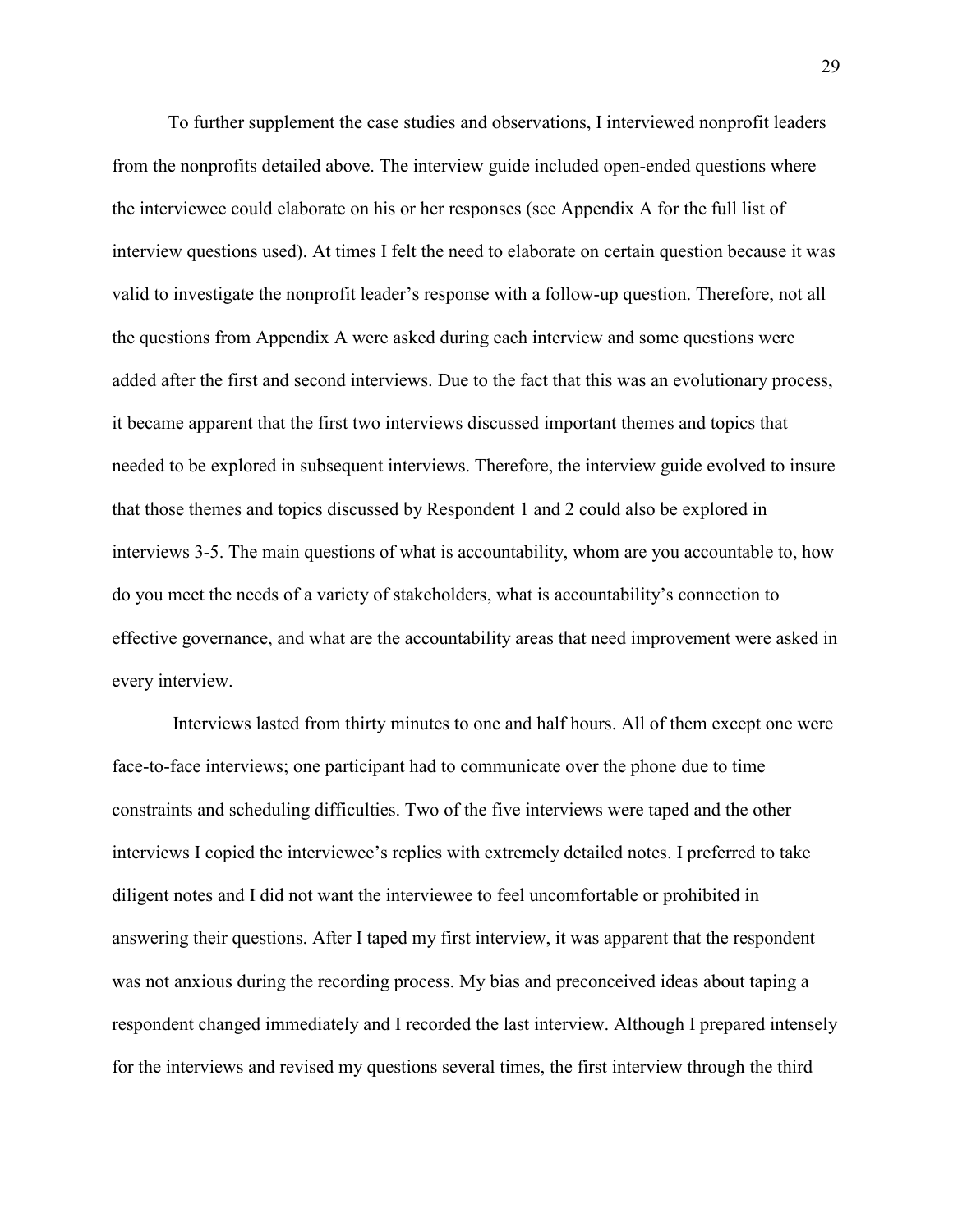interview was a learning process. After my second interview I consulted the "Conducting Semi-Structured Interviews" chapter in *The Handbook of Practical Program Evaluation* by Joseph Wholey, Harry Hatry, and Kathryn Newcomer. In hindsight, I should have read this chapter before I started conducting interviews.

The taped interviews were transcribed and the other interviews were transcribed from my detailed notes. After transcribing the interviews, I coded the interviews using the pattern coding system by summarizing key points in the margins of the transcribed interviews. Eventually, I observed a pattern of responses within the interviews and across cases. With pattern coding, I also kept referring to the interview questions to look for connections. The second cycle I looked for key concepts that could connect to my interview questions and put them in a two column chart of major categories and associated concepts. Effective quotes that connected to the associated concept were also included with the key words in the associated concepts listing. To organize the data, I analyzed the data around these imperative questions:

- 1. How would you define accountability and what would be your main methods of achieving effective accountability?
- 2. How do you meet the needs of a variety of stakeholders?
- 3. What is accountability's connection to effective governance?
- 4. What are the accountability areas that need improvement?

I gained access to the nonprofits by e-mailing the nonprofit managers. Two nonprofits responded within one week, and the three other nonprofits responded after the second e-mail. Although there were some resounding similarities in the nonprofits studied, it is important to note that I only analyzed interview results from five nonprofits out of the multiple organizations in Kansas City that assist immigrants with social service needs.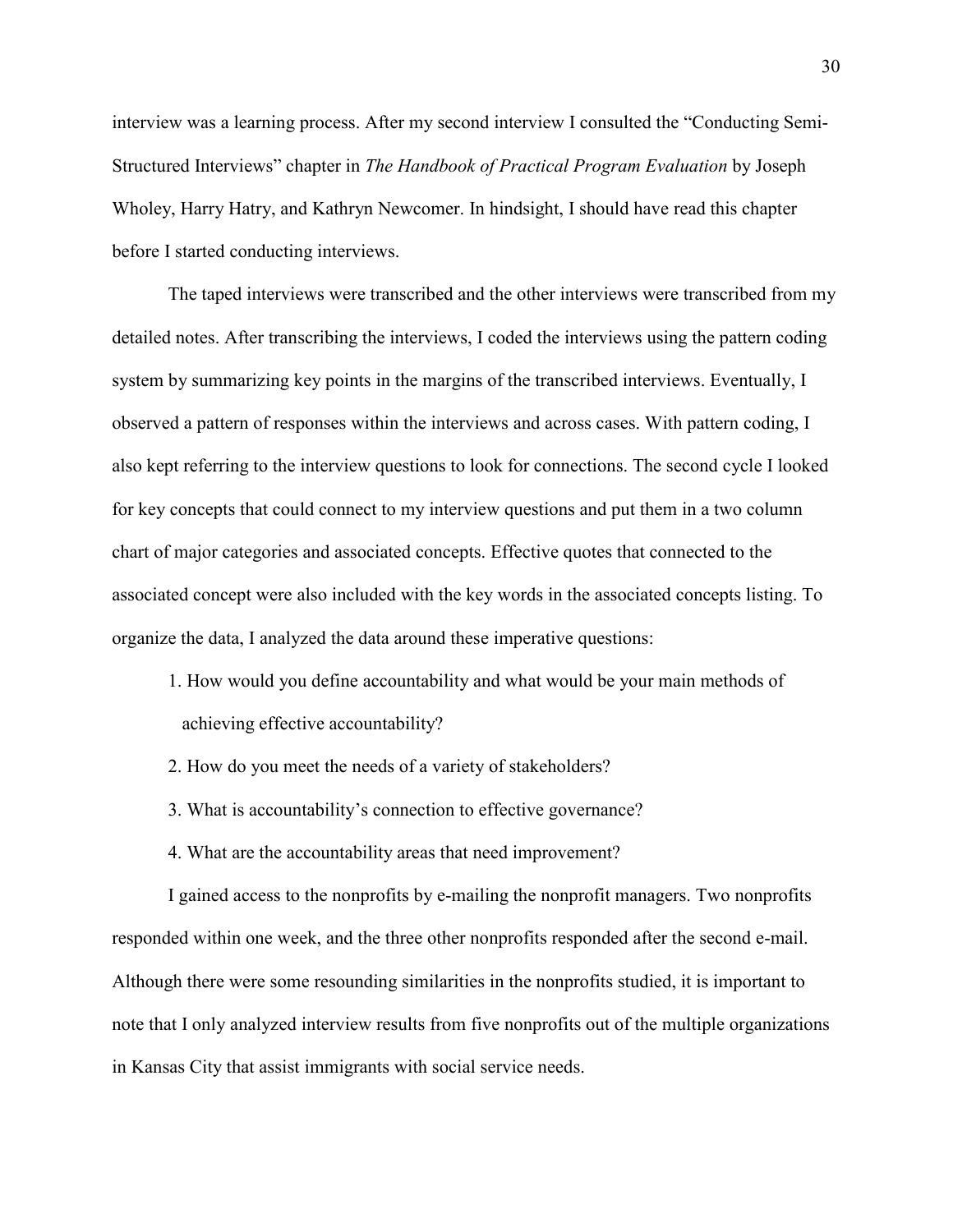The nonprofit leaders interviewed have had an average of 25 years of service in leadership positions in nonprofit organizations. In the past, these leaders have worked in leadership positions or assisted in the creation of the following organizations: Latino Civic Engagement Collaborative, Young Latino Professionals of Greater Kansas City, Woodland Public Charity, Heart to Heart International, Catholic Charities of Northeast Kansas, Youth Opportunities Unlimited, etc. All of the interviewees worked or volunteered in some capacity with their nonprofit before becoming executive directors or part of the executive staff. One nonprofit leader worked in disaster relief management for two decades and had a background in journalism. Another nonprofit leader has worked in educational areas over thirty years ranging from teacher, principal, to nonprofit leader. The majority of the interviewees speak both English and Spanish fluently.

Although the interviews were the primary source of data, I also observed three of the five nonprofits: Mattie Rhodes, Don Bosco, and Westside CAN Center. During the month of May and the beginning of June 2015, I observed Mattie Rhodes Cultural Journeys program and Don Bosco evening ESL classes. In June and July, I spent a summer in Argentina in order to complete a language requirement for my institution; therefore, I could not complete any observations during those months. When I returned I completed the observations for Westside CAN Center by observing an afternoon where Westside residents attended the weekly nutritional class. Later in the week, I also observed Westside CAN Center's annual Old-fashioned Fall Festival. Due to time constraints, it was not feasible to observe all five nonprofits three or more times. Consequently, an after school arts program for elementary school children, an evening ESL class for adults, and a neighborhood and community policing organization's weekly and annual events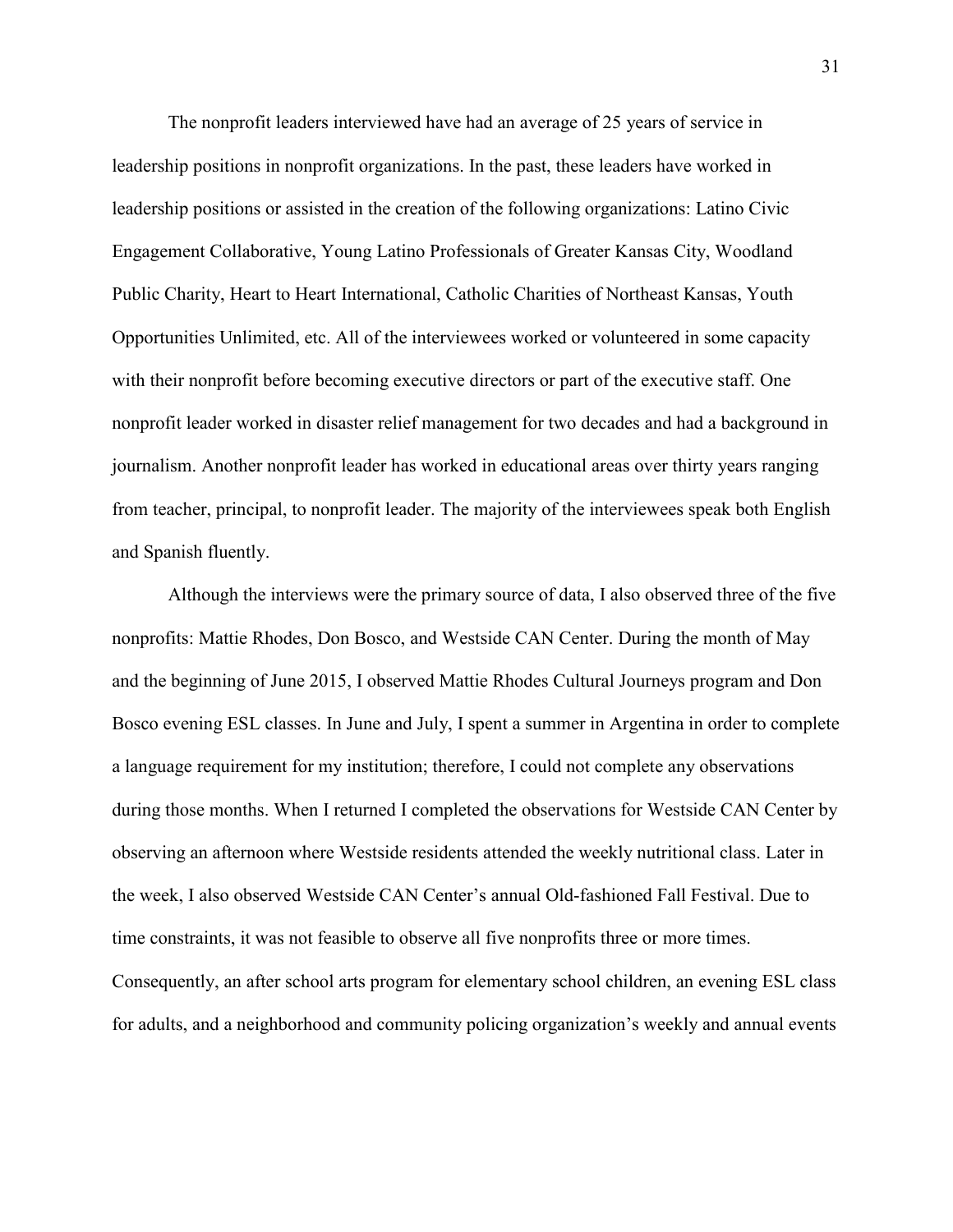provided the opportunity to observe a variety of different programs. The observations are included in this study, so I can further identify the accountability practices of each nonprofit.

#### Methodology: Observations

The first set of observations I completed were at Maddie Rhodes for their Cultural Explorations Program. I gained access to this program by identifying my need to observe a program or event with the nonprofit manager whereas he e-mailed a program director. She matched up my available days and times to this afterschool program. Due to confidentiality, there was not a way to determine the ethnicity or immigration status of the students. Therefore, I do want to identify that I observed this program mainly to explore Mattie Rhodes staff work with clients and experience a program over a period of three days. According to Mattie Rhodes staff, the Cultural Explorations Program has been going all year long; my observations were completed toward the end of the program. Parents enroll their children in the program through the collaborator organization Link. The Mattie Rhodes staff worked part time and they created their own lessons to help empower students through art. My observations were 4:00-5:30 on Monday, May 4<sup>th</sup>, Wednesday, May 6<sup>th</sup>, and Monday, May 11<sup>th</sup>.

The second set of observations I completed were at Don Bosco. I gained access to this program by identifying my need to observe when I interviewed the nonprofit manager. The manager told me to call her when I was ready to set up my interviews. A few weeks later I left her a voicemail that I was interested in observing the adult ESL classes. The next day the adult ESL program director called me to set up some interviews. I picked two different days to observe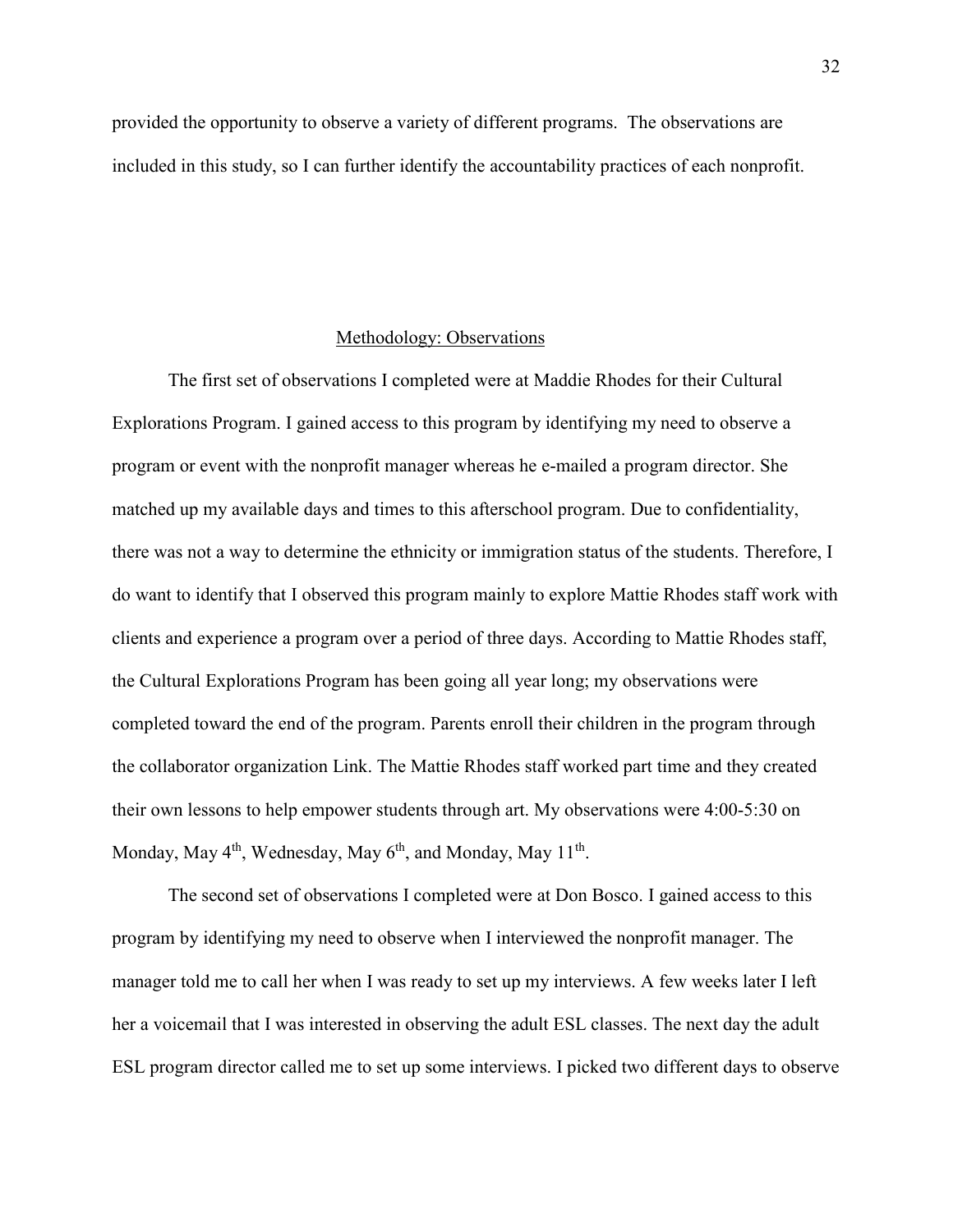for a couple of hours. Over those two days, I observed four different classes for almost an hour each class. The classes ranged from advanced to beginner level. My first observation was on May 12 at  $6:00-8:00$  and my second observation was on May  $19<sup>th</sup>$  at  $6:00-8:00$ .

The third set of observations included the Westside CAN Center. On March  $25<sup>th</sup>$  from 5:30-8:00, I observed the evening that Westside CAN Center hosted the Cross Border Network's dinner for the Mexican students and parents caravanning across the U. S. to address the human rights violations in Mexico. The caravan included a mother Maria de Jesus Tlatempa Bello, mother of a student that disappeared, and Omar Garcia, a survivor of the kidnapping. Although Westside CAN Center did not want to politically voice support, the resources, facility, and kind volunteers helped the Cross Border Network communicate the atrocities of the recent disappearances and violence in Mexico.

The second and third observations were completed when I returned from Argentina. On October 22, I was supposed to observe the weekly nutritional class from 12:00 to 2:00, but nurse that teaches the class could not attend due to a family emergency. Therefore, I observed the surroundings, the procedure for residents to pick out donated food items for the nutritional class, and the local librarian read picture books to the children. The librarian entertains the children during the nutrition class. The last observation I completed was on October 24<sup>th</sup> for Westside's Fall Festival from 11:00 am to 1:30 pm.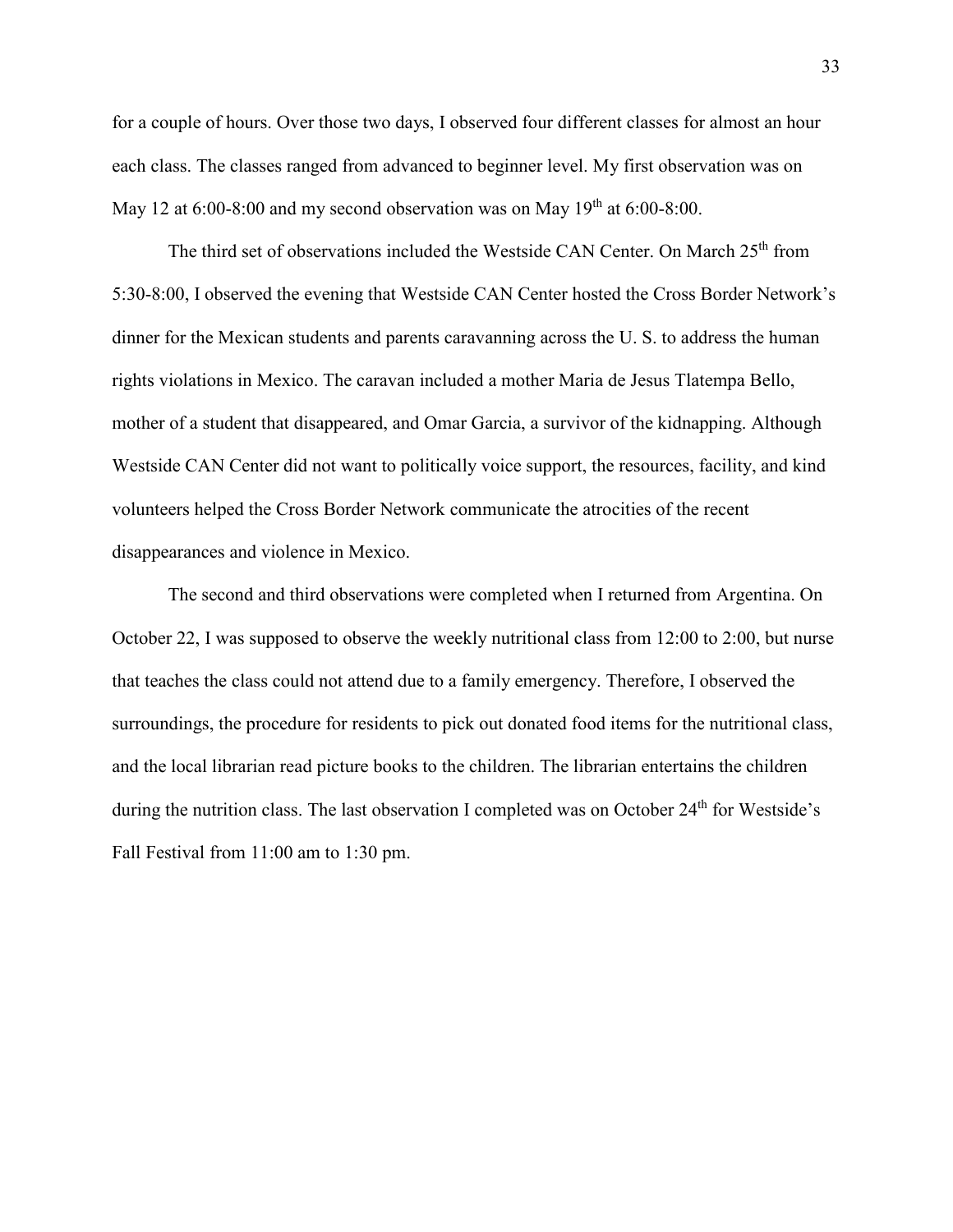### **Section Four: Results and Analysis**

## **Interviews**

 The nonprofit leaders' interviews helped the researcher understand the many layers and complexities of accountability. Each of the respondents verified accountability's importance and clarified the many methods they have used to produce transparency and financial sustainability. After analyzing the data, it was evident that the interview responses could be categorized into four categories: *defining accountability and identifying accountability methods, meeting the needs of a variety of stakeholders*, a*ccountability areas that need improvement*, and a*ccountability's connection to effective governance.*

*Defining accountability and identifying accountability methods.* The respondents were asked how do they define accountability, whom were they accountable to, and what evaluation methods were the most effective? All the nonprofit managers identified being fiscally responsible and producing quality outcomes as main concerns. Various other responses identified displaying transparency, communicating and accomplishing outcomes, and becoming nationally credited as relevant aspects of accountability. Accountability methods that were used most frequently included outcome measurement, logic models, pre and post testing for the educational programs, and surveys.

*Meeting the needs of a variety of stakeholders.* Respondents were asked how does your nonprofit meet the needs of upward, downward, and lateral accountability mechanisms? The nonprofit managers emphasized financial sustainability a second time and respondent 5 identified her main objective with reaching the needs of all stakeholders is to "provide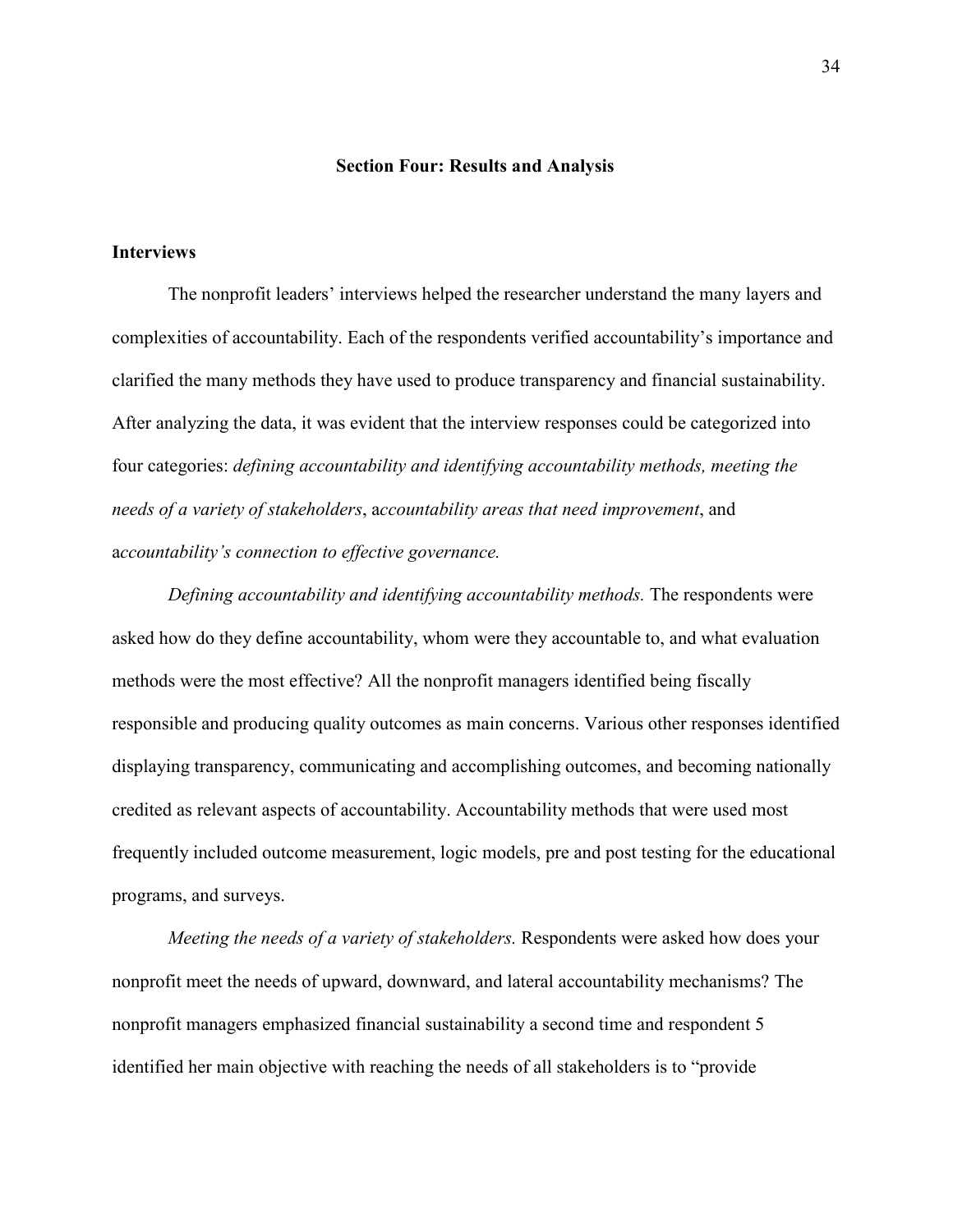beneficiaries with the resources they need". More specific responses included everything from increasing economic value to certifying staff.

*Accountability's Connection to Effective Governance.* In this section, interviewees were able to connect accountability with the nonprofit management. Respondents were asked how is effective governance important in creating a sustainable, productive nonprofit organization? One nonprofit manager identified the close connection they have observed when he stated "accountability is really critical for governance because it shows if the director is doing the job" (Respondent 4). Another respondent gave an example of mentoring her staff to understand the importance of accountability. Other respondents were more general in identifying a connection with accountability and effective governance by comparing nonprofit accountability with forprofit companies' accountability processes.

*Accountability Areas that Need Improvement.* Respondents were asked in regards to accountability, what are some areas that need improvement? Although this question was asked about half way through the interview, respondents were careful constructing their responses. A majority of responses focused on time, lack of money or resources, and measurement difficulties. One of the respondents identified the lack of "follow-through with collaborators" and another respondent discussed the importance of staff to motivate themselves to know trends in their field while another respondent talked about self motivation in general. Lastly, a different respondent highlighted how some staff members feel uncomfortable with accountability and that attitude towards accountability needs to change.

# Defining Accountability and Identifying Accountability Methods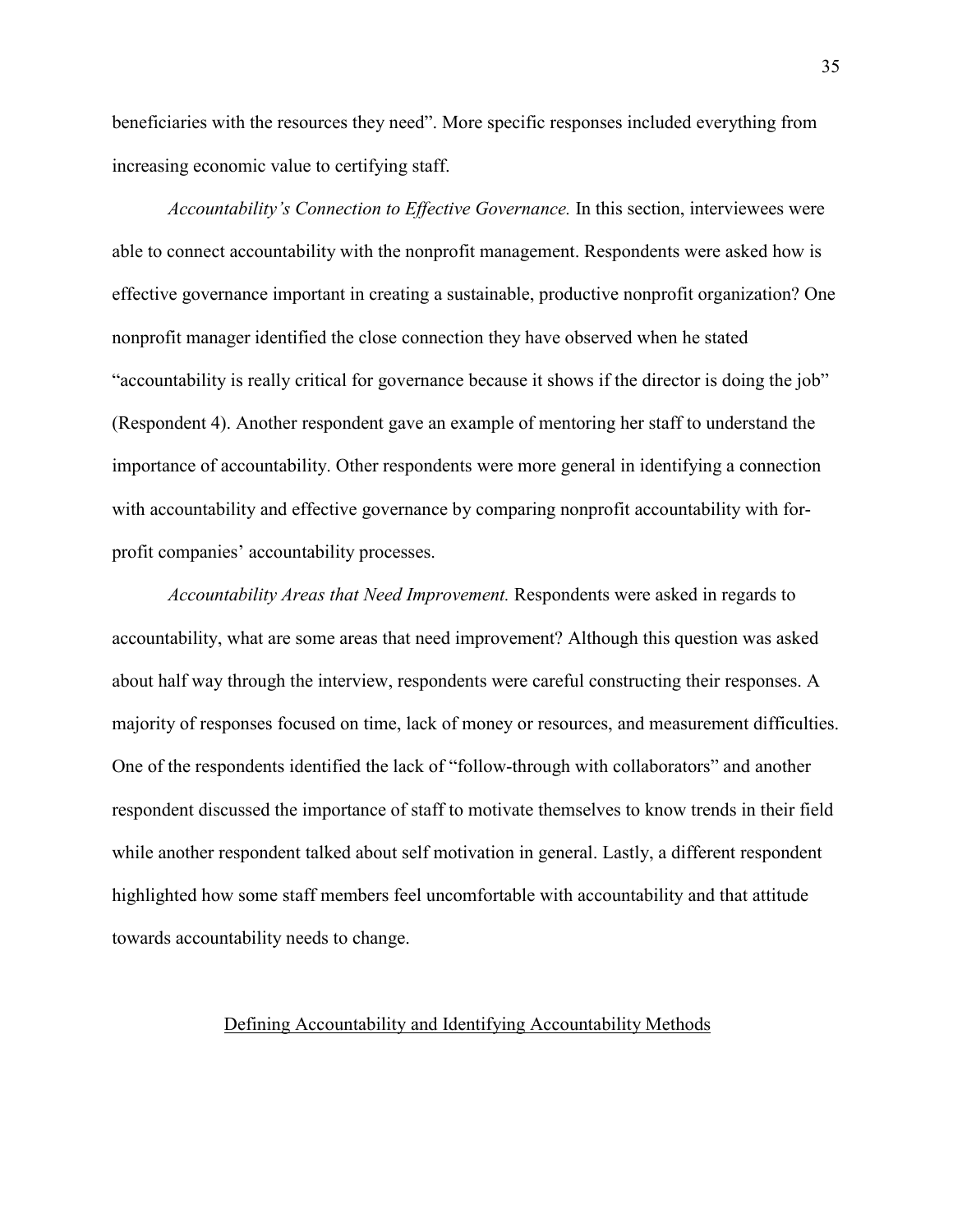When asked how do you define accountability, of the five nonprofits interviewed, all respondents identified financial sustainability and productivity as defining features of accountability. After emphasizing financial and productivity responsibilities, the definitions were more varied. One respondent answered the question with two of his own questions: "how many people are you reaching and how are we affecting those that we service?" (Respondent 4). Another respondent defined accountability as "a trust factor that leads initiatives in all kinds of aspects and it allows for a person to create a capacity that can allow for a variety of achievements" (Respondent 2). While that response highlights trust and initiatives, another definition was fairly straightforward when a respondent said, "we're doing what we say we are doing" (Respondent 5).

Throughout the interview this question would continue to be clarified and explained. Eventually the question morphed into what are the key components of accountability because the nonprofit managers found many defining features of accountability that could affect financial sustainability or productivity. Some more specific components of accountability that the respondents discussed included everything from the necessity to analyze client feedback to being nationally credited. In regards to being nationally credited, one respondent found that an extremely important component of accountability when he stated, "we adhere to national policies. We have employed someone that looks at the national standards, an internal person that looks at our standards" (Respondent 1). The complete responses of components of accountability are identified in table 1.8.

When asked the question who are you accountable to, most of nonprofit managers had no problem listing off multiple groups and individuals. Some of the respondents were less descriptive and stated that they were accountable to "anyone that is involved in the program"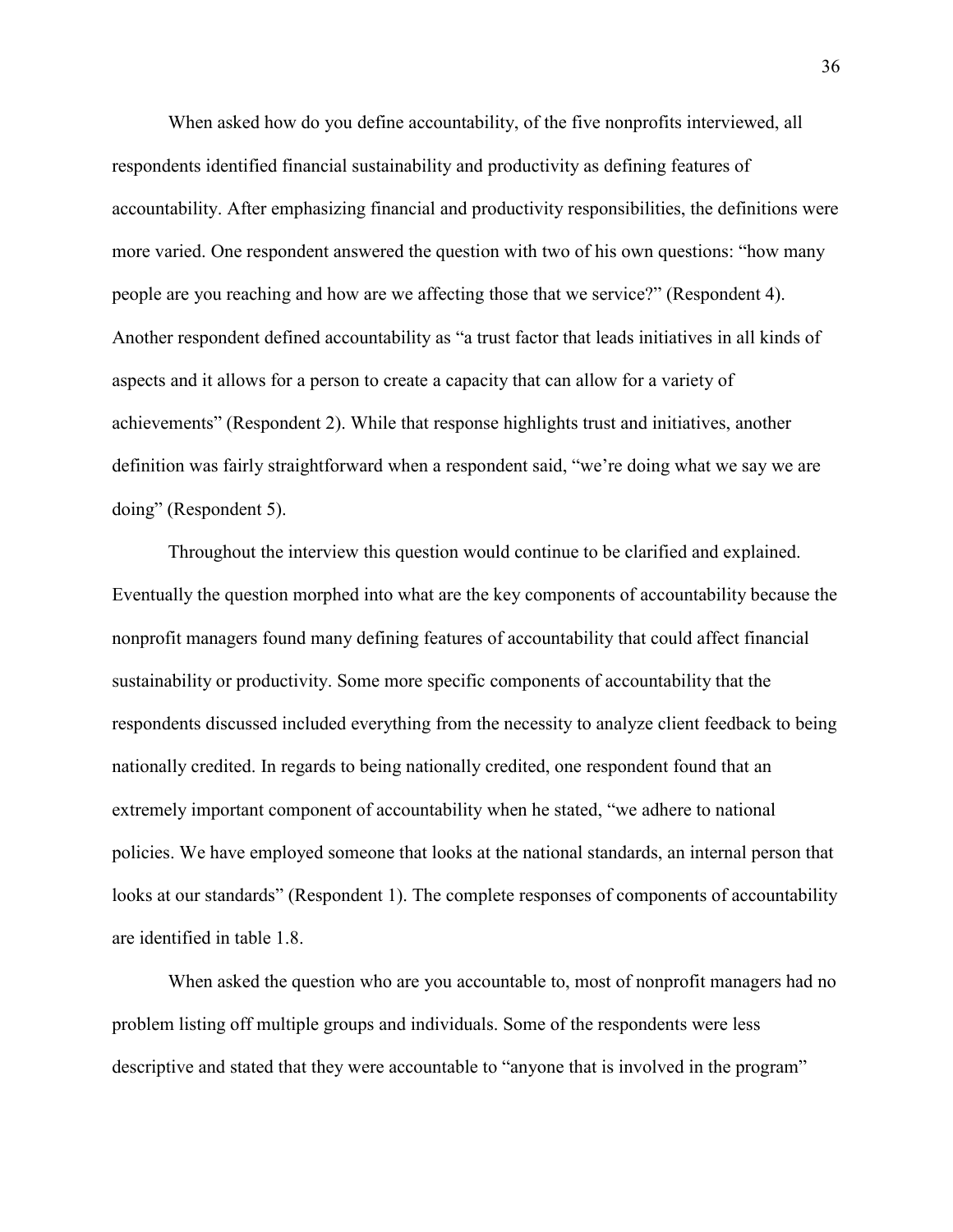(Respondent 2). The two groups identified the most frequently included beneficiaries and funders. A full list of the respondents' answer to this question is included in Table 1.8.

The nonprofits interviewed were consistent with accountability practices found in the research. Most of them used outcome measurement or logical models. The nonprofit organizations that provided some educational service used pre and post testing frequently due to federal mandates and their own professional goals. An informal method of analyzing effectiveness included client surveys.

Figure 1.9

| Key Components of Accountability | *outcomes<br>*financial sustainability<br>*trust factors that lead to initiatives<br>*being fiscally responsible<br>*results-oriented<br>*analyzing client feedback<br>*displaying transparency<br>*effective customer service<br>*national accreditation<br>*accomplishing the mission<br>*accomplishing objectives<br>*communicating outcomes and needs to<br>stakeholders |
|----------------------------------|------------------------------------------------------------------------------------------------------------------------------------------------------------------------------------------------------------------------------------------------------------------------------------------------------------------------------------------------------------------------------|
|                                  |                                                                                                                                                                                                                                                                                                                                                                              |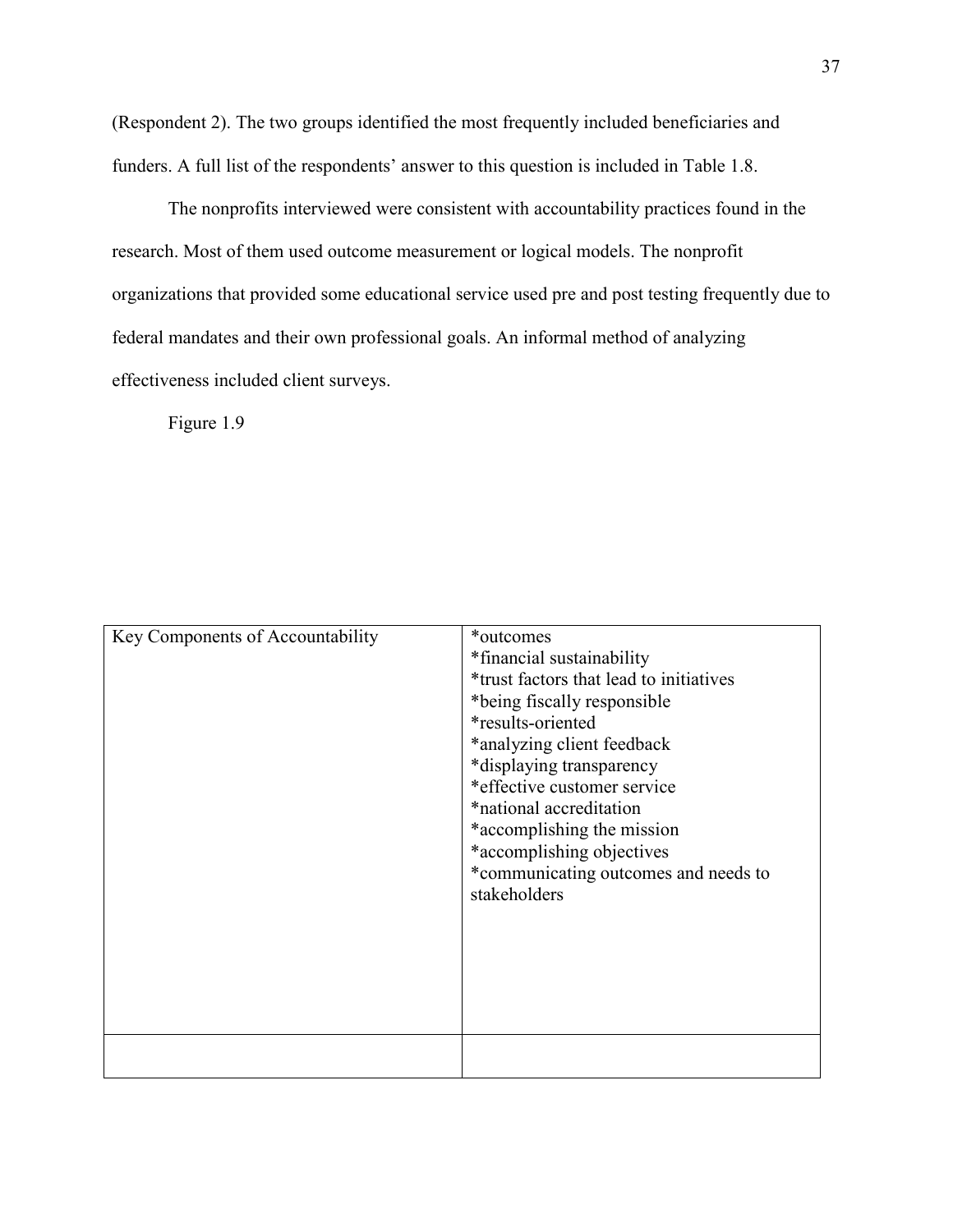| Who are you accountable to? | *governing body<br>*funders<br>*clients<br>*staff<br>*anyone involved in the program<br>*all stakeholders<br>*DESE- (educational programs)<br>*State of Missouri |  |
|-----------------------------|------------------------------------------------------------------------------------------------------------------------------------------------------------------|--|
|                             |                                                                                                                                                                  |  |
|                             | *grant and endowment sources<br>*volunteers<br>*community<br>*board of governors                                                                                 |  |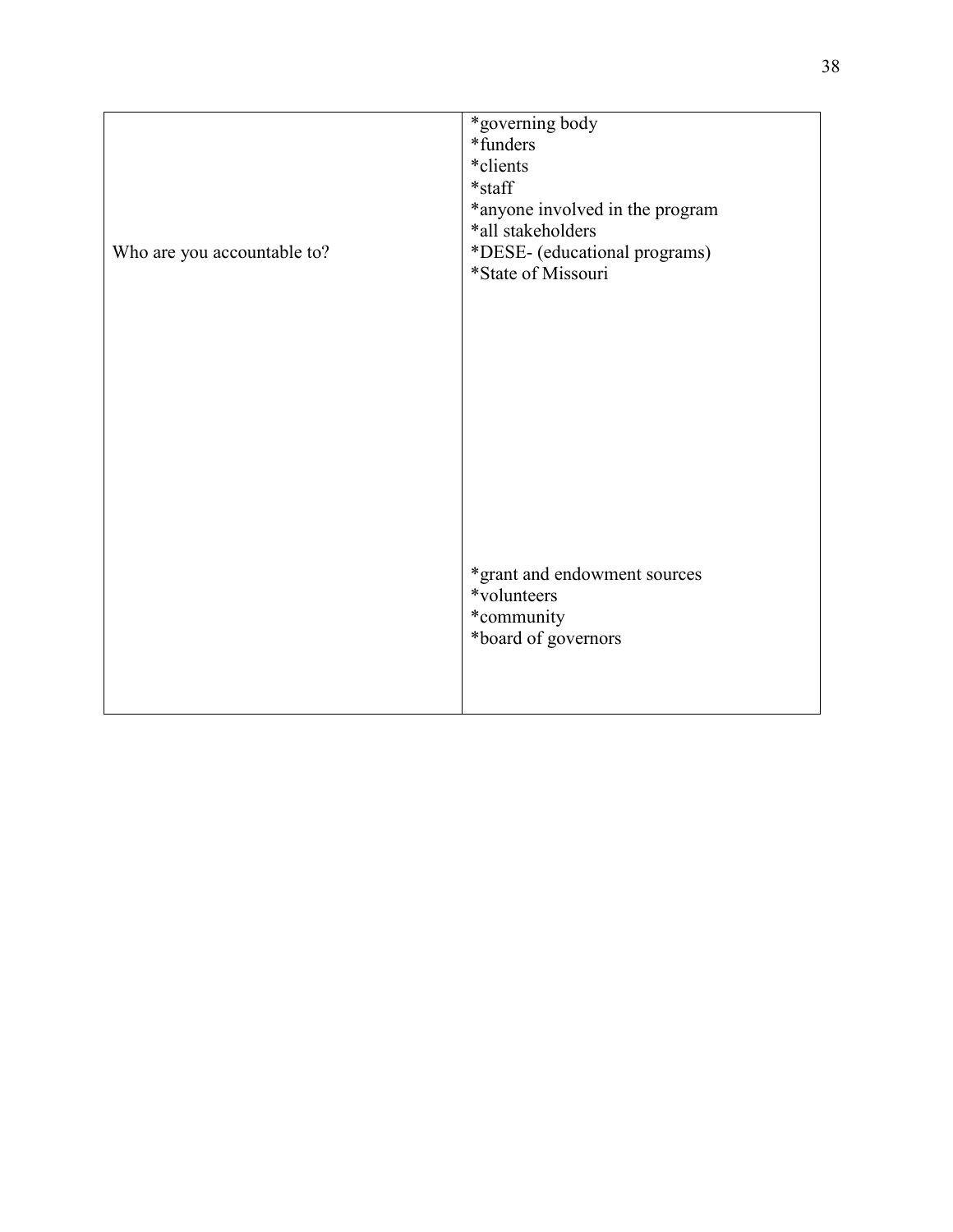| Accountability measurements and reports | *outcome measurement<br>*pre and post testing<br>*analyzing outcomes- employment statistics<br>entrance into post secondary education or<br>other career advancements<br>*logic models<br>*client surveys<br>*evaluation stories |
|-----------------------------------------|----------------------------------------------------------------------------------------------------------------------------------------------------------------------------------------------------------------------------------|
|                                         | *annual report<br>*yearly audit<br>*finance committee monthly reports<br>*informal accountability questions on social<br>media<br>*client focus groups<br>*independent audit<br>*timely reports as required for funders          |
|                                         |                                                                                                                                                                                                                                  |

## Meeting the Needs of a Variety of Stakeholders

 The necessity that accountability must address multiple levels of stakeholders was an evident concern for all nonprofits. The nonprofit leaders emphasized the expectation to communicate to funders and show evidence of reaching or surpassing goals, but they also realized meeting the needs of the beneficiaries should occur in concurrence with meeting funder expectations. One interviewee stated that he provided beneficiaries an opportunity to meet with him and communicate what they thought of the services (Respondent 1). Another respondent seemed more overwhelmed with addressing beneficiaries' needs as he stated in an exhausted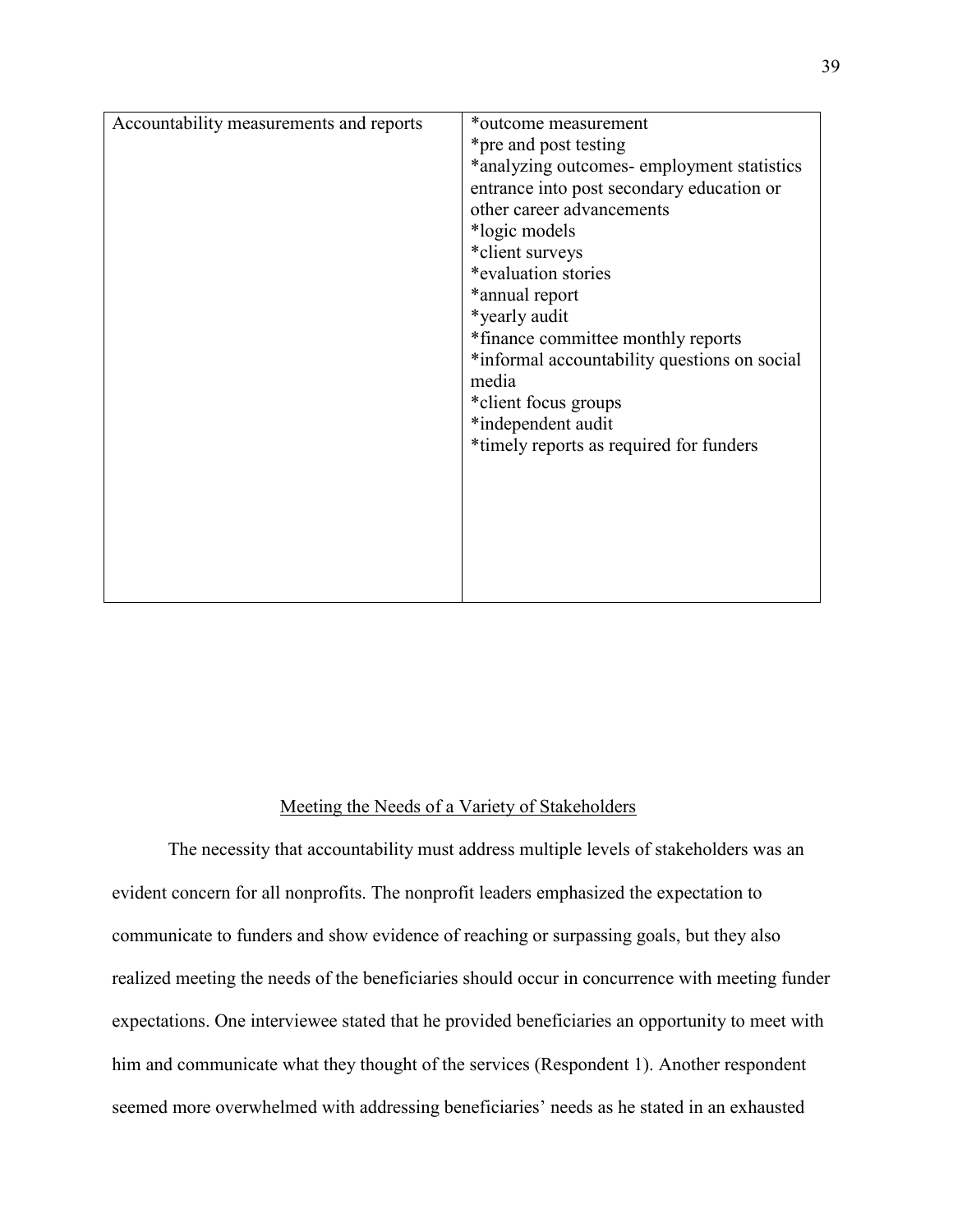voice, "there is anxiety because there is an expectation we will always be there" (Respondent 4). In order to overcome this anxiety, the organization keeps track of the stock market, so they know if and when their corporate funders will be able to donate.

Respondent 4 also emphasized educating his staff as another way of meeting a variety of stakeholders. Although he was not the only one that required staff be responsible for funding their own program, this nonprofit manager highlighted the importance for the staff to understand their program. He stated, "there is a big emphasis to know your program. Be experts in the field. Staff must read about the program and identify trends. We created a directive that staff members need to spend a day studying the field" (Respondent 4). Another nonprofit manager also expressed the importance of staff training and education in regards to meeting all stakeholders' needs. Although she communicates with them in monthly or sometimes weekly meetings, she clarified, "it is important for me that the staff buys into their budget, and that the staff buys into their grant process. They also need to buy into understanding what they can do, what they can't do, and what resources they can go out into the community and work towards" (Respondent 5). The nonprofit managers realized that the staff accountability or lack of accountability could affect the nonprofit organization's reputation greatly.

 In order to meet all the stakeholders, the nonprofit managers interviewed used the evaluation story as an accountability piece. Some of those evaluation stories may have been an informal process as when one nonprofit sent over 75 letters to the Missouri Senate containing students' success stories in order to express the continued need for free education for adults (Respondent 3). Another organization has implemented a more formal process of publicizing evaluation stories because they have hired a director of marketing to help explain how their nonprofit has been accountable. A couple of the managers explained that they liked the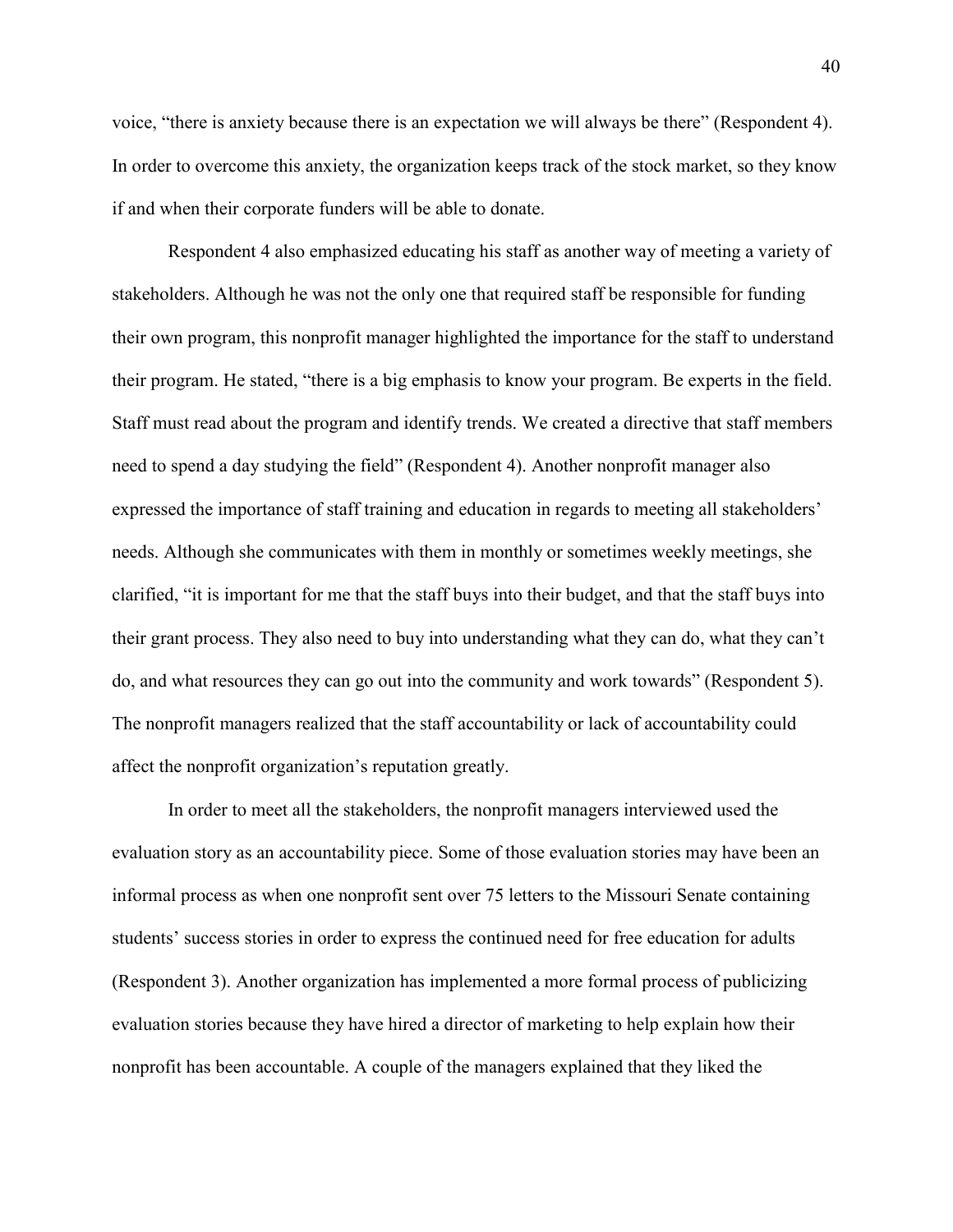evaluation stories in their annual reports and they discovered that their stakeholders appreciated the anecdotal stories balanced with numbers and logical data.

 One nonprofit manager became extremely passionate when she discussed the evaluation story accountability practice. She felt that the evaluation story was an effective way to communicate to a variety of stakeholders the importance of funding and serving her clients. She explained, "it [evaluation stories] paint a different picture than the hate and we have to be strong on the stories we tell…We have to begin to tell a story to a community that has little or no relationship with the population we serve" (Respondent 5). She not only saw the evaluation story as a way to communicate with her stakeholders and community, but an accountability method that identified the status quo that needed change. Later she stated that the evaluation story allowed her to communicate to her funders that her clients

> are in the community. They are a part of who we serve. They are the uninsured. They are the students not graduating high school, and they are the students not graduating college. We got to paint the picture that that has to change. And that's how to do it, in a narrative that says, 'I'm going to tell you successfully about this family. I'm not going to tell you about their status. I'm not going to tell you about their issues with poverty, their issues with domestic violence…we start with success stories (Respondent 5).

 The nonprofit manager that hired a director of marketing to publicize the evaluation stories felt that this accountability method allowed his organization to "show we are in true contact with the clients, we understand their needs, and we are listening to them" (Respondent 4). One nonprofit manager started speaking faster and louder as he explained the importance of the narrative as an accountability method. He felt that the evaluation stories emphasize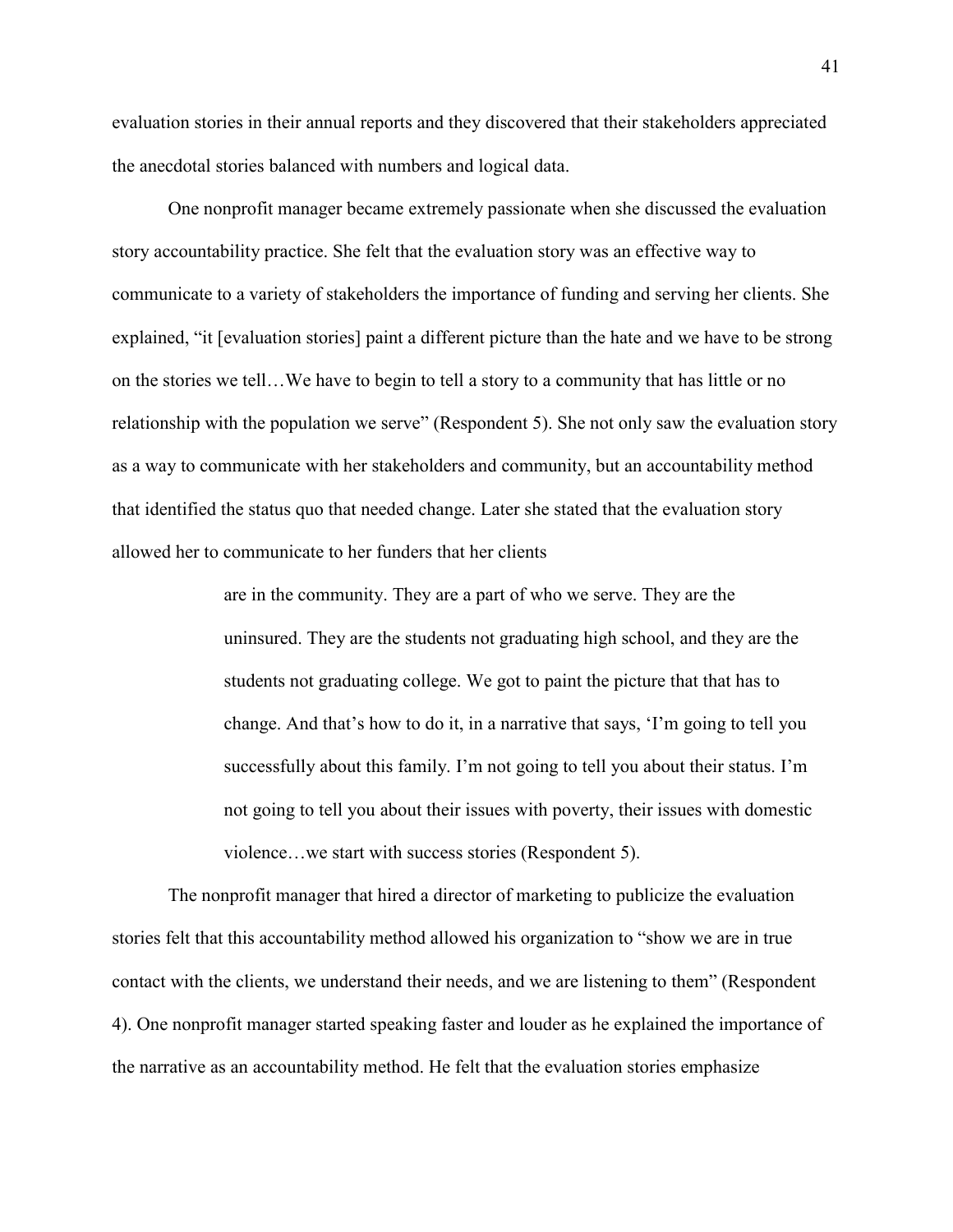significant themes that "immigrants are the foundation of this country" and that "they are looking for their dream. They are taking a chance to succeed and they want to see value in what they receive. The narratives highlight that they have value and what we are providing for them has value" (Respondent 2). While the number data was a vital piece of accountability, all nonprofit managers expressed a need for the evaluation story in clarifying why their clients needed assistance and to display the successes of the organization.

#### Accountability's Connection to Effective Governance

Interviewing the nonprofit managers provided the opportunity to discuss the connection between accountability and effective governance. When asked the question, "How does accountability play a role in effective governance?" respondents identified a variety of connections that included everything from it's important for financial sustainability to highlights the effectiveness of the nonprofit manager. For one manager, accountability was imperative for effective governance in aspects of financial oversight and meeting monthly budgets. He identified the nonprofit's monthly review of its budget and how he holds his staff accountable by reviewing the twelve month cash flow statement (Respondent 1).

 Another manager illustrated how important communication is for effective governance's connection to accountability. She identified her nonprofit's staff communication committee as key players to holding her accountable to the staff and in respect to governance, the communication committee helps provide better conditions at regular staff meetings (Respondent 5). She continued to say that communicating with the staff about their job expectations is also imperative for effective governance. In the way she described her role, she was almost a teacher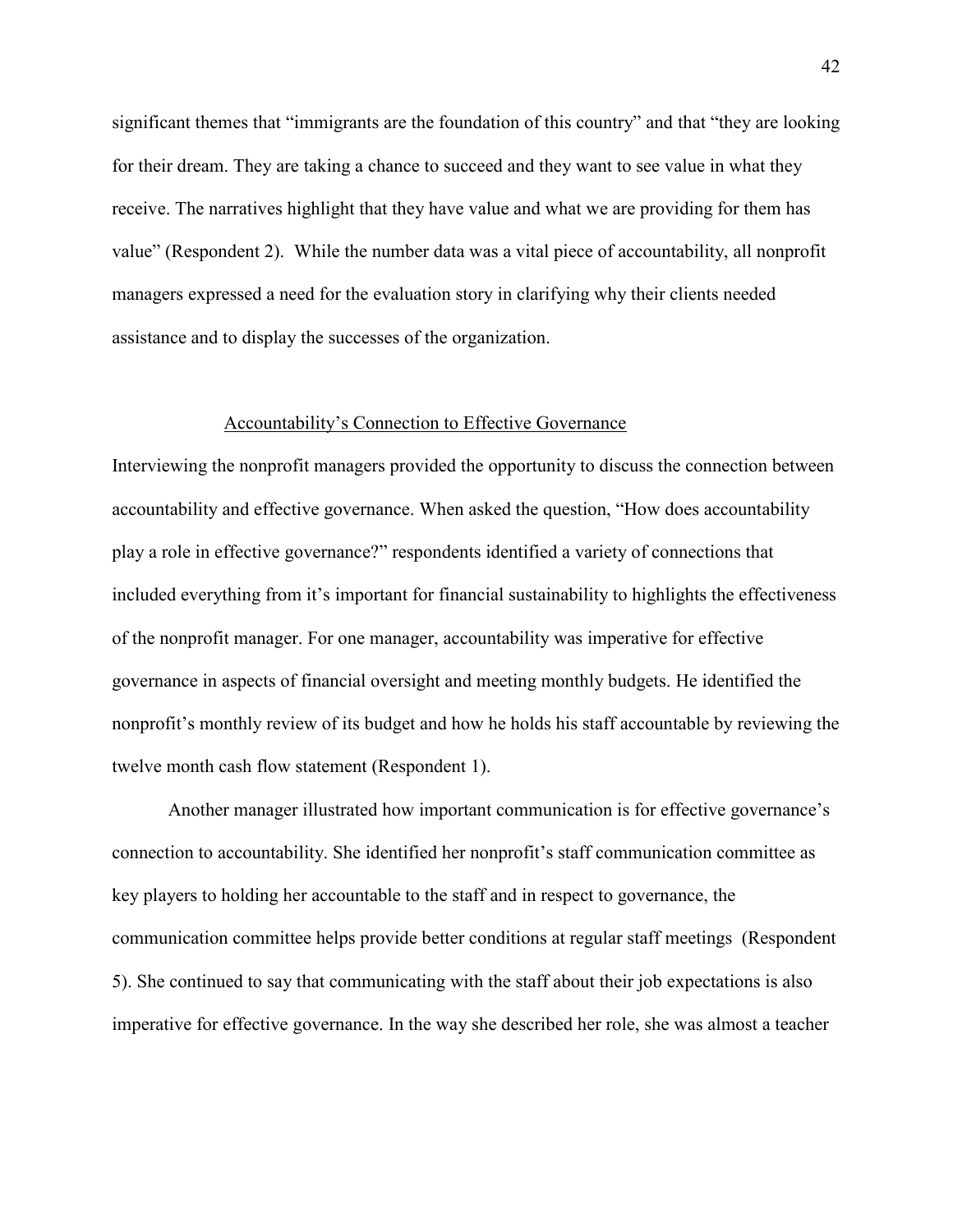providing accountability lessons to her staff. She made it clear to her staff that financial oversight is an accountability aspect that cannot be dismissed when she stated,

> They need to understand the role of funding, stewardship. They have to be involved in that. I appreciated my past employers who really forced me to be that. And I don't like to force staff, but I know it's the best thing in order for them to buy in and understand we can't just do anything. There are some staff that I have to push a little more to be responsible, more accountable, more understanding of the role, so every six months during staff evaluations we go over job descriptions and expectations (Respondent 5).

 While one manager saw the connection as a way to communicate staff expectations and express her leadership skills, another manager analyzed that accountability was needed for effective governance because of data measurement. She explained that it is not only an expectation of nonprofits to hold themselves accountable, but all businesses must be accountable. In her perspective, "without accountability measures you are not able to measure your growth, you are not able to assess where changes need to be made, and the effectiveness of your product or the service you provide" (Respondent 3). Although they all made different connections to effective governance, all agreed that the main connection could be summarized in this manager's explanation. The main connection between accountability and effective governance is that "it shows if the director is doing the job" (Respondent 4).

## Accountability Areas that Need Improvement

The nonprofit managers did not hesitate to identify their frustrations with accountability expectations and limitations. One respondent provided the example of a lack of diagnostic measures that were missing for her pre and post tests. When the nonprofit would test literacy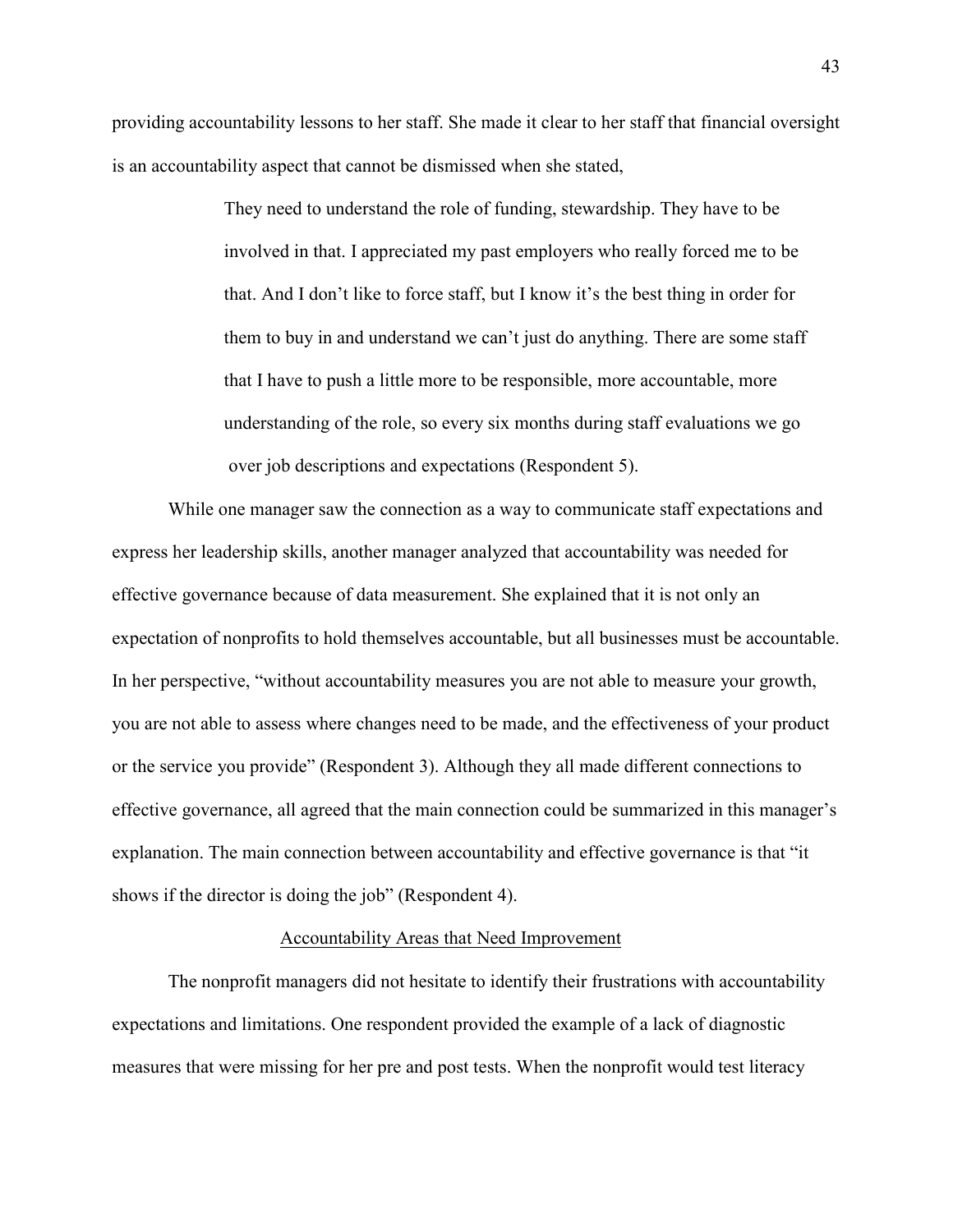levels, they did not have a test for immigrants without a literacy level in their home country (Respondent 3). Although she explained that the diagnostic measures have been created and should be implemented soon, it is relevant to explore the possibility that other nonprofits could have tests or measurements that do not address a lack of literacy level or other skills.

Another manager expresses that he would like a more substantial portion of the budget invested in administration. He explains the weakness in further detail when he says, "strategist investors do not want to spend money on financial controllers but they would be helpful with financial oversight skills…We may be ineffective in our spending, but we don't have an individual with the specific skill set to investigate financial oversight" (Respondent 1). Investors have accountability expectations, but they do not understand the specific skills that are needed to fully analyze accountability data.

Time was common theme identified as an accountability weakness area. Respondent 4 statements were similar because he felt that some funders had too many accountability requirements. He continued to explain that one program required four funders but each funder expected different outcomes and had specific accountability documentation expectations. Although he verified The United Way's contributions to his nonprofit, he stated, "The United Way is the most important funder, but they give us the least amount of money" (Respondent 4). In his view, he found that the corporate sector did not require such time consuming, complicated accountability expectations. Not only were there time consuming accountability practices, but Respondent 4 also clarified outcome measurement weakness when he stated that "outcome measurement is difficult to do without continued presence. Funders want data 10-15 years later but a program may only have funding for 2-3 years" (Respondent 4). A different respondent described time as the enemy because "time jeopardizes the program. In my personal experience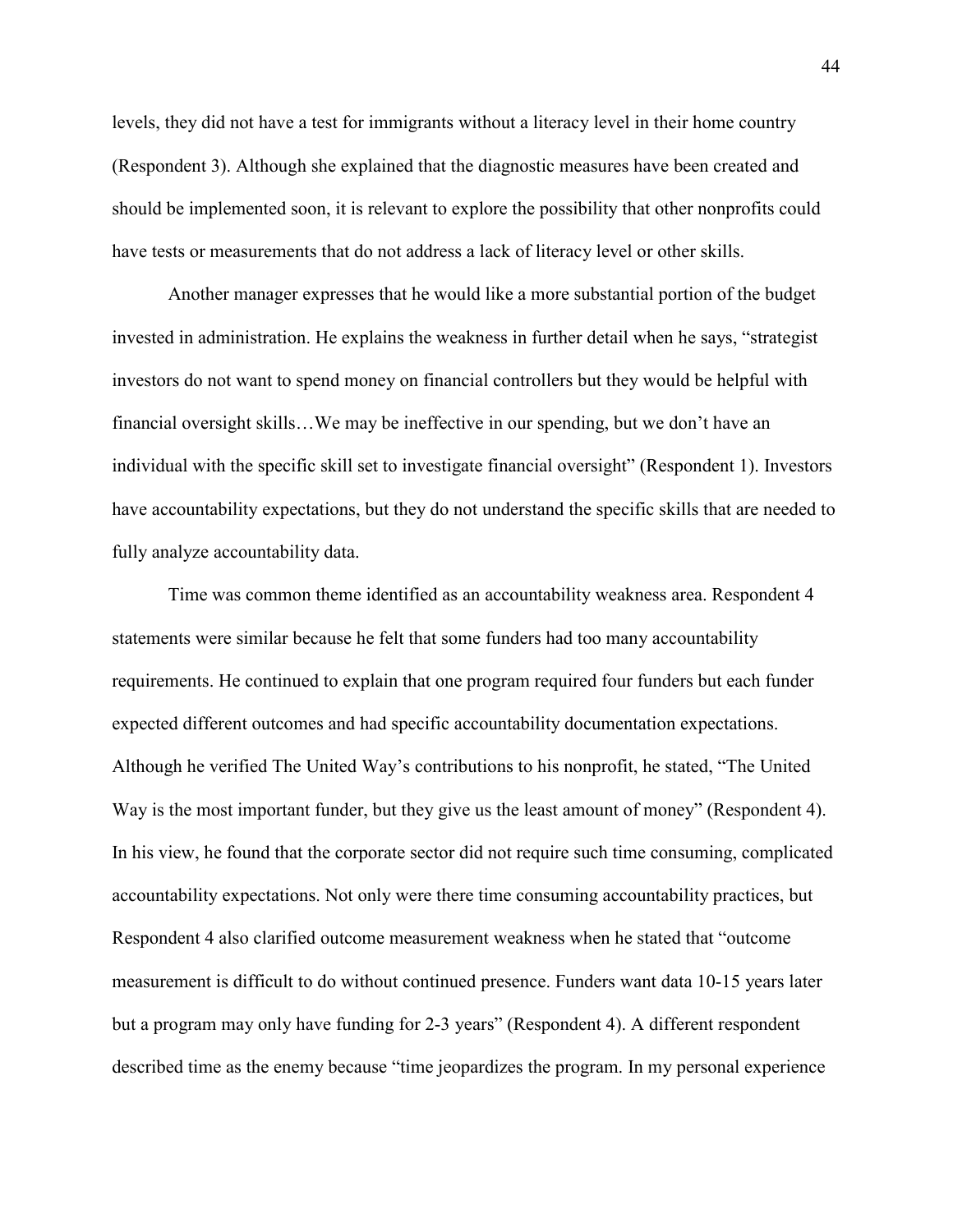with disaster relief, some agencies complete assessments before solving the emergency and by the time they are ready to assist the emergency has passed" (Respondent 2).

While some respondents felt there was too much of a focus on accountability assessments and paperwork another nonprofit manager saw that there lacked a communication about accountability practices among staff. He explained "accountability is not always on the front and center. It is not uncommon for staff to feel uncomfortable with accountability. If we are not holding ourselves accountable, we will not survive" (Respondent 1). His comment summarized a relevant point; nonprofit accountability makes people uncomfortable because no one wants a reminder of ones weaknesses especially when there lacks a clear and concise solution to strengthen that weakness area.

## **Observations**

### *Mattie Rhodes*

 The Cultural Explorations Program was a safe environment where elementary school aged children could explore their decision making and artistic skills through art projects and role playing. The program was on the building's top floor that had two separate rooms, one art room full of supplies and two long tables and another room full of comfortable couches and seats. A person entering the workshop area had to push a doorbell to alert the faculty he or she needed to pick up their child. The procedures in place to ensure child safety were more than likely an effective example of the bureaucratic relationship that the instructors had with their program directors and nonprofit leaders. Evidentially, the instructors were notified of the safety guidelines by hierarchal staff and the teachers followed those guidelines closely by not allowing the students to open the door.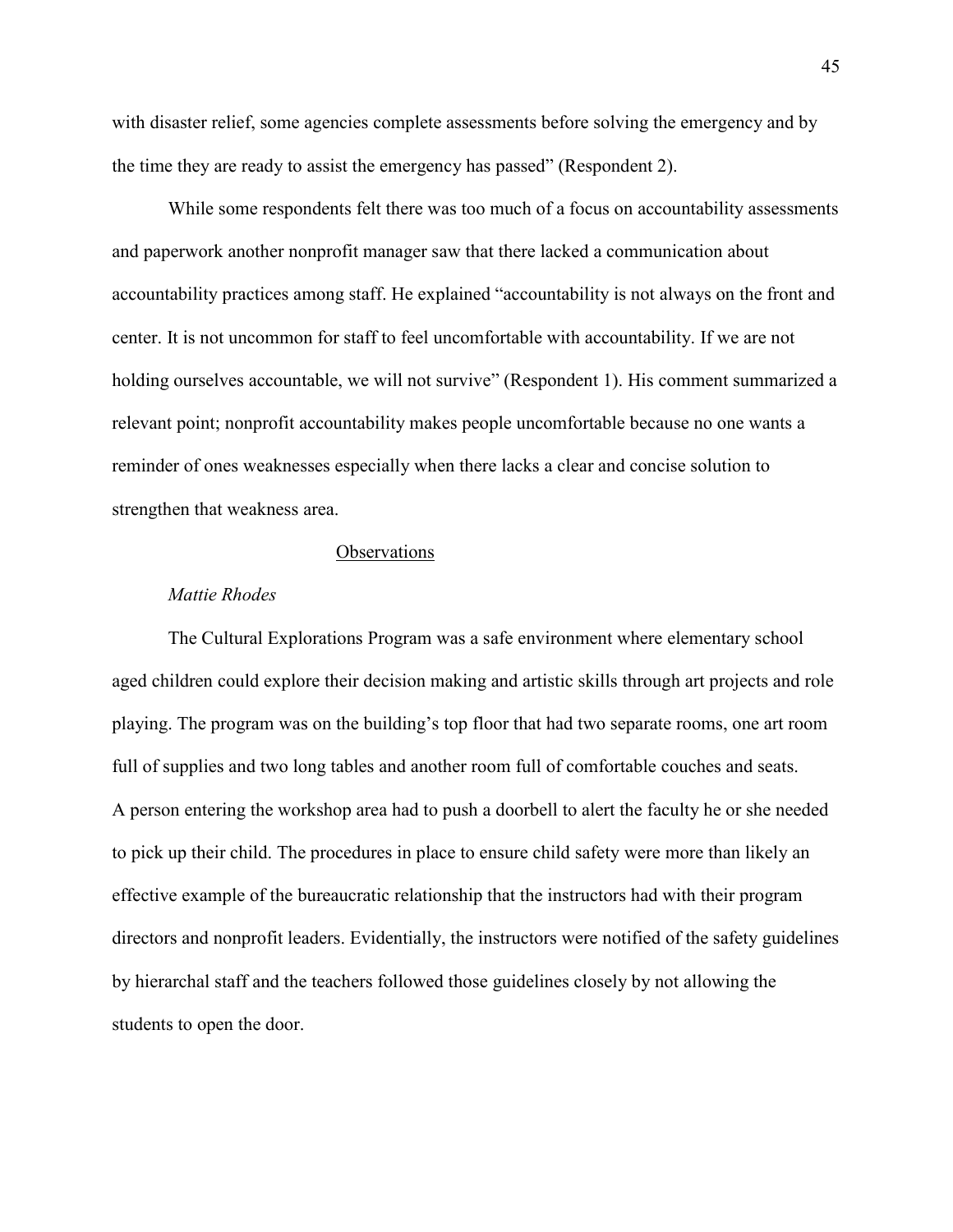On the first day the researcher observed the decision making role playing games.

Students were given decision making scenarios where the students had to act out scenes. For example, one scenario had to students act out standing up for a friend when a bully tries to take his or her friend's lunch money. One of the students did not want to participate because she was nervous. She started crying and the teachers firmly told her that she had to participate since that was the expectation of the program. The girl acted out her role playing scenario through tears and quickly forgot her sadness as soon as the group moved onto the next activity. In addition to building confidence skills, the teachers encouraged the students to creatively express themselves in decision making workshops, art projects, and the every day communications with their teachers and friends. Romzek's and Dubnick's professional accountability emphasizes this accountability relationship where the "placement of control over organizational activities in the hands of the employee with the expertise or special skills to get the job done" is imperative to the institution (Romzek & Dubnick 1987 pg. 229). The teachers of the Cultural Journeys Program created their own lessons, wrote little notes for all of their students, and talked passionately about the students they taught.

Although the program director was never present when the researcher observed, it is inconceivable to assume that the teachers did not direct their concerns to a subordinate. While the bureaucratic relationship is not conveyed as strongly in this example, due to the organization of the overall program and the implemented safety guidelines, the bureaucratic accountability relationship was also present. However, during my observations, "sufficient discretion to get the job done" was illustrated in the lesson planning, communications with students, and creative art projects and role play activities (Romzek & Dubnick 1987 pg. 227). Since the observations were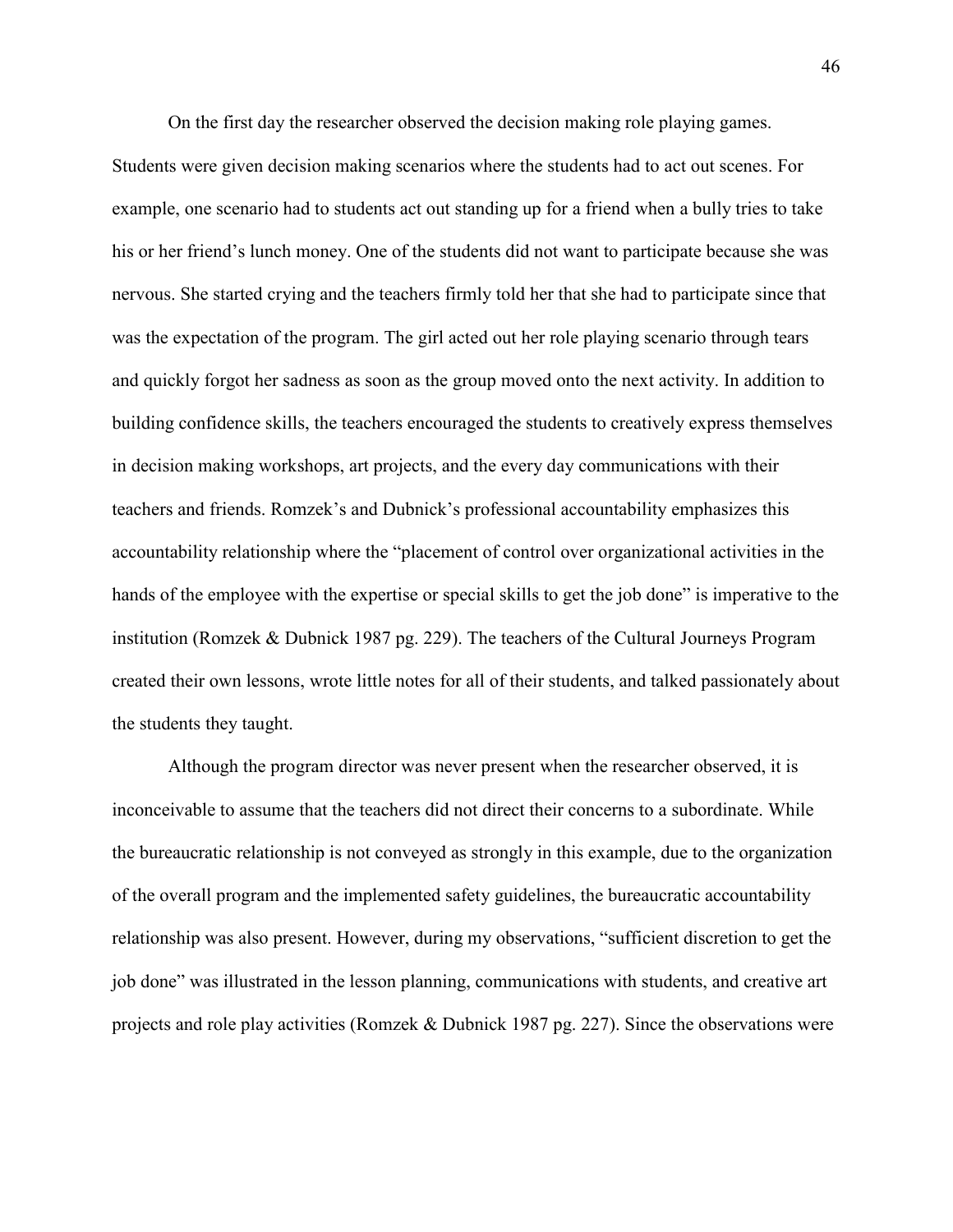at the end of the school year, the teachers used their skills in counseling, art, and social work to reach a population of students that may not be as successful in a normal classroom setting.

The art project for the first observation day required the students to create a design on cardboard to create their own stamp. Then they had to cut yarn and glue strips of yarn onto the lines of their design. The teachers had to help with creating this printmaking device, but they were consistently patient and firm. When giving instructions, they were direct with clear instructions. The teachers also made an effort to create an emotional connection with the students by asking them their favorite songs and plans for the weekend. Sometimes the students were responsive and highly focused on an art project or decision making role playing activity. Consequently, the most effective part of the program was the continuation of the relationship that the students had with the adults throughout the year. Outside of school and maybe a key family member, some of those children do not have many quality relationships with adults. Spending time with the Cultural Journeys program teachers provided students with exposure to two more adult role models that knew their names and smiled and laughed with them as they sang *Uptown Funk* together.

On Wednesday, I observed a different group, but the same lesson. It was evident it was the end of the year. The 2<sup>nd</sup> group included students that were a year older and were much more hesitant to participate. The instructors split up and worked one-on-one with each group going over the role-playing game. When one student asks, "are we going to do something not boring today", it became evident that this was a challenging group.

One student that I observed did not want to participate in the role playing game. A teacher took him aside and explained the consequences of him not participating. After a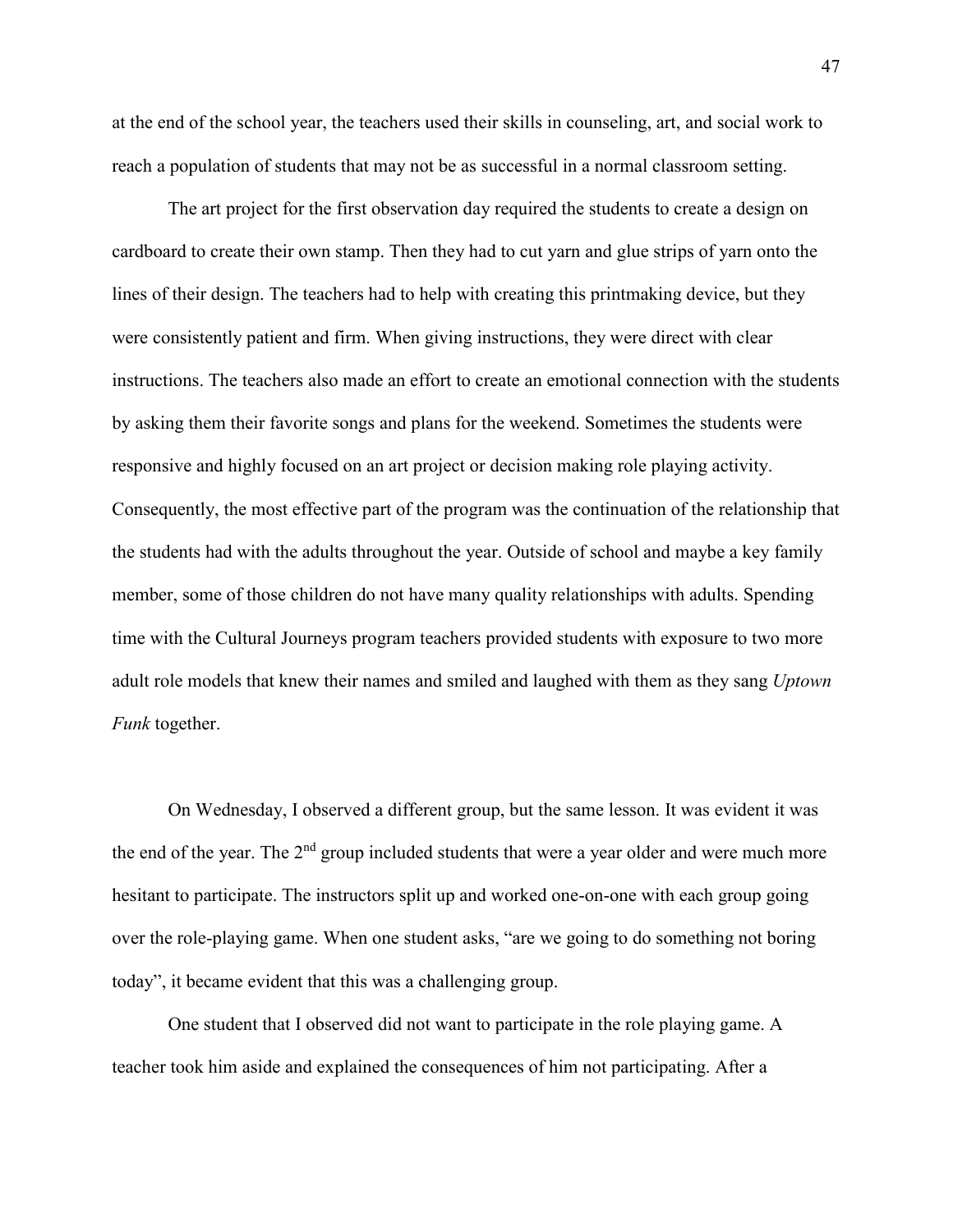conference with his teacher, he finally committed to being in the scene. He was a decent actor and showed off skills of projecting loudly and providing some emotion in his voice. Later he focused on the printmaking activity and started drawing his design without being redirected too many times by the teacher. (Cinco de Mayo had been yesterday and most of the students were redirected at least once during this observation). He also defined the concept of printmaking and was the first to have the yarn glued to his cardboard.

The Cultural Journey after school program lacked proper disciplinary procedures if the cooperating teacher (teacher that worked in conjunction with the school and Mattie Rhodes) was not effective in addressing the students. Most of the students had spent a full day at school trying to follow the rules and it was difficult to comply with the expectations of the after school program. When a student did not want to participate, they received a stern warning. Eventually, after they grumbled or cried, they would complete the task asked of them. Observing this program at the end of the school year meant that the students were more comfortable with the other kids and teachers. Responsiveness to the needs of others is not a two way street and political accountability was not as successful if the students were not responsive to the expectations of the program.

My last observation was one of the last days of the Cultural Exploration Program. First, the instructor asked what they did for their weekend. On the whiteboard, the instructor had written, "Be Strong", "Be Mean", and "Give In." She asked the students to give examples. For example, she asked, "what does being strong mean?" One student said, "being strong means you can lift a car." Another student identified being strong as not being scared when acting in a play. For the role playing game this time, the instructor handed out situations and the students had to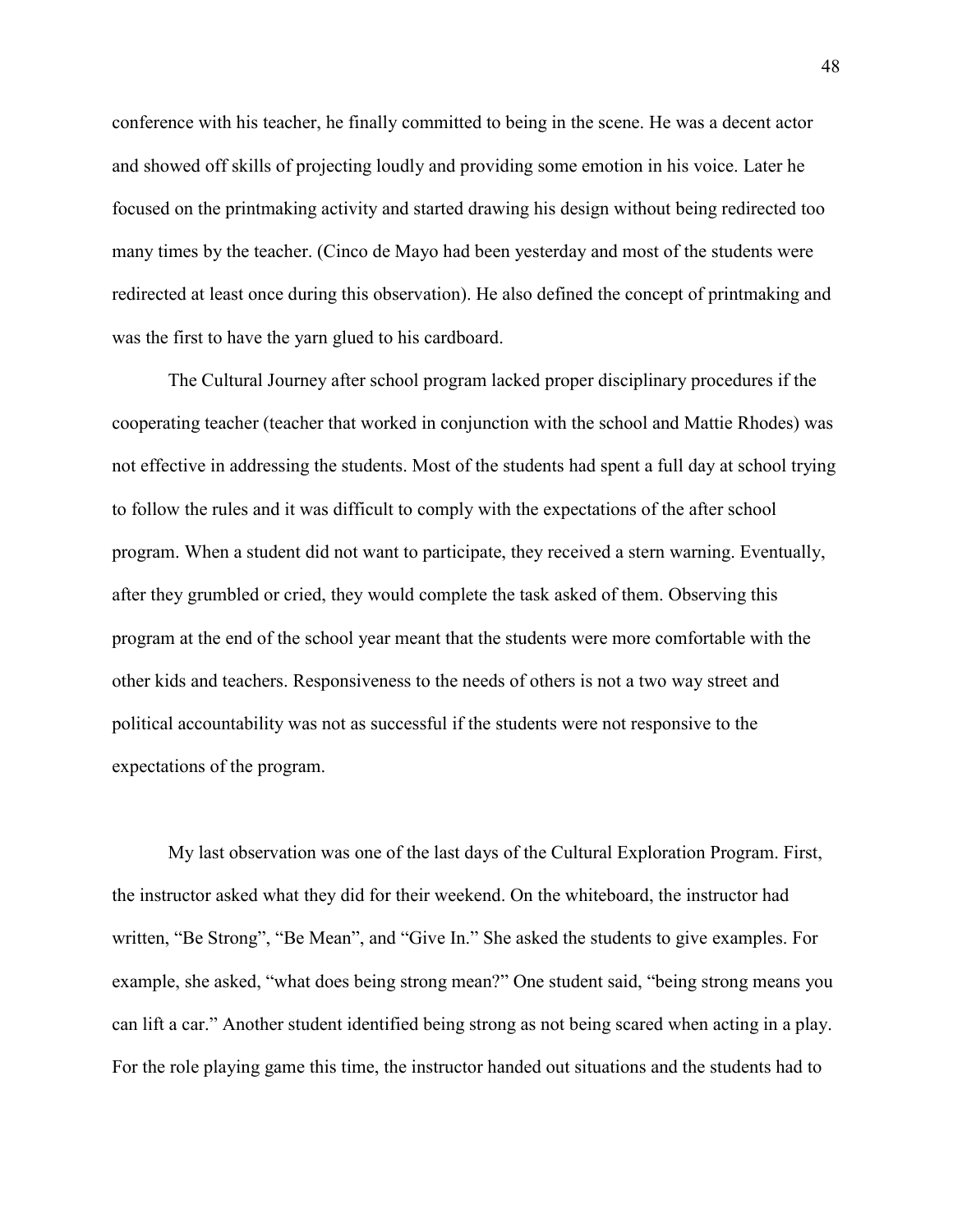identify whether they would "Be Strong", "Be Mean" or "Give In." Several of the students said, "be strong" and every time the instructor asked them why they would pick that defense tactic.

The last forty-five minutes the students finished art projects they had not completed or they worked on a yarn project called god's eye. Students completed self portraits, printmaking stamps, or nature sculptures. Music was integral in keeping the students calm. Listening to Uptown Funk multiple times brought a collaborative feeling to the class. At the end of the class, students took home their art projects and paper mailboxes filled with teacher notes and candy. Even in the last session of the year, the teachers were "responsive" to the needs of their students and let them work on their remaining art projects and provided personalized notes for them as a thoughtful positive reminder of the class objectives emphasizing confidence and creativity.

## *Don Bosco*

The program director encouraged me to observe the Advanced class because she said the teacher was engaging and had a creative teaching style. I observed the Advanced class for an hour. The instructor started the class with a warm-up conversation. The students had to answer oral questions about their weekend and the errands they completed. The instructor picked certain words they might not know and they have an informal vocabulary lesson on the word "errand". The instructor inquires where they have been to a couple of students.

 The classroom had about twelve students conversing about the warm-up conversation questions. As the instructor walked around the room, she smiled and laughed with her students. It was evident she had high expectations, but she also created a learning environment where the students were comfortable and looked like they are having fun. She wrote on the erase board words that the student could not define, "mosque", "puppy". The instructor asks the students to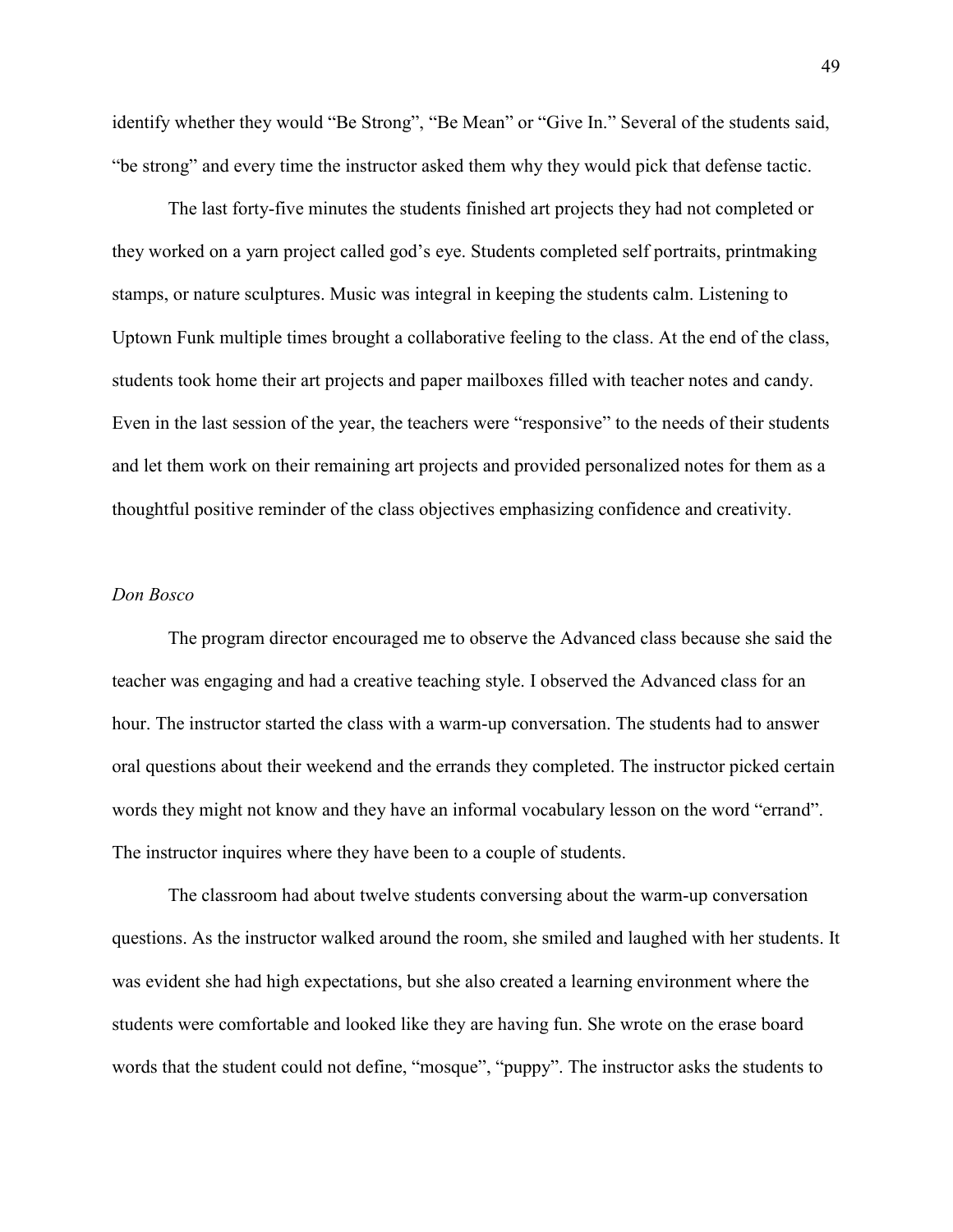stretch out their yawns and has them stand up before moving onto the next part of the lesson. She gives them consistent feedback by telling them they are doing well and acts out words or draws pictures so everyone can understand. The researcher also observes that she has taken an interest in their personal life and has tried to get to know them because she knows their family names, jobs, and personal stories. Due to the instructor's considerate attitude toward her students and her desire to get to know them, she demonstrated political accountability. Not only was she "responsive" to their needs when they look befuddled with a word they do not understand, but her smile is comforting and assures the students that she is grateful for the opportunity to teach them.

 "Having a Job Interview" was the focus of the day's lesson and learning objective was idioms. Dialogue was projected on the board and the students read the conversation and as they were reading, the instructor lists the words that they mispronounce. After reading the story, the class reads the words in her list, "permanent, guarantee, typist." She also refers to the needto-know words next to the dialogue. Layoff was one of the need-to-know words. She made them read the definitions and then identify the difference between layoff and fire. Her easygoing demeanor and genuine laughter with the class also highlights her professional accountability relationship that she has with the nonprofit. The professional accountability relationship is further exemplified by the nonprofit program director's suggestion that I observe her classroom first. Describing the expertise this teacher exhibited throughout the hour observation is difficult, but high student engagement and student success with the lessons observed highlighted the professional accountability relationship.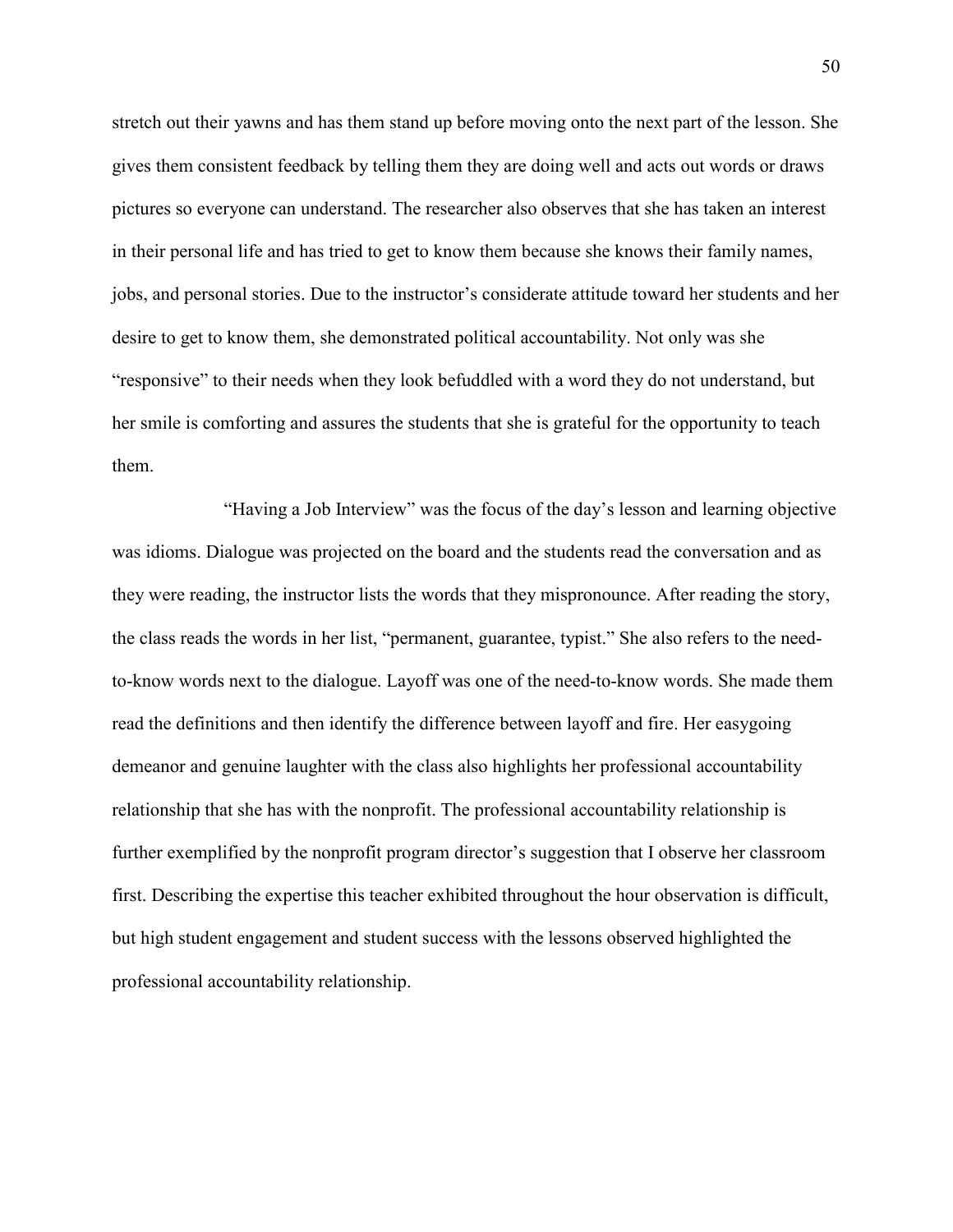Next, I observed the intermediate level class for an hour. The class was studying for an upcoming test, so there was not much conversation for the majority of the class. At the beginning of class, the class worked on an activity called Write to Describe. The instructor posted a poster size image of a person playing basketball with the words "play" as a verb. They were asked to write a present, past, and future description of the illustration. When the students finish their Write to Describe, she checks their work to make sure the student used capitalization and proper sentence structure. The instructor made effective eye contact and punches her words so everyone understood the directions. Although the researcher did not observe bureaucratic or legal accountability relationship systems, it could be inferred that the teacher must complete some strict training requirements and show proper documentation or resumes in order to teach the ESL students. While the nonprofit leaders were present in the hallways or collecting a student for testing, the researcher did not observe any superiors watching the teachers explain their curriculum.

 For my second observation, I observed two different beginning level classes for an hour each. In the first class, the instructor started the class energetically and gave clear instructions slowly and loudly. She knew everyone's names and responded positively when they indicated they understood. At the beginning of the class, the students worked on board exercises. The students needed to answer yes or no to questions that consisted of "Today is Saturday," and "This year is 2015." Late students are greeted with a "how are you, \_\_\_\_\_\_\_." Some of the students did not understand that they did not need to write down all of the sentence and only the words "yes" or "no". The instructor explained the directions again and illustrated a diagram as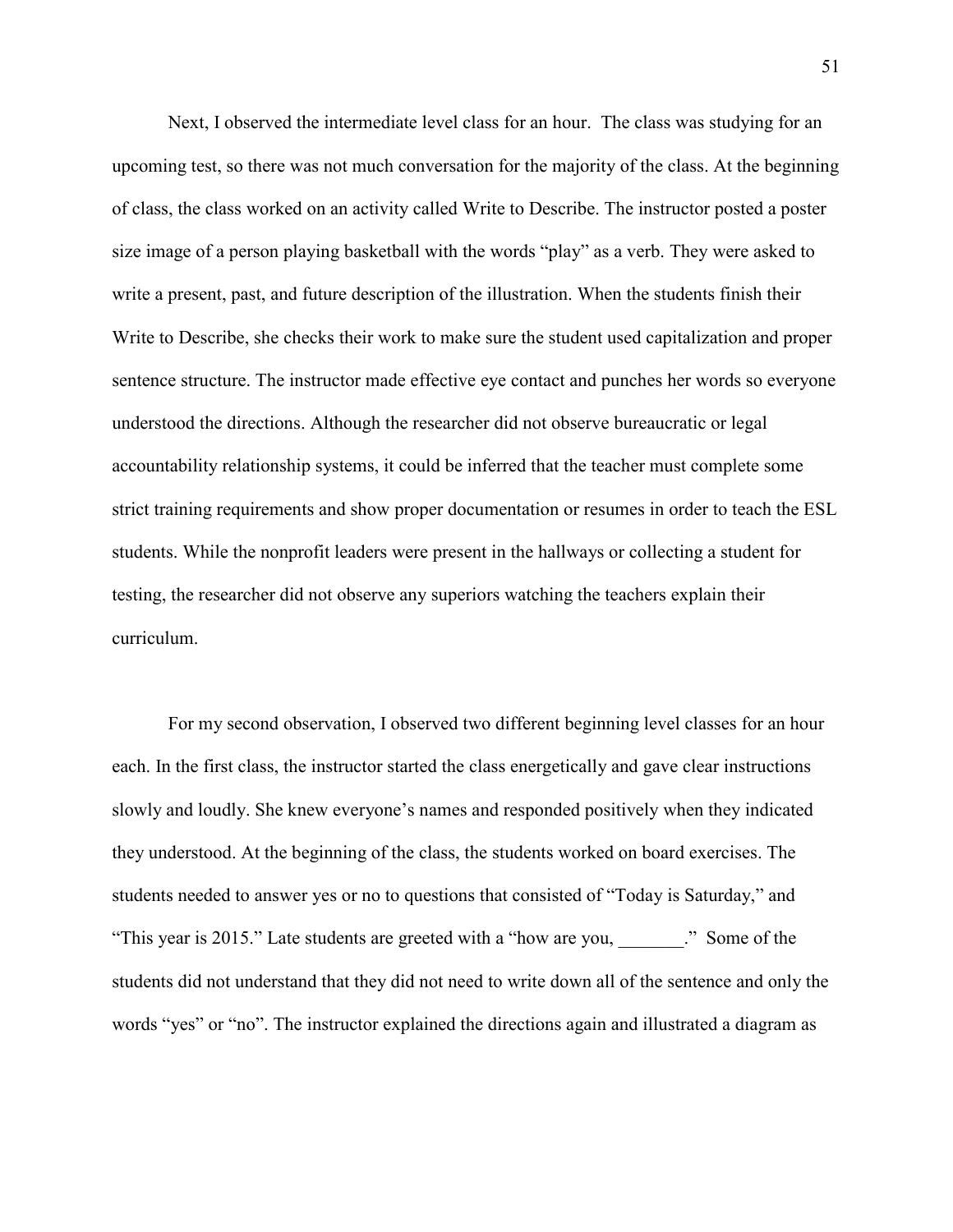she talked. Before she reviews the board exercises, she reminds the students of the upcoming party as they practice saying the day and the month.

 She introduced me and asked the students to introduce themselves to me. They each stood up and say their name, origin, and how they are feeling. The instructor tells the class how she went to the dentist that day and when they do not understand her she acts out a dentist drilling her teeth. "I'm sorry, teacher," one student says. She makes the students say the word "dentist" and "teeth". Some of the students struggled with the "th" sound, so she makes them repeat the sound. Although most of the students are timid, the instructor helped them feel at ease and reminds them why learning something is important.

 The day's lesson was "Directions." She reminded them why it is important to learn direction words. On the projector, she displayed a map of Missouri from Google Maps. She clicked on Kansas City and showed them Don Bosco. Next, she asked them, "how would get to McDonalds from Don Bosco? Do you go right or left on this street?" They also practiced the direction words on Google Earth when she asked questions like "if you are in the U. S., China is of the U.S."

 Next, they looked at the map with building names like bowling alley, bookstore, hospital, etc. She asked them "what is the purpose of the buildings?" For every building she displayed a gesture or acted out the job. She asked them, "if I am at the post office how do I get to the hotel?" They do not understand, so she pointed to the post office and then the hotel.

 To further make them understand why directions are important she said, "if I was blind, how would I get to the computer. She closes her eyes and repeats how would I get there?" They advised her to "go straight". To make it more challenging, she said "I need to get back to table by the door, how do I get there?" She closed her eyes and moves around the room as the students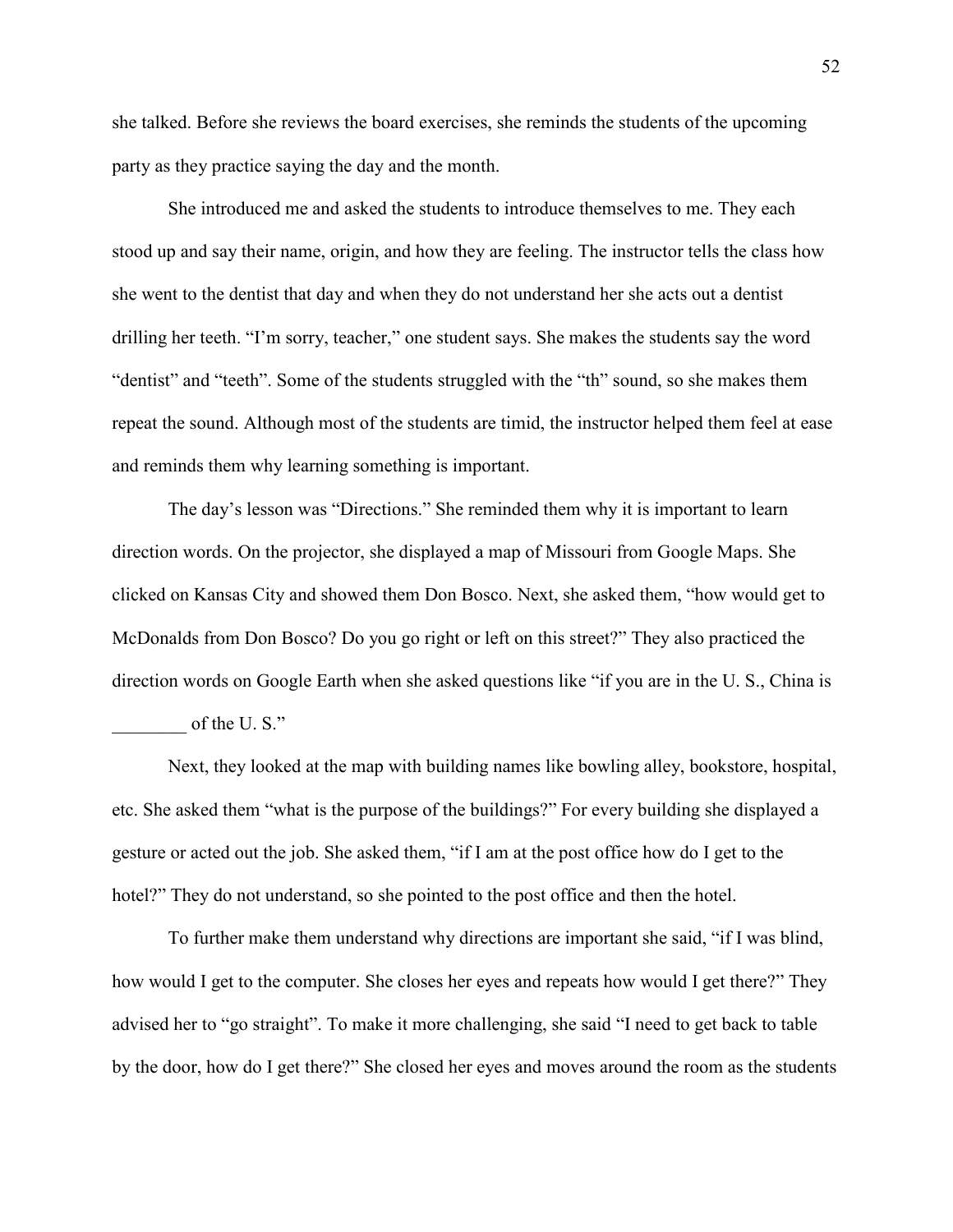told her to go, "straight", "go back", "go right". When she became stuck in front of a desk and was unable to move forward, a more advanced student says, "jump". The class laughed as the instructor stumbles into another desk, but eventually arrives at her destination. The demonstration was a clever visual representation of why direction words are always relevant.

 The teacher was "responsive" to the student's needs by utilizing technology to teach lesson and there was high engagement when she asked for the students to yell out directions. It was also apparent that the nonprofit leaders trusted their teachers to help their ESL students advance their language skills. An example of a legal accountability relationship would be the DESE requirements that include pre, mid, and post testing for ESL students. The feedback from the DESE assessments would allow teachers insight into what teaching methods are more effective.

 My last observation was of a more advanced level beginner class that contained a coteacher that led the class with the help of the assigned instructor. The instructor asked the students to read dialogue from the class text and then he asked them to answer review questions. He also knew the student names and was supportive when they had trouble reading the comprehension questions. When a student was nervous to read a question, he made the student repeat a few words after him until he or she read the entire question.

 When one student answered a question in a complete sentence, he praised the student for saying a complete sentence. At one point, the class is answering the question how does the character in the story feel about the situation? One student answered "not happy." He asked the class, "what else would you say? If you were Olga, how would you feel? The student responses ranged from "mad" and "angry" to the more descriptive word "nervous". The instructor had a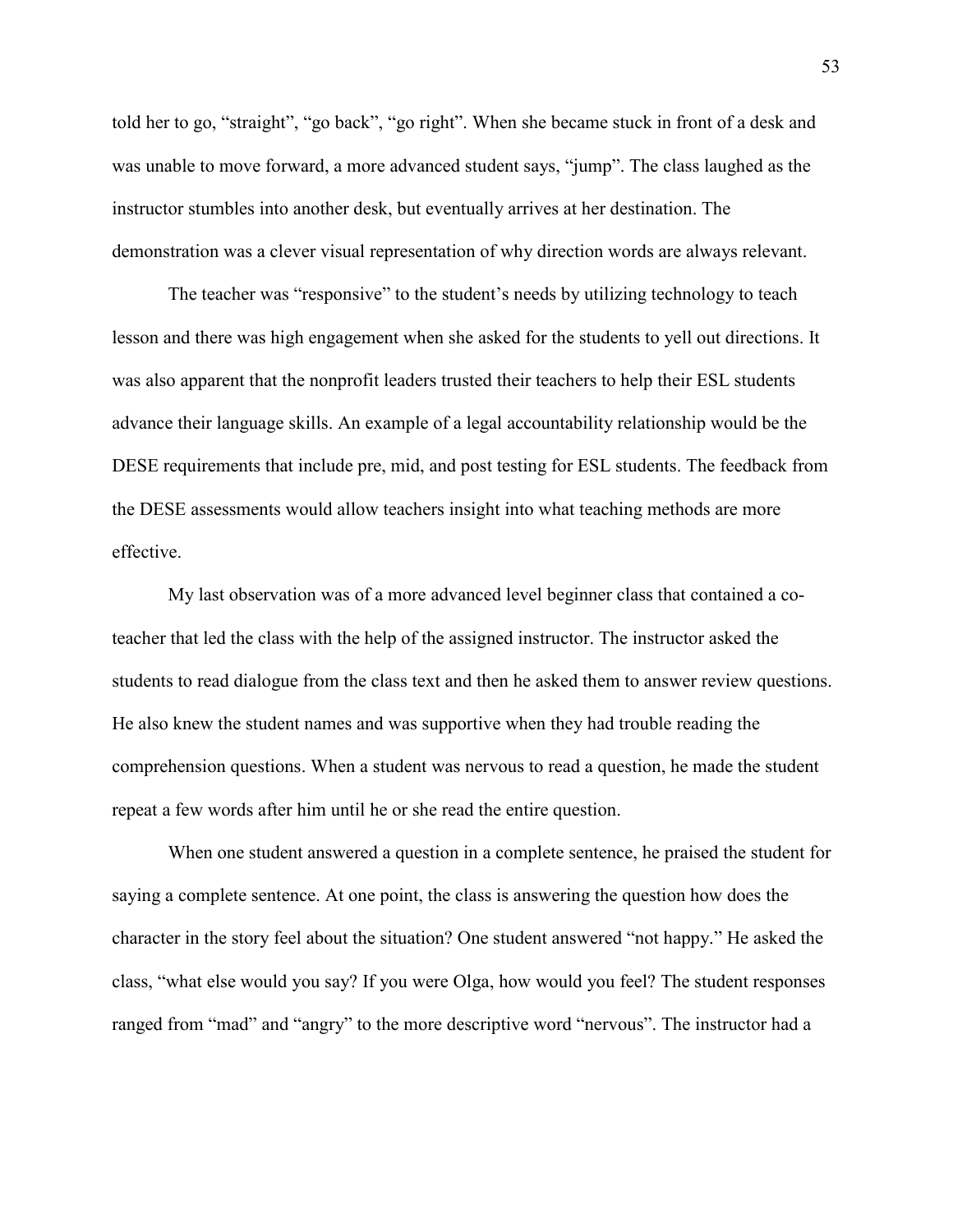good sense of humor and made the class comfortable. He walked around the room to ensure his students understood.

 The last teacher the researcher observed was a teacher-in-training. A mentor teacher was observed him and would interject at some points in order to connect with her students or make the new student teacher more comfortable. While the legal accountability relationship was highlighted during this observation, the political accountability relationship was also interesting. The mentor teacher was "responsive" to the student teacher by making him laugh or calming him down because he seemed anxious. It was apparent that he was very conscientious and wanted to excel with this new skill. Although he was nervous, his "responsiveness" toward his students using the descriptive word "nervous" was effective. The legal accountability system was observed in the student teacher training objectives. In order to receive authorization to teach adult ESL classes, a teacher must complete a series of legally required objectives; therefore, allowing the researcher to observe a legal accountability relationship.

### *Westside CAN Center*

 On March 25, 2014 Westside CAN Center opened their doors to host the Cross Border Network and other organizations as they provided dinner and a reception for the Mexican students traveling across the United States. Caravana 43 was an informational tour to raise awareness for the 43 students that disappeared after a peaceful protest. Black and white photos of the missing students leaned against window sills and the fountain near the information desk. About fifty chairs were in the middle of the room and many of the people present were talking to each other, looking at the photos of the young men, or grabbing a plate of steaming hot food.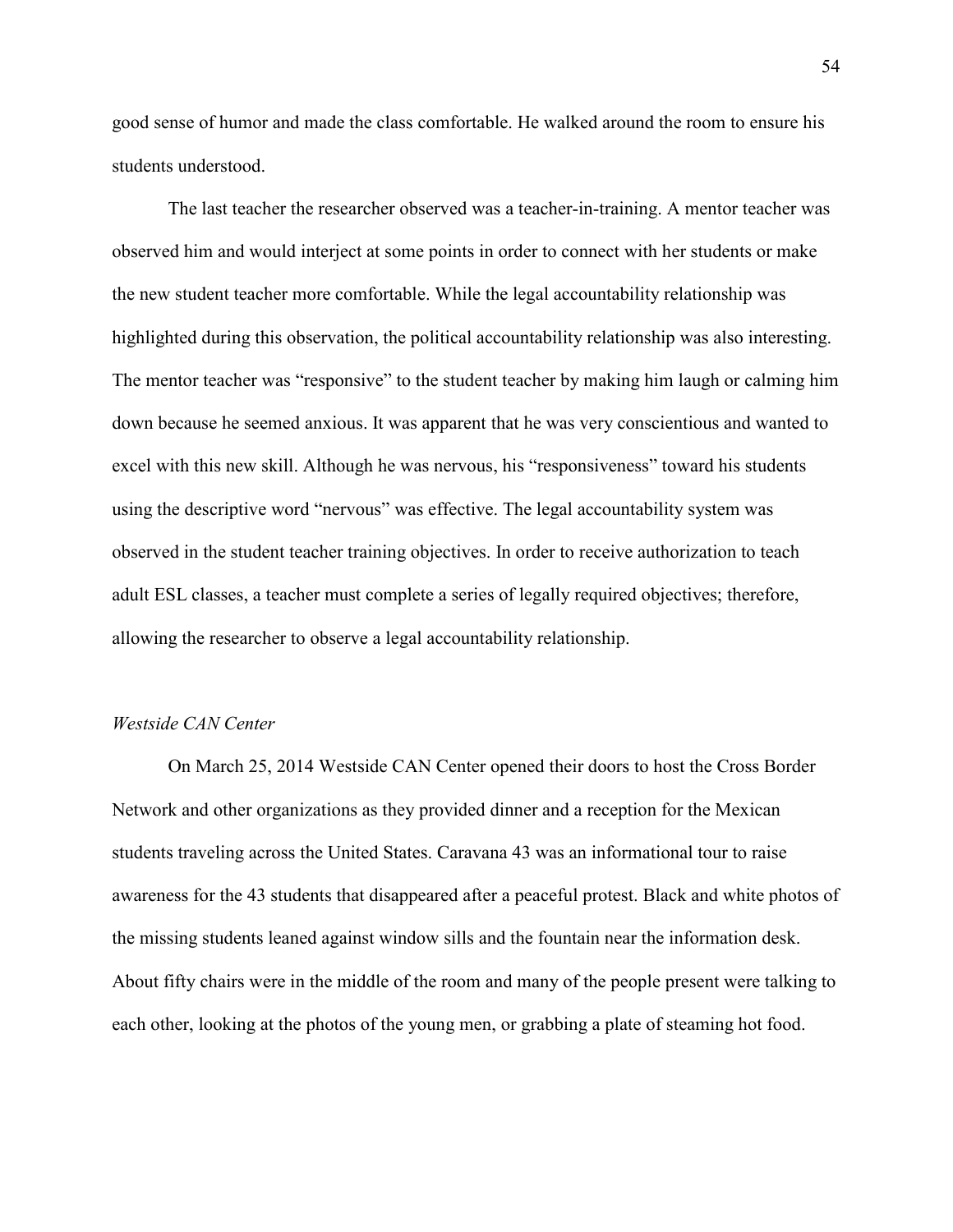After about thirty minutes of people talking, eating, and introducing themselves to the Mexican students, an organizer for the event thanked everyone for coming. She introduced Omar Garcia and Maria de Jesus Tlatempa Bella to the crowd and let both of them speak about their experiences. Garcia described in gruesome details how the Mexican government had kidnapped his classmates and how affected he was by the tragedy. The photos of the missing students glared at the crowd from the sides of the room as the previously chattering and boisterous group became ominously silent.

 The nonprofit manager reminded me that he wanted me to come to this event because I would have an opportunity to see how a nonprofit can be supportive to other organizations and open up their facility to individuals that have a cause and need to be heard. Although he identified the situation as political and said the Westside CAN Center was not becoming involved with the political nature of the missing students, he felt is was necessary to offer a safe haven for the group and make sure that they could use the facility as a resource where their voice could be heard. The nonprofit manager encouraged me to talk to one of the students and translated the student's comments for me. Later I stood next to the mother that had lost her son. She pointed to his photo, a photo of a young man in the prime of his life working toward a degree in education. We both stared at the photo without speaking for there were not any words in English or Spanish that could bury that mother's grief.

 On Thursdays, the Westside CAN Center provides nutritional classes and allows those that take the nutritional classes to take home some of the food used for the class. The nutritional class food is not a food bank resource, but a way for those in the neighborhood to learn healthier cooking methods and provide them with nutritional resources. While the women are taking the class, an area librarian reads to the children. Unfortunately, on the day of the observation the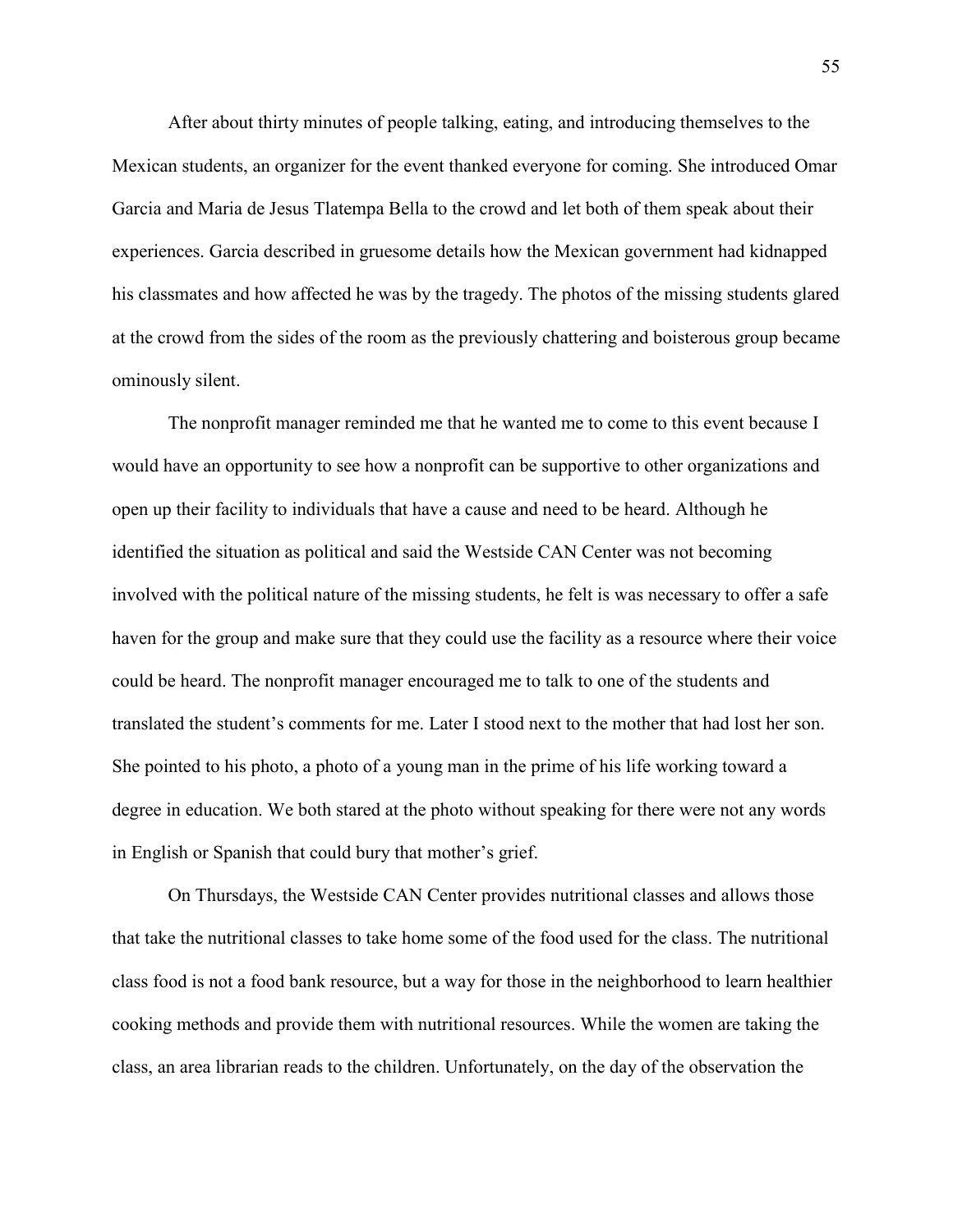professional that teaches the health class had a family emergency and could not make it. Therefore, this observation does not contain details about the nutritional cooking class. However, it was described as a healthy cooking class where the nutritionist shows the women how to cook vegetables like a roasted brussel sprouts salad.

 The Westside CAN Center has warm, vibrant orange walls with blue trim on the windows. One-third of the main room includes a kitchen and bars on the window obstruct the view outside. Near the information desk two life size photos of Lynda Callon cover two sides of the wall behind the desk. Although it has been over a year since the previous nonprofit manager's death, it is evident people are still grieving and her legacy is shared with every volunteer, neighbor, co-worker, and beneficiary of the nonprofit.

 Four to five children sat in yellow and green chairs as they waited for the librarian. When the energetic librarian came inside, she said her hellos and handed out stickers. She read her chosen book and asked the children to makes the sounds of the animals illustrated in the story. A volunteer held a clipboard with a list of the women that are able to collect their food first and she continued to add names as the librarian read her books. The office manager sat next to me as the librarian read the stories. As with most people affiliated with the CAN Center, she started to tell me Lynda Callon stories. She almost became upset as she reminisced about her spunky friend that welcomed every stranger but also emphasized that no stranger was going to create havoc in her neighborhood.

 "Lynda had so many ideas and with Mr. Coromac, they discussed all kinds of visions for the day laborers," said the office manager. She described to me how Lynda wanted to provide computer literacy training for the day laborers and how there was so much more that Lynda wanted to accomplish.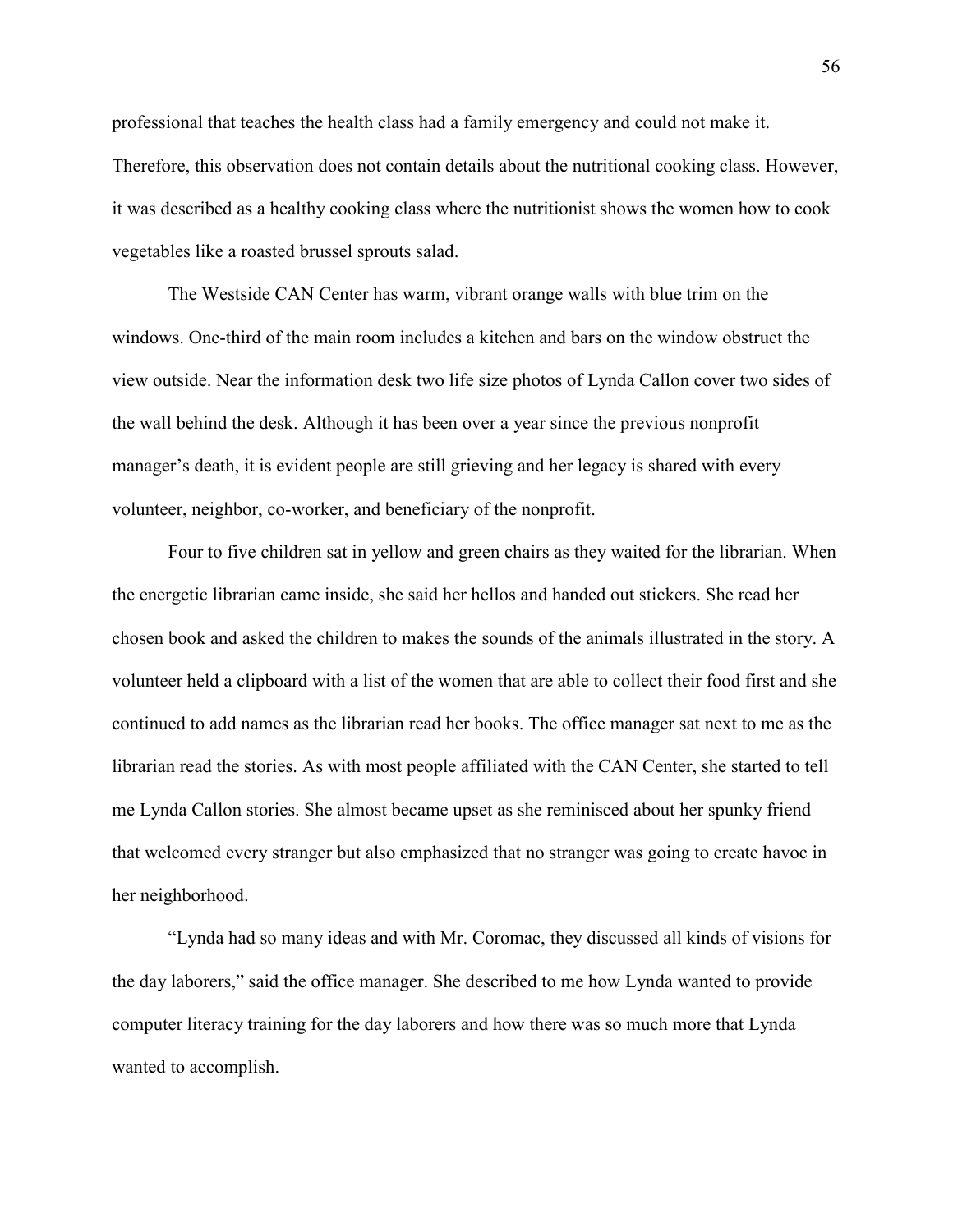In the corner of the room, a homeless man waited to also grab a sack of vegetable and pantry items. He paced back and forth and quietly talked to himself. The local policeman, Matthew Tomasick, observes the man closely. Whether by instruction or his own violation, the man grabbed a sack and started picking out grapes and some other staples. The office manager smiled at me and said, "it would be impossible to service the day laborers without the police presence." She continued to describe how Garcia School has a hill and woods behind it where a group of homeless live. While the center wants to help provide low income families and migrant workers with resources, it also has become a resource for the homeless in the nearby area.

 "This creates issues because we cannot handle large populations of people for food," the office manager said. While she answered a question about the nutritional classes, three women that were not on the list start picking through the vegetables, fruits, and pantry items. The women spoke in English to the office manager and told her that they heard there was donated food available to take home. The office manager explained that this food was for the neighborhood women that took the nutritional class and that this was not a food pantry. Although the women were not belligerent, they wanted to argue that there was not any harm if they took some of the food items. When I left, I noticed the women looking through the food items.

 Romzek and Dubnick identify this question as the most significant for political accountability, "whom does the public administrator represent?...Regardless of which consistency is adopted, the administrator is expected to be responsive to their policy and programmatic needs" (Romzek & Dubnick 1987 pg. 229). Westside CAN Center is integral in "responsiveness" factor of political accountability and was created as a neighborhood and policing community organization to facilitate and assist the day laborers and Latino immigrants in the neighborhood. In order to provide for their constituents on the day of the nutritional class,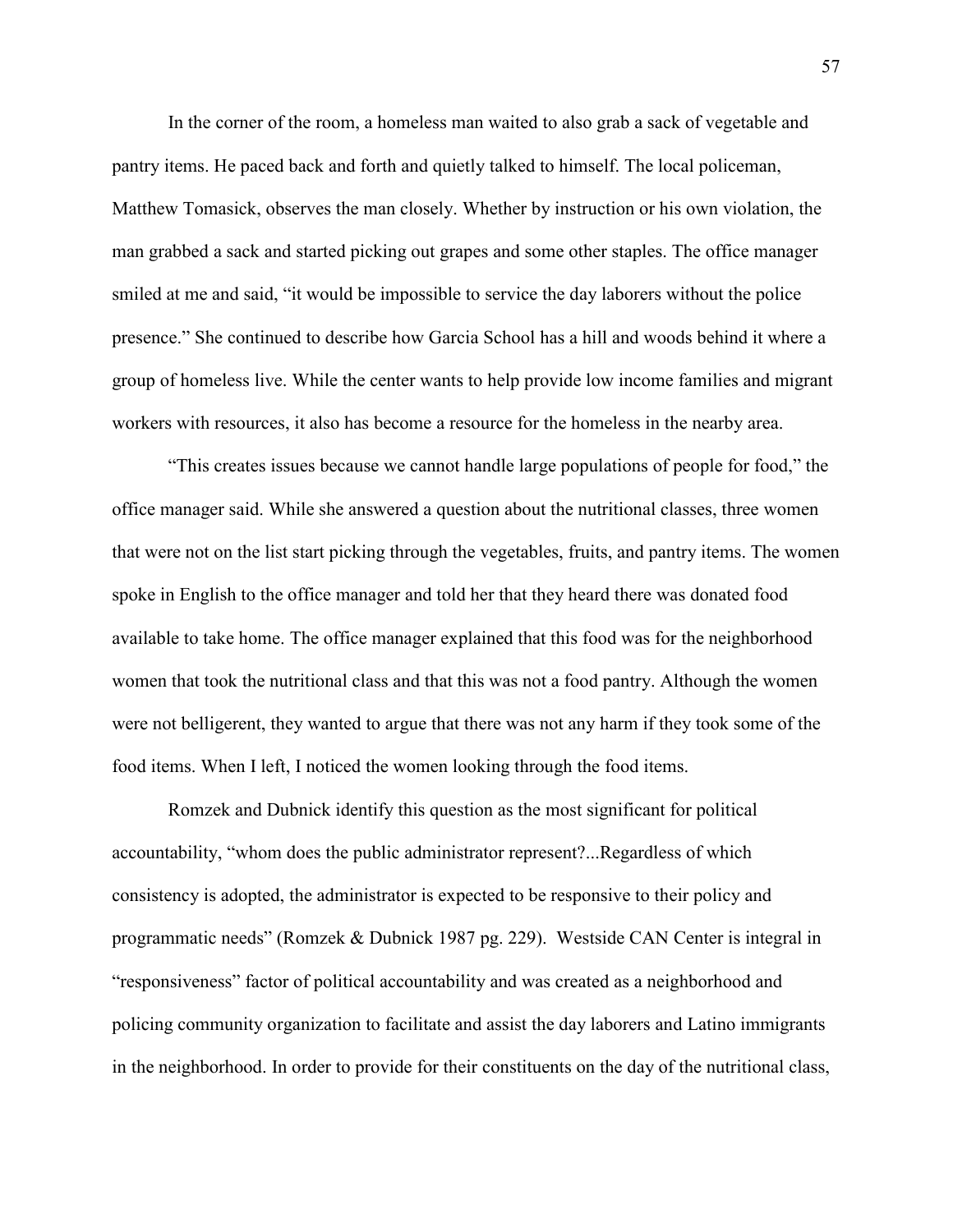the office manager asked some women about why they were not following the food acquisition guidelines. The extra women did not arrive for the nutrition class and was unaware of the protocol and requirements for acquiring the donated food.

Although the office manager explained that this was not a food pantry and that the food was for the Westside residents taking the nutrition class and day laborers, the women wanted to argue with her that there was more than enough food for everyone. The office manager continued to explain that they send the food to another locale, so it would not be wasted. The political accountability witnessed in this example was evident in the uncomfortable confrontation and passion in the office manager's voice. "This is not a food pantry," she said repeatedly. Talking to me later she said, "I cannot handle large populations of people for food." Although she confronted this group of ladies for mainly logistical reasons, she also wanted to be able to provide for the women in the nutrition class and the day laborers. If she did not continue with her strict policies instituted in regards to the donated food, the women taking the nutrition class and the day laborers may not have an opportunity to pick out the best produce and take home a full sack of groceries. Consequently, the office manager is not responsive to the needs of the general public and protects the beneficiaries taking the nutrition class and the day laborers that help maintain the building.

 On Saturday, October 24, 2015, I observed the Old-Fashioned Family Fall Festival at the Kansas City Public Library grounds on 20<sup>th</sup> Street and West Penway. The Old-Fashioned Family Fall Festival was created so that the neighborhood youth of Westside CAN Center could experience a fall party with three-legged races, pumpkin decorating contests, and scarecrow creations. In the morning, when the event started, there were not many children to experience the games and activities that the volunteers diligently set-up and prepared. The day was unusually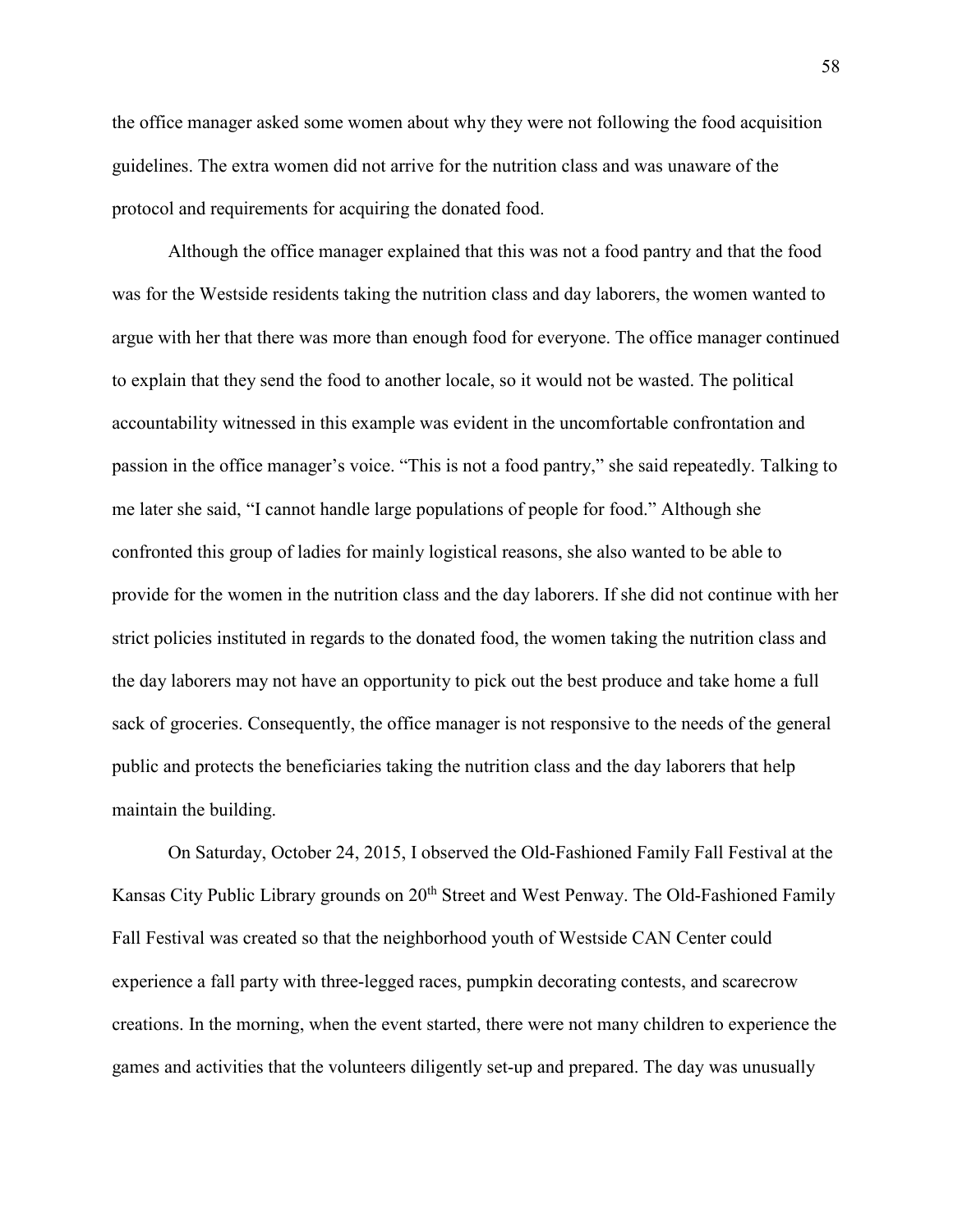chilly for such an even-tempered autumn and the Royals winning streak could have also affected attendance rates because the game went late the night before.

 Nevertheless, several stations throughout the Kansas City Public Library front lawn provided an old-fashioned fall event for children and adults of all ages. One area provided supplies where children could paint and paste glittery objects and designs on pumpkins, and another station was a folding table where the local librarian handed out donated Halloween themed books. Hay bales covered the grounds and children used the same hay bales to fill scarecrows. Some of the children tentatively stuffed the hay into the scarecrow and others placed the hay so fast it was as if they were competing in a contest. A volunteer walked around to discuss the importance of hand washing to ensure the children prepared for flu season. The last station at the far end of the library grounds offered drinks, cupcakes, popcorn, and grilled hot dogs. The office manager informed me that the day laborer guys are in charge of the grilled hot dogs. They clean up the grills, cook the food, and bring the supplies. Before I left, I was offered a bacon-wrapped hot dog, one of the day laborer's specialty items for the festival, and I thoroughly enjoyed that interesting concoction.

Although the respondents identified areas of weakness with the informal and formal legal accountability system, observations illustrated that the political accountability system proved the most difficult. At the Fall Festival, program directors, staff, day laborers, and volunteers worked tirelessly to provide a hot dog cook out with free fall books, pumpkin painting booth, and scarecrows where children could insert hay into the clothes to create a fall scarecrow. Despite the hours of planning and energy required on the event day, the Fall Festival was not well attended. Many of the children painting the pumpkins were relatives of the volunteers (Due to the World Series going into overtime the night before the Fall Festival and it was cold and windy weather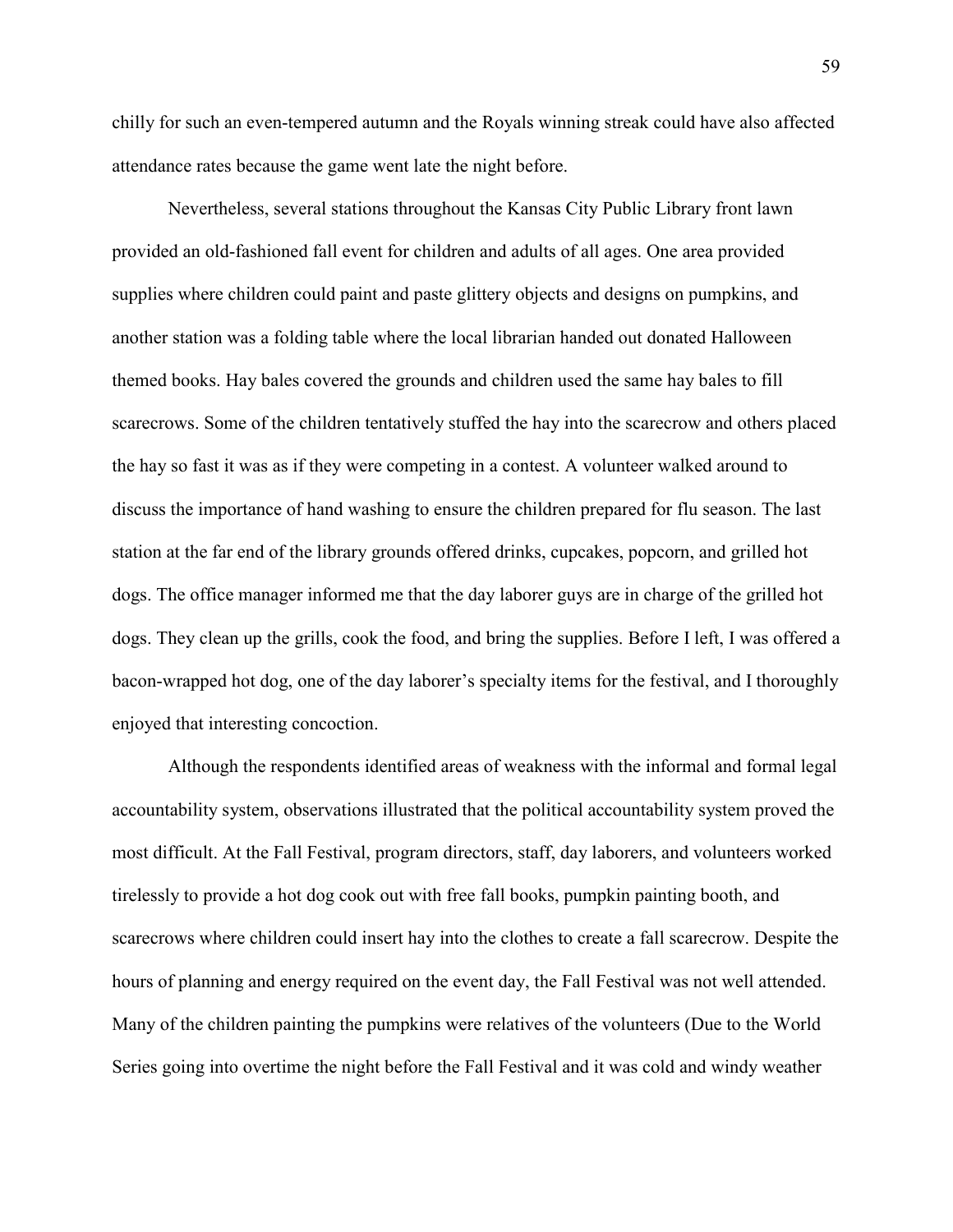that day, it is possible that those two reasons could be justifications as to why the event was not well attended. Consequently, the nonprofits could spend many hours on a program or event, but that did not guarantee that the beneficiary would also be "responsive".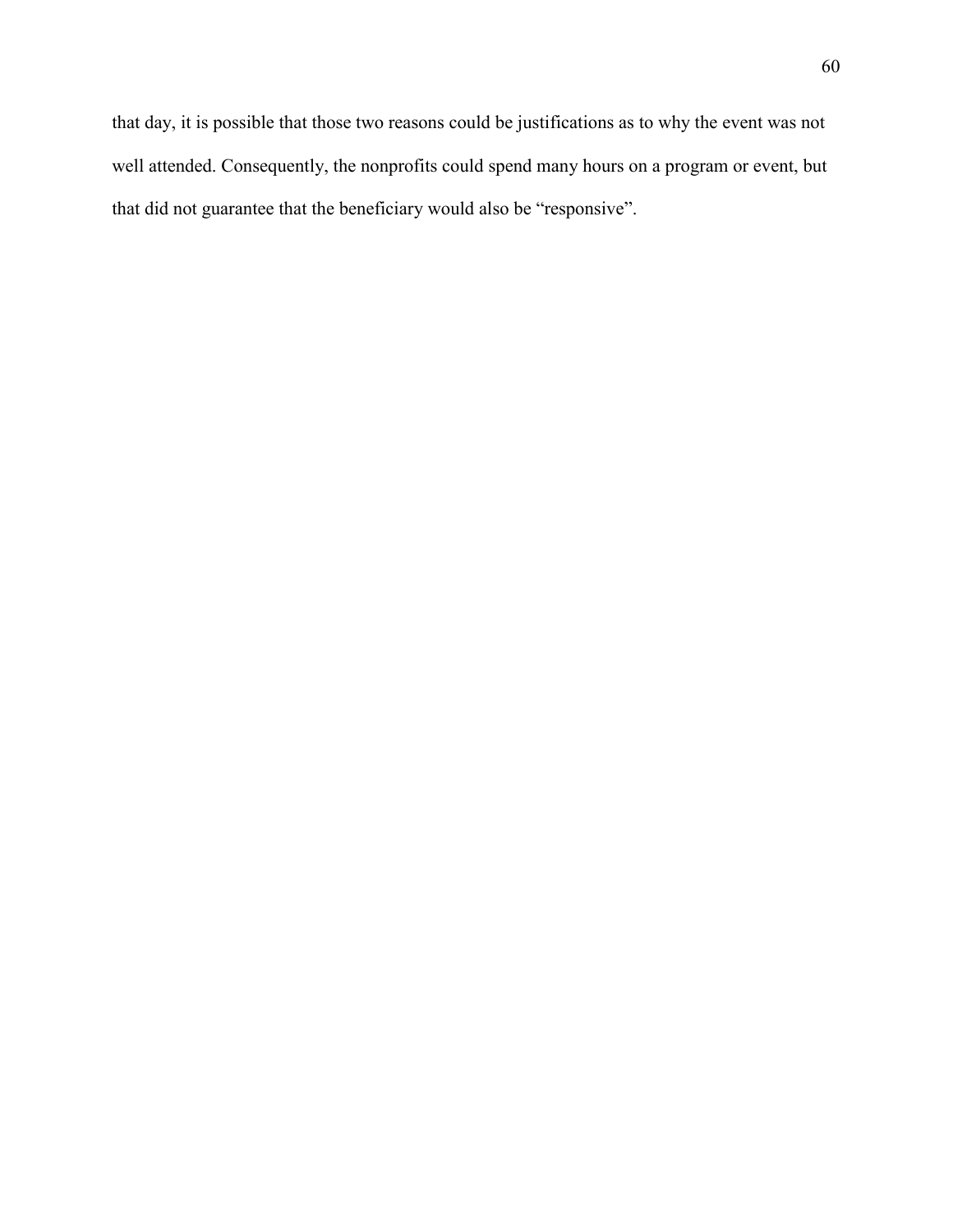#### **Section Five: Discussion**

 After researching accountability practices and assessments, a researcher realizes there is an abundance of literature on this topic and it is not difficult to become lost in the wave of theories and theoretical frameworks analyzing accountability. Unfortunately, there are not many studies that analyze the perspective of the nonprofit leader. The nonprofit leader is the person that communicates with every sector of people involved in a nonprofit. Every day the nonprofit leader must complete accountability expectations, and their experiences helped define accountability and identify areas that need improvement. With the increase in accountability expectations for government, corporate, and nonprofit sectors, it is relevant to investigate the individual's perspective of nonprofit responsibility since they are required to complete accountability practices with all contributors of a nonprofit: nonprofit board, staff, volunteers, funders, clients, and community.

 Not only was it important to research the nonprofit manager's perspective, but the nonprofit organizations selected also assist the Latino population with social service needs. While there are accountability studies completed for human service organizations, there are not many studies that examine accountability its connection to effective governance from a nonprofit manager of an organization that assists Latino immigrants. Latino immigrants have faced many obstacles that include but are not limited to language barriers, documentation status issues, and discrimination at the workplace and in the community. The nonprofit organizations I interviewed had to overcome surmountable adversity in justifying why their clients need services and allowing for time to focus on accountability practices proved difficult for most, if not all the organizations.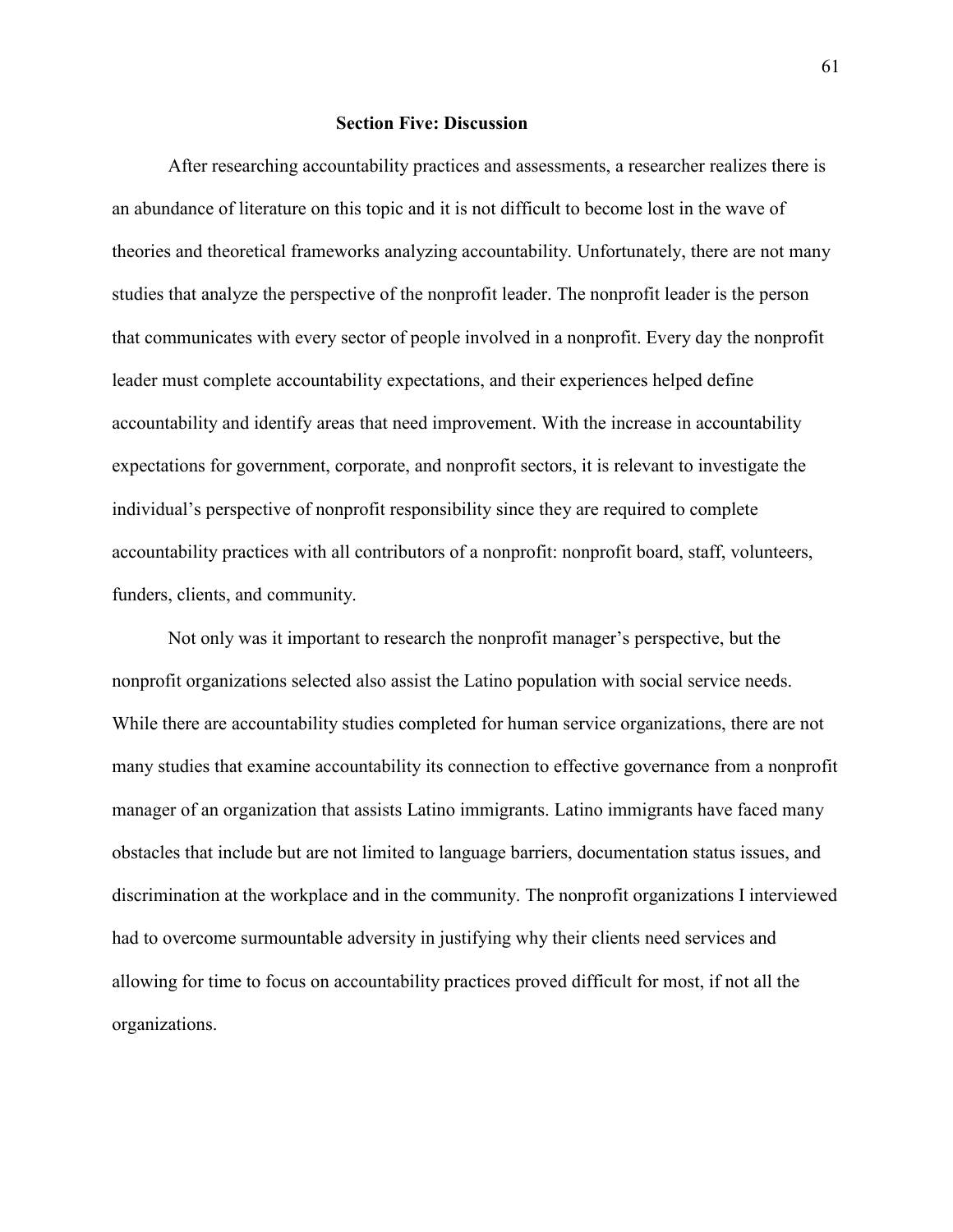The purpose of this qualitative study was to shed light on the definition of accountability and its relationship to effective governance. The research questions analyzed included these four questions: what is the nonprofit manager's definition of accountability? How do they meet the needs of all of their stakeholders? What areas do they identify that need improvement and why is accountability important in the context of effective governance?

*Defining Accountability and Identifying Accountability Methods*. Most of the nonprofits agreed that accountability was imperative to ensure financial sustainability and the most basic definition of accountability consisted of "doing what we say we are doing" (Respondent 5). Nonprofit managers defined accountability but as the interview continued they would add to the definition. I started a new list called key components of accountability that included everything from analyzing client feedback to acquiring national accreditation. The responses to "whom are you accountable to" were pretty consistent from nonprofit to nonprofit with the majority of answers highlighting staff, funders, clients, the board, and community. The last question for this theme asked what accountability practices did the nonprofit use. Consistent with the research, the nonprofits used outcome measurement, logical models, and some required pre and post educational tests due to federal mandates.

 The nonprofit managers defined accountability, but the meanings varied from a basic definition of "we're doing what we say we are doing" where an interviewee eventually added being good stewards and displaying result-oriented outcomes (Respondent 5). Another nonprofit manager stated it was the results of "how we are affecting those we service" (Respondent 4). One definition emphasized the importance of trust when he stated accountability could be defined as a "trust factor that leads initiatives in all kinds of aspects" (Respondent 2). In their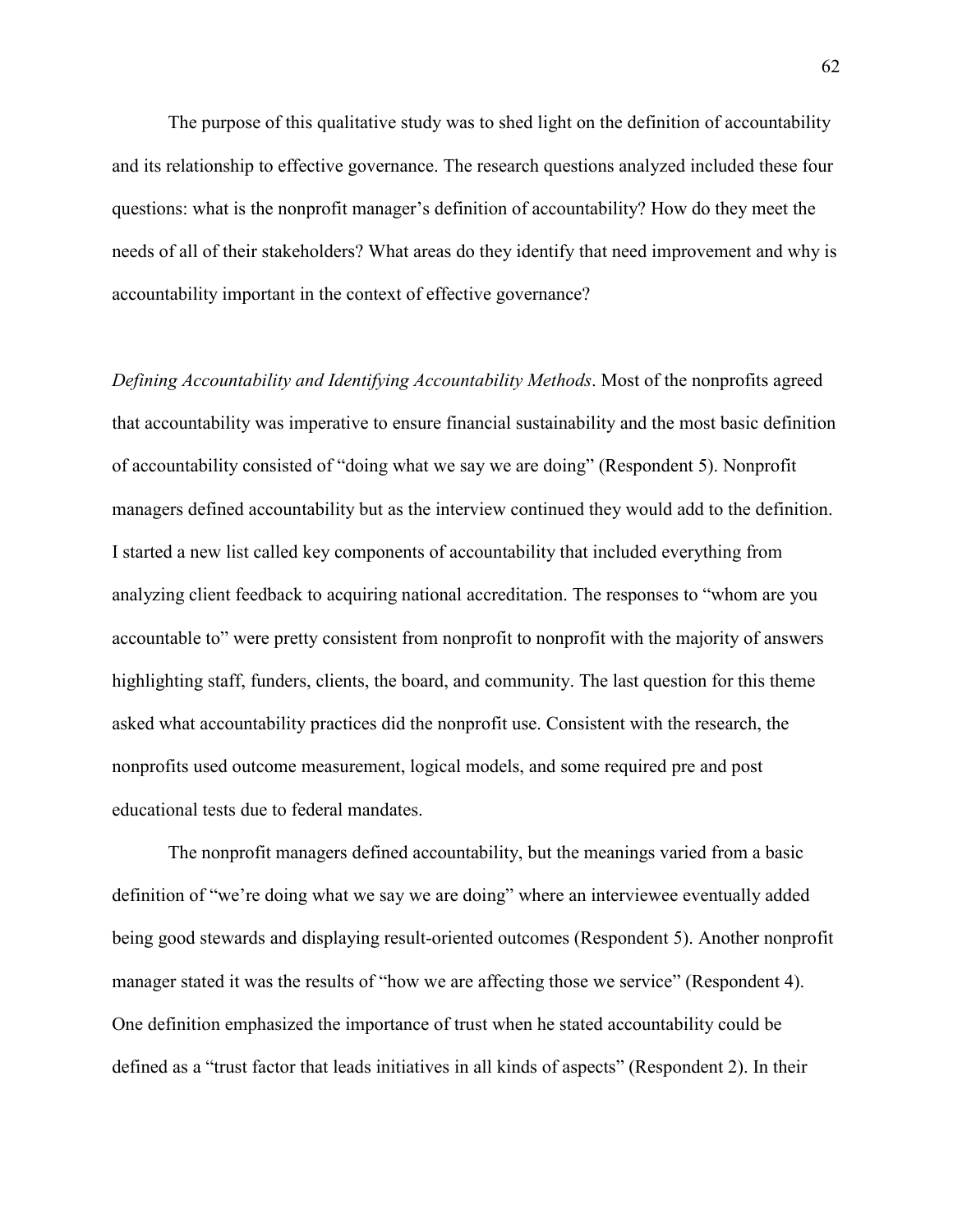perspectives, accountability could be defined as displaying effective financial oversight, producing results and effective outcomes, creating a trust factor that leads to effective change, or the aftermath of how the clients are affected by the services provided.

Although the definitions provided have the same themes, the nonprofit leaders use a variety of examples to further describe accountability and their examples address multiple types of accountability systems. The respondents mainly focused on political accountability systems when defining accountability. Responding to the community's needs and verifying that the beneficiaries were receiving quality services was a high priority. The phrases "trust factor"," affecting those we service and "productivity" all indicate a clear focus on the client relationship and meeting the client's needs. The response of being "good stewards" and "fiscally responsible" could also indicate a relationship with a legal accountability system; however, the legal relationship was explored when the nonprofit managers answered, "whom are you accountable to?" The majority of accountability methods listed in Table 1.8 concerned the accountability relationship with responsiveness to a client's needs in order to improve their services or assist the client's needs. The "yearly audit" assists in transparency for clearly communicating with funders and clients, but also meets legal accountability system requirements. Sustaining a political accountability system as a priority indicates a desire to improve the lives of the community members and the necessity to share and receive feedback about programs and activities.

*Meeting the needs of a variety of stakeholders.* Although political accountability system already seems inherent in the phrasing of "meeting the needs of a variety of stakeholders", the one most discussed in regards to this phrase was bureaucratic accountability. A consist theme expressed by the nonprofit leaders was the belief that stakeholders will meet or exceed their needs, if the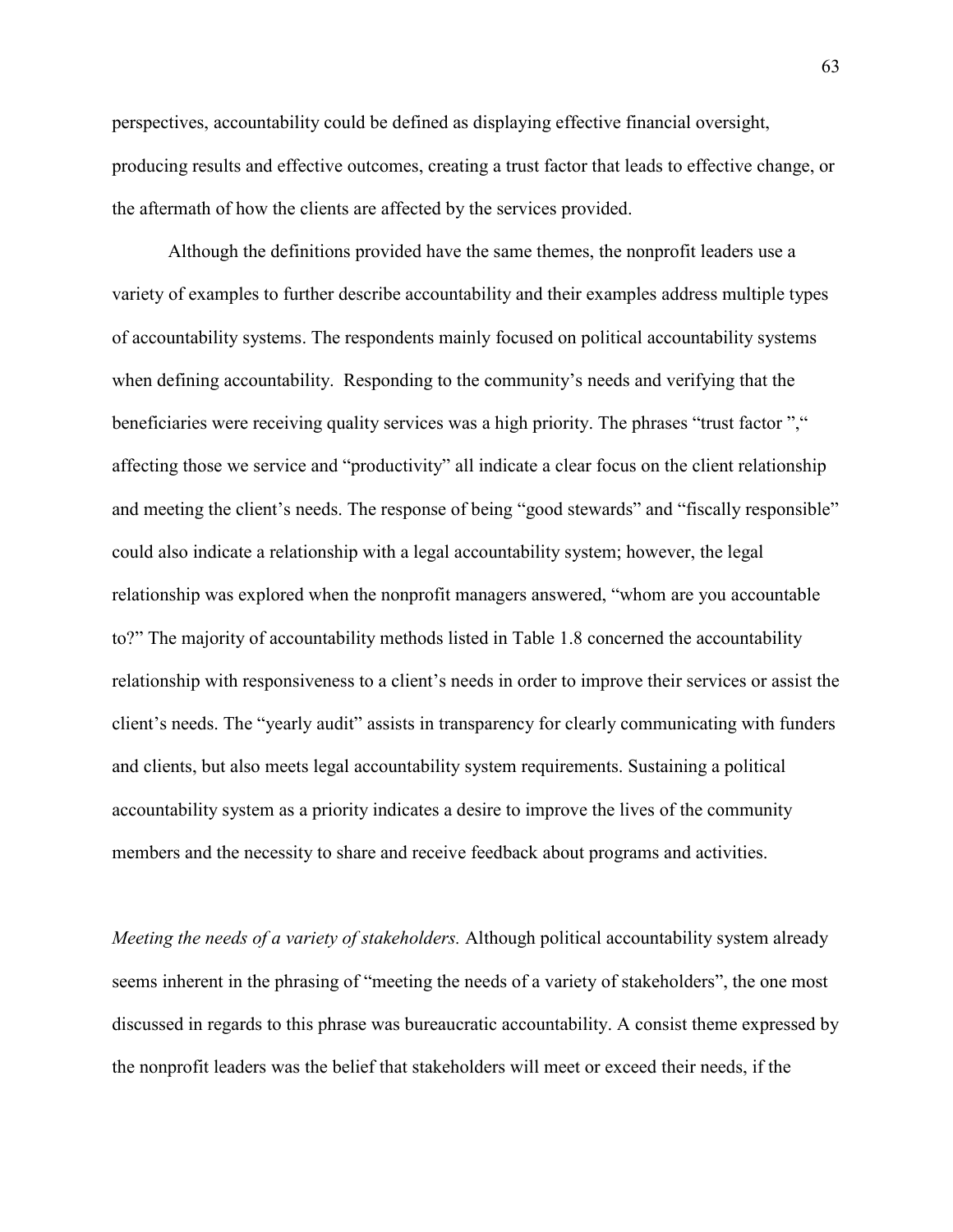nonprofit leaders held high staff expectations. Romzek and Dubnick further clarify the bureaucratic system as having two ingredients: "an organized and legitimate relationship between superior and subordinate in which the need to follow 'orders' is unquestioned; and close supervision or surrogate system of standard operating procedures or clearly stated rules or regulations" (Romzek and Dubnick 1987 pg. 228). One nonprofit encourages his staff to keep track of the stock market (Respondent 4). A few of the nonprofits insisted that the staff become familiar with their program by studying trends in nonprofit organization programs and evaluations. Some nonprofits discussed the importance of meeting with their staff to review expectations or to verify their understanding of expectations. A manager expressed the necessity to check in with their staff because he or she felt responsible for the final outcomes (Respondent 5). A staff directive to study trends in their programs could also be another example of informal bureaucratic accountability.

One of the interview questions did ask the nonprofit managers about the importance of the narrative (evaluation) story in addressing all stakeholders. The evaluation story could be another example of political accountability as the clients' voices are heard as to why it is important they receive services and how they were impacted by the services they received. Although most examples cited by nonprofits used quantitative data in addition to the evaluation story, all nonprofit managers could clearly and passionately articulate the need for the immigrant's story to be heard. The evaluation story examples were mostly informal as paragraph stories in logical models or annual reports or letters from the clients to the government. This result could be from the lack of research completed on the evaluation story method or from the time it takes to capture effective examples for funders. Nevertheless, all nonprofit managers agreed the narrative was important aspect to expressing accountability and further research could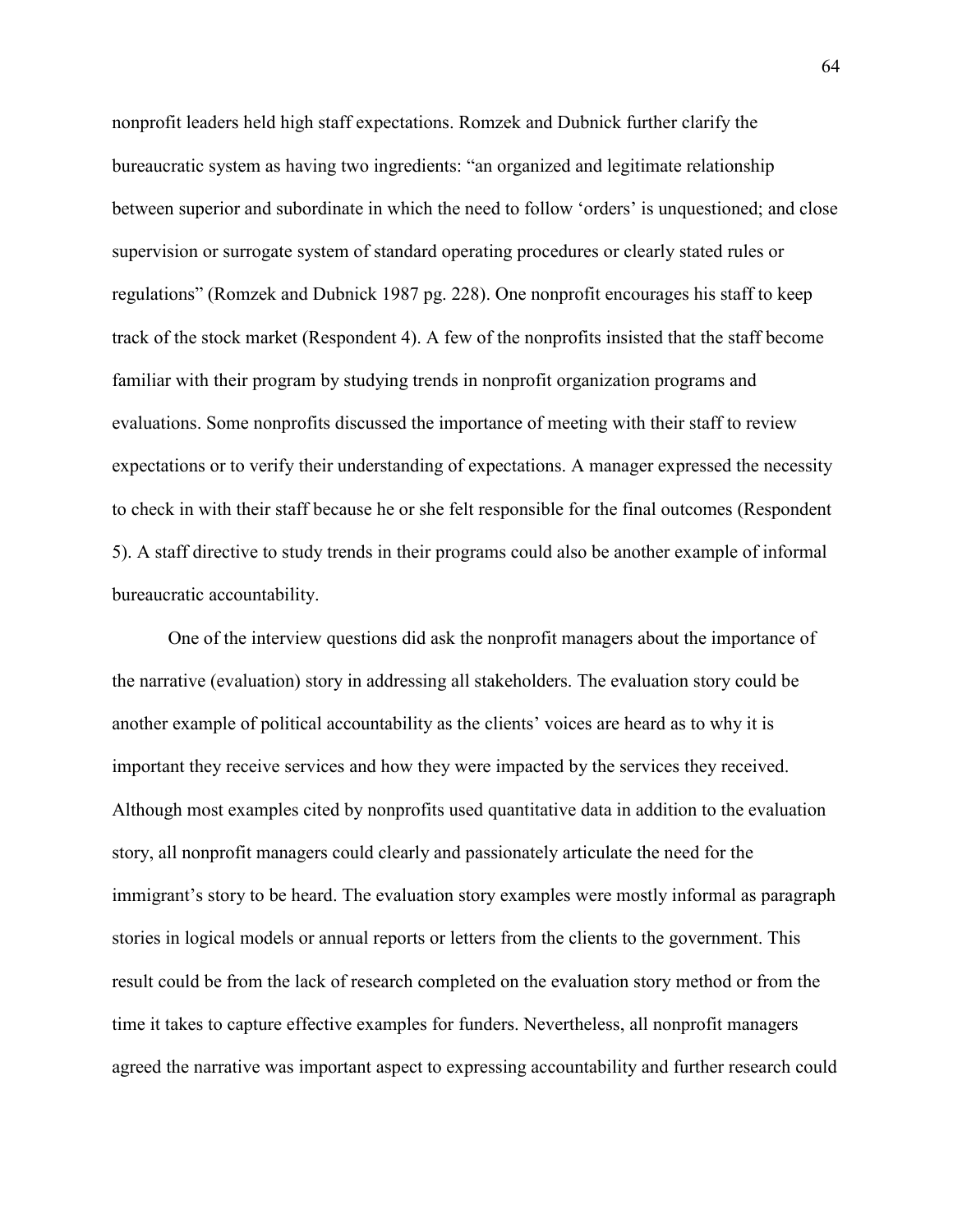explore how this evaluation method could further show accountability in nonprofits that assist the Latino immigrant population.

*Accountability Areas that Need Improvement.* The main accountability areas that required improvement included diagnostic testing, amount of accountability requirements, difficulty of outcome measurement for immigrant population, and lack of investment in financial controllers. Due to cultural and language barriers, some nonprofits lack the assessment tools they need for pre and post testing due to the lack of diagnostic measures.

Although it is imperative to apply to funding cycles like the United Way, the grants require many hours of data collection and communication of goals and intent. Outcome measurement is difficult for a population that frequently moves or may be distrustful of institutions and organizations. Unfortunately, the lack of investment in a part time financial controller makes it difficult for a staff person to investigate financial oversight if they do not have the skill set.

 When examining the areas of improvement, the accountability system that seemed referenced the most frequently was an informal version of the legal accountability system. The legal accountability system is a relationship with the principal and the agent or the lawmaker and the law executor. Most of the concerns addressed dealt with testing requirements given by the State, accountability requirements established by renowned principals like United Way, or the desire to hire a financial controller to identify ways to spend money more effectively. Unfortunately, the legal relationship is often the relationship that the nonprofit manager would have the least amount of control or direct influence; therefore, it makes sense that this is the relationship that most identify as the weakest.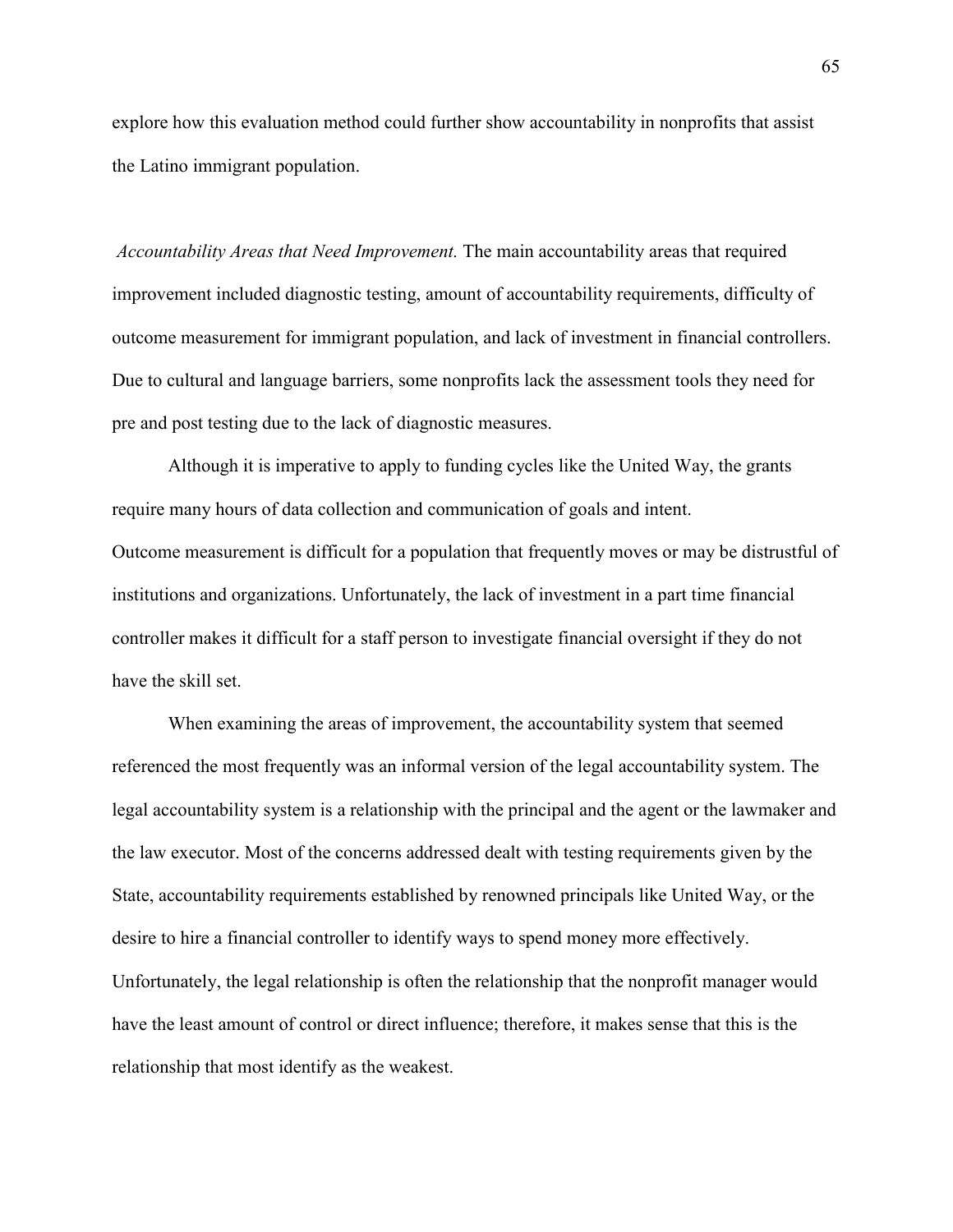*Accountability's Connection to Effective Governance*. Quality communication is imperative for a leader to effectively govern. Respondent 5 requires her staff to meet every six months or so to discuss staff expectations. Another nonprofit manager identified accountability's connection to effective governance when changes are made due to assessment results. Many times it is the nonprofit manager's job to implement the changes even when it's difficult. The main connection between accountability and effective governance is that it shows if the director is doing his or her job (Respondent 4).

It is not surprising that the most discussed accountability relationship regarding effective governance was the bureaucratic accountability system. When examining effective governance, it is understandable that the superior and subordinate relationship was emphasized the most. Whether it is advising the staff of changes or reminding them of their staff responsibilities, leader must ensure that the staff is following through with their responsibilities in order for the other relationships to run smoothly.

| т урс от ассойншилне |                                     |                               |
|----------------------|-------------------------------------|-------------------------------|
| <b>System</b>        | <b>Interview Quote Examples</b>     | <b>Observation Examples</b>   |
|                      | -staff directive that requires      | * Although ideas were         |
|                      | employees to study trends in        | discussed, I did not have an  |
| 1. Bureaucratic      | their field $(R 4)$                 | opportunity to observe any    |
|                      | - meeting with their staff to       | instances of bureaucratic     |
| (Supervision)        | review expectations or to verify    | control and the observations  |
|                      | their understanding of job          | provided more opportunities   |
|                      | descriptions and staff              | to view professional          |
|                      | expectations. $(R 5)$               | accountability relationships. |
|                      |                                     |                               |
|                      |                                     |                               |
|                      | "yearly audit $(R 1)$               | *Although the respondents     |
|                      | "being nationally credited" $(R 1)$ | talked about the legal        |
| 2. Legal             | "being good stewards" $(R 5)$       | accountability piece, I did   |
|                      | "displaying transparency" (R 1)     | not have an opportunity to    |
| (Fiduciary)          |                                     | observe this aspect during    |
|                      |                                     | my observations.              |

Table 1.9 **Type of accountability**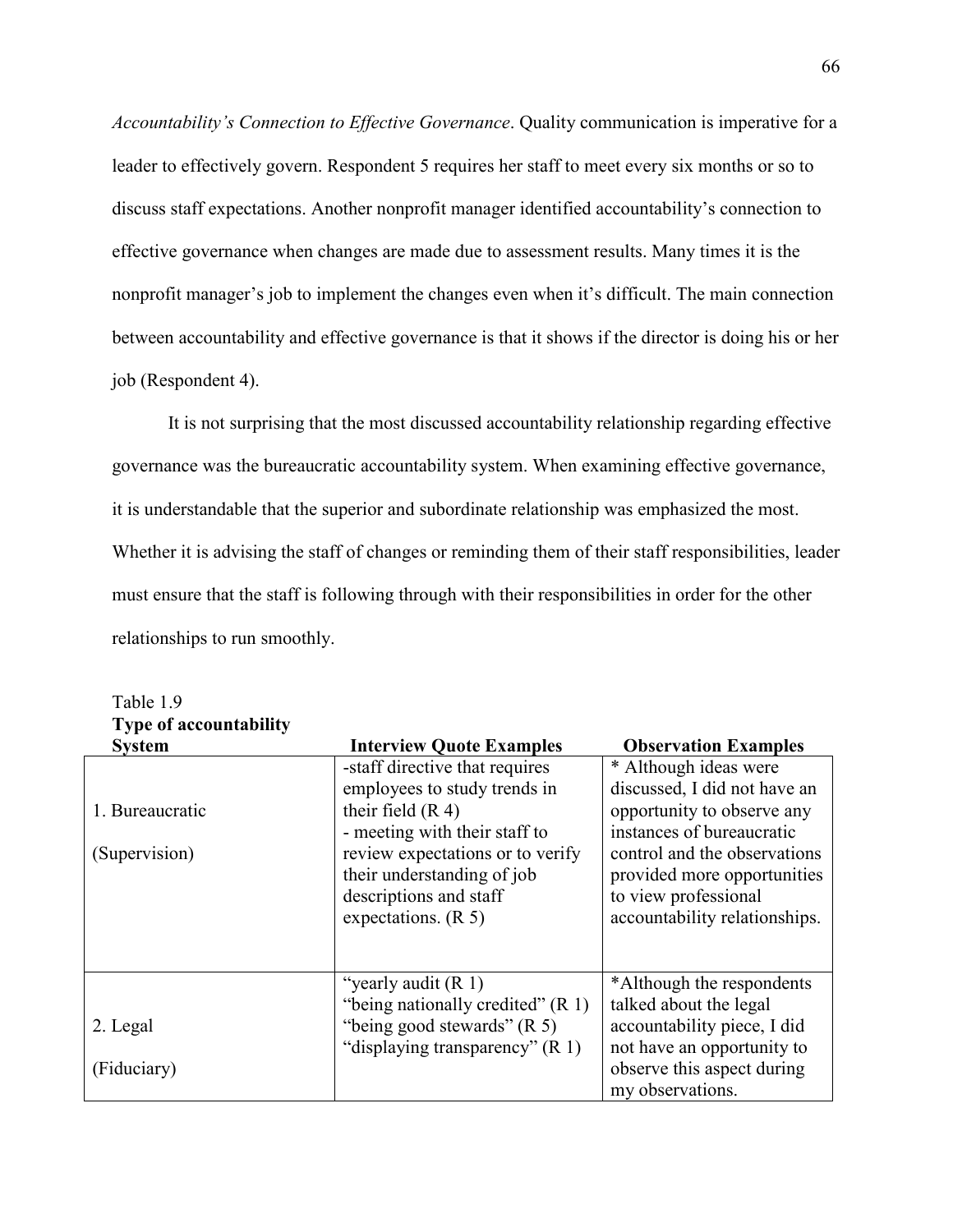| 3. Professional<br>(Deference to Expertise)                                                                      | "I think it is the responsibility of<br>an organization, particularly<br>those Latinos without a voice, is<br>to really help create<br>opportunities for them to develop<br>some type of leadership and<br>opportunity to be voices for<br>themselves" $(R 5)$ .<br>"In every activity we promote,<br>the volunteers lead the activity,<br>they provide the resources.<br>Through them it works for us<br>because the volunteers are the<br>experts." $(R 5)$ . | <b>Mattie Rhodes- Cultural</b><br><b>Journey Program-The</b><br>teachers planned each<br>lesson and were responsible<br>for teaching the students<br>every lesson.<br><b>Westside CAN Center-</b><br>The nutritional class is<br>taught by a health advocate<br>in the community. She is<br>given the freedom to create<br>healthy recipes and tips.<br>Don Bosco- organization<br>trains tutors to teach a<br>classroom of 15 to 20<br>students. While the<br>nonprofit leader observes                    |
|------------------------------------------------------------------------------------------------------------------|-----------------------------------------------------------------------------------------------------------------------------------------------------------------------------------------------------------------------------------------------------------------------------------------------------------------------------------------------------------------------------------------------------------------------------------------------------------------|-------------------------------------------------------------------------------------------------------------------------------------------------------------------------------------------------------------------------------------------------------------------------------------------------------------------------------------------------------------------------------------------------------------------------------------------------------------------------------------------------------------|
|                                                                                                                  |                                                                                                                                                                                                                                                                                                                                                                                                                                                                 | classrooms, there is<br>deference to expertise to the<br>instructors.                                                                                                                                                                                                                                                                                                                                                                                                                                       |
| 4. Political<br>(Responsiveness to<br>Constituents-beneficiaries as<br>the main constituents group<br>expressed) | "being good stewards" $(R 5)$<br>"fiscally responsible" $(R 1)$<br>"yearly audit" $(R 1)$<br>"affecting those we serve" $(R 5)$<br>-informal and formal examples<br>of the evaluation story<br>-increase in employment ability<br>skills $(R3)$<br>- increase in academic literacy<br>skills $(R3)$<br>- available for clients when<br>needed $(R 1)$                                                                                                           | <b>Mattie Rhodes-The</b><br><b>Cultural Journey</b><br>Program-assisted children<br>with public speaking<br>opportunities and an artistic<br>outlet<br><b>Westside CAN Center-</b><br>provides donated food to<br>residents and creates<br>celebratory events for<br>holidays like the Fall<br>Festival. The Fall Festival<br>was not as well attended as<br>hoped.<br>Don Bosco-Teachers<br>created fun learning<br>opportunities for students<br>and utilized technology to<br>further student knowledge. |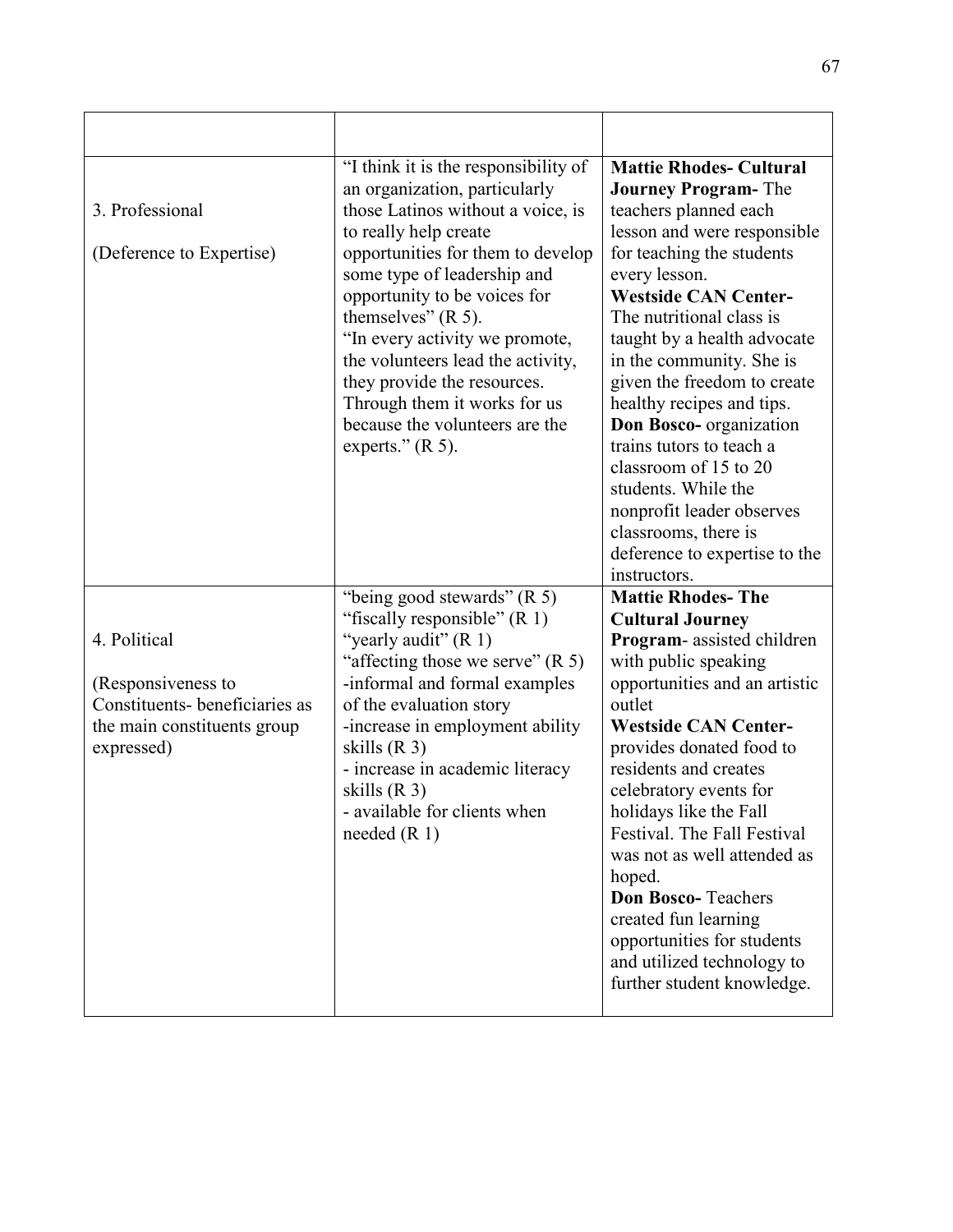Analysis of the basic logic model is also significant because it was one of the most frequently used assessment tools. The logical model allows for nonprofit leaders to identify their resources and possible future impacts. In a visual chart, stakeholders can identify resource gaps and observe specific impact numbers that provide a preassessment measurement goal. When analyzing the logical model in context with Romzek and Dubnik's accountability systems, it is evident that the bureaucratic and legal systems are most often used. The legal accountability systems like charity watchdogs and organizations like the United Way provide grants whereas organizations create logical models as part of an application process in order to apply for a grant. When applying for a grant, the organization is a party that "assert[s] formal contractual obligations" (Romzek & Dubnik 1987 pg. 228-229). The organization is expected to follow the contracted obligations in order to receive the grant or they will not be considered for a grant the following year.

While the logical model is a component of the legal accountability relationship, it may be one of many requirements that an organization may need to complete before an organization considers the applicant for a grant. There is some question as to how much an organization that bestow grants reviews these logical models or whether they only insist that the nonprofit applicant complete the form as one more obstacle to finishing the application. Grant providers may disagree stating that if a nonprofit takes the time to complete the laborious process of detailing the activities, outcomes, outputs, impact, and external factors of a program; they can feel assured that nonprofits are committed to effectively implementing said program.

A respondent remarked that some organizations that offer grant applications, like the United Way, may give less to an organization, but require the most applicant obligations. He stated, "The United Way is the most important funder, but they give us the least amount of money" (Respondent 4). He continued to explain that the lengthy application form was "not as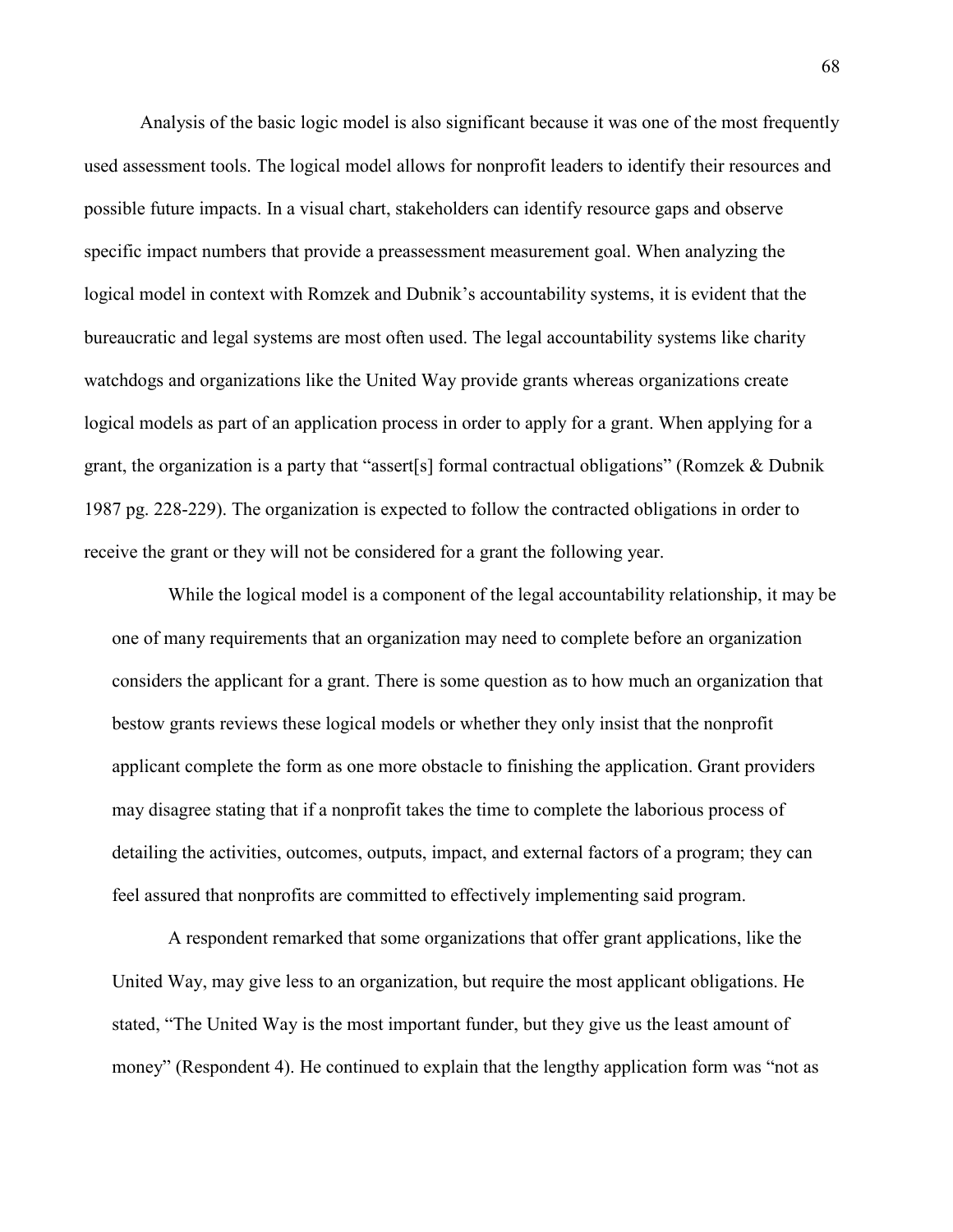flexible" as other forms. While the word logical model is not referenced in the application form, there are many other daunting requirements. For example, the 2014 program funding proposal application has several components that require applicants to document everything from address and CEO name to writing short essays about purpose, program location, and target population. In the program narrative section, there are a total of nineteen descriptors ranging from cultural competency of the program to analysis of best practices. The nineteen descriptors identify a word limit that varies between 100-450 words with some of the descriptors including multiple steps and word limits per step. Nonprofits know that there are other organizations that also need this grant, so most applicants will want enough detail to completely answer all the questions. Therefore, when the word limit is used, it could be assumed that organizations see that as an expectation of word requirement. The last two pages of the application sheet ask for program outcomes and a program participant demographic data. While the words logic model was not used in the application form, organizations could insert the logical model in the application packet to further show credibility and thorough understanding of resources and outcomes. All of these lengthy requirements force an applicant to review goals and objectives, but also takes away time from addressing program concerns and objectives.

The logic model is not only used for additional resources in grant applications, but also to start a dialogue among staff and stakeholders about the resources, outcomes, impacts, and external factors involved in a particular program. The political accountability relationship is significant since the stakeholders can examine the visual flow chart of resources and expectations. After reviewing the document, stakeholders can ask questions and feel like they are represented when their voices are heard.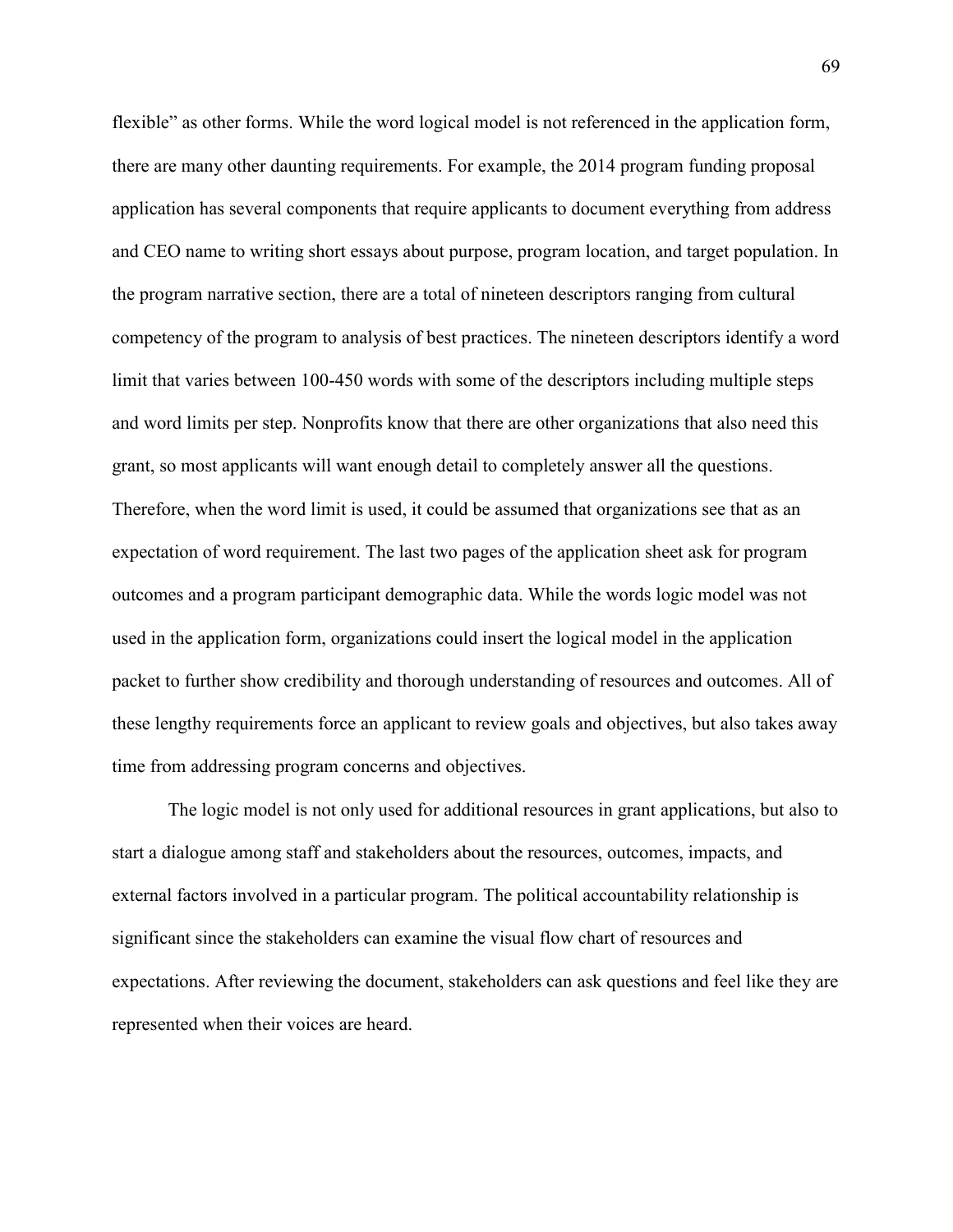However, the bureaucratic relationship is used more subtly because the executive staff and program directors can document the possible outcomes, resources, and impacts. In one example of a logical model from a nonprofit interviewed, the organization examines the activities, outputs, outcomes, and impacts of an educational program. Under the activities and inputs section, the teacher's job description is described by stating "receive monthly training, create lesson plans weekly, and conduct pre/post assessments" (El Centro, Inc. 2015). The chart continues on the outcomes column by identifying short term, intermediate and long term measurable goals that emphasize quantifiable data that can be reviewed years in the future. In this example, the logic model reminds the staff of their duties and quietly asserts how they are to be accountable to their clients and executive director. The logic model assists an organization in multiple ways: fundraising, communications, grant applications, and job expectations. It is understandable how the logic model has become one of the most popular assessment tools.

The logical model was not only method for a nonprofit to evaluate success. Types of evaluations are dependent on the program. If the organization was tracking educational gains or economic empowerment, then often times a database like CounselorMax database, MAACLink program, or Ages and Stages Questionaire Assessment Tool measure a child's development progress or an individual's progress toward goals. Typically, these programs provide logical data that clearly identifies strengths and weaknesses in a nonjudgmental way. Due to confidentially, this researcher could not obtain specific survey results or case files for health, family support, emergency assistance, and educational questionnaires. Data collected pertaining to physical and mental health of a particular client has to follow strict HIPPA compliance guidelines. El Centro's Health Navigation program is a way for uninsured clients to communicate with medical care providers with the help of a translator. Program outcomes are monitored by case manager service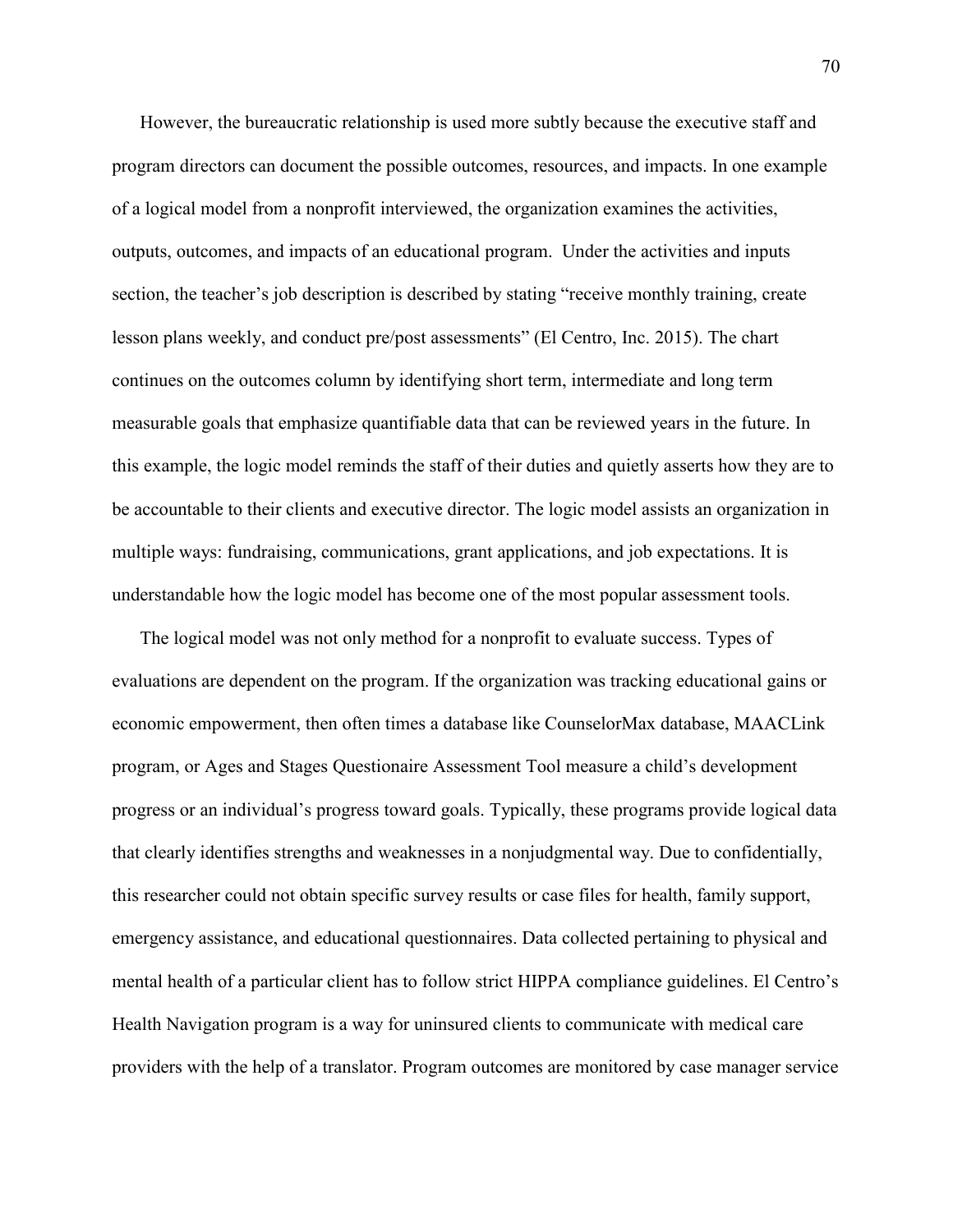forms, pre/post client surveys, explanation of services rendered, and demographic information documented. HIPAA Compliance requires that the privacy of these documents is collected on a secure database.

The educational programs at Don Bosco, El Centro, and Guadalupe Center in a variety of ways and depending on the program, assessments could include but are not limited to: student portfolios, pre and post tests, attendance, teacher observations, documented information on student's background, quarterly report card reviews, and parental meetings when necessary. Don Bosco must meet federal targets in specific areas identified by DESE. After assessing each newly enrolled student, Don Bosco creates individual learning plans and discusses those plans with the student. Some programs like Guadalupe Center and Don Bosco have individuals from other organizations and agencies come to observe and monitor the staff and programs.

Typically, the four evaluations used most frequently include (1) documentation of numbers data that indicates overall improvement or increased attendance, (2) official or confidential information taken from participant surveys or observations that is therefore documented in a database, (3) an agency like United Way or Mid-America Regional Council completes an onsite audit, (4) a participant survey or case study reveals a particular narrative that would be effective to share with staff or other stakeholders. For example, in the Greater Kansas City Community Foundation Nonprofit Search Profile, El Centro wanted to share the success of their Health Navigation program. Due to the HIPAA Compliance guidelines, the GKCCF website did not contain details of evaluations; therefore, under the category of program success, there is a story about a man named Augusto. A Health Navigator helped Augusto communicate with a doctor and have his pain diagnosed as a hernia. After seven years of constant pain, he had to stop working due to his hernia pain. The Health Navigator was able to help Augusto schedule a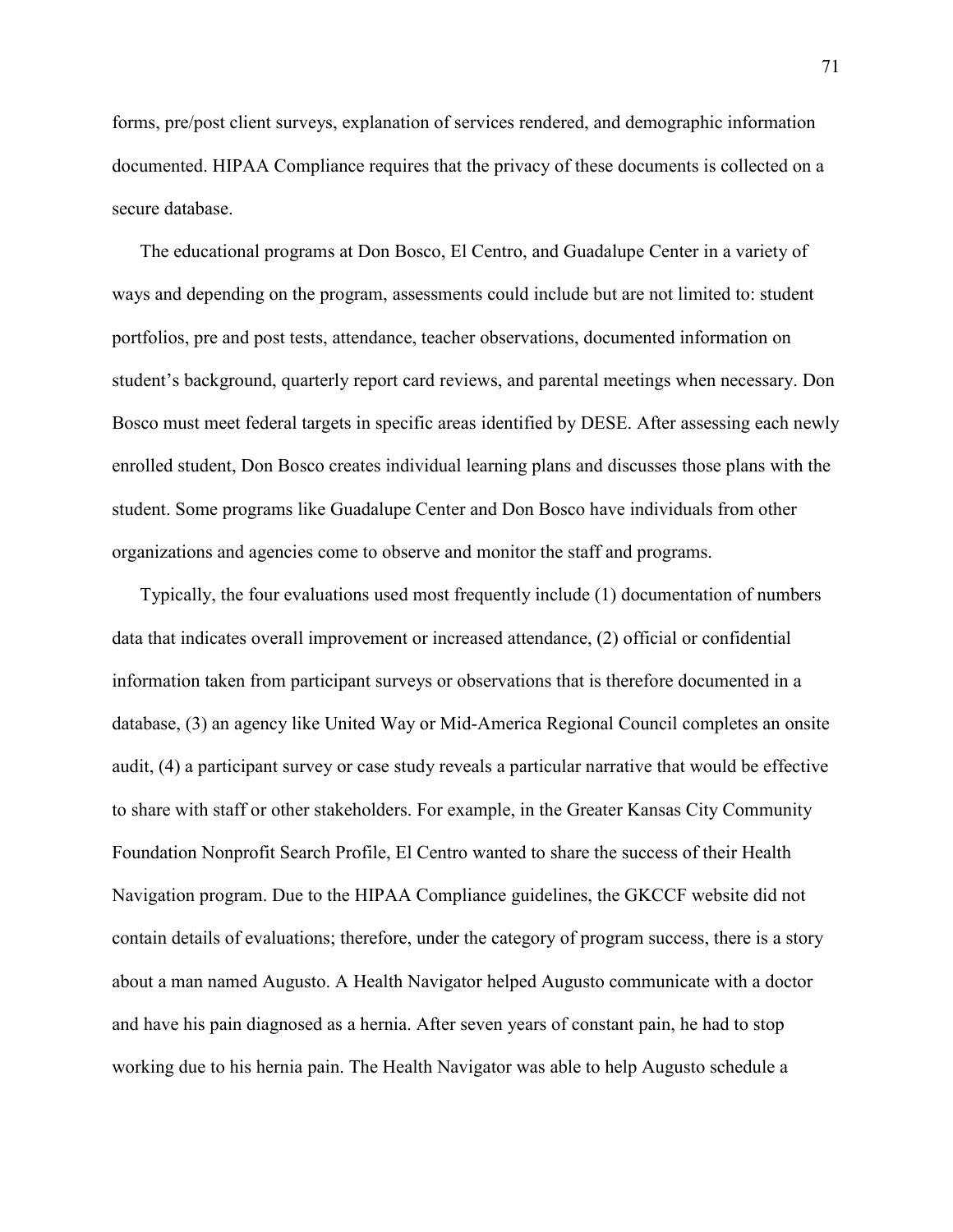surgery and financially assist him with the down payment of surgery. Although there are not specific numbers, the individual story of Augusto is a case study of a person positively affected by the Health Navigator program. After a couple of weeks, Augusto was able to go back to work without any pain (GKCCF Nonprofit Search: El Centro).

# Limitations

 Although an extensive amount of research was completed and respondent's transcripts thoroughly analyzed for connections to Romchek's accountability relationships, there were limitations to this study that must be addressed. Unfortunately, the researcher could not interview more than four to five nonprofits, so the sample size does affect this study. Five nonprofits in one Midwestern metropolitan area cannot be the voice for all nonprofits that assist Latino immigrants. The study also was stopped briefly for the summer when the researcher completed a language requirement outside the United States; therefore, the study had to stop briefly for two months.

At some points during the interview, I should have taken more detailed notes about the respondent's facial expressions and overall demeanor. On the other hand, some of the questions should have been less specific as some of the accountability relationships in the results section may be predetermined due to the nature of the specific question. The specificity of the questions also may have encouraged the respondents to say a pre-directed response. Lastly, the observations were not picked at random, so I had less control as a researcher to observe the full capacity of the nonprofit as I was only able to observe what the nonprofit manager selected.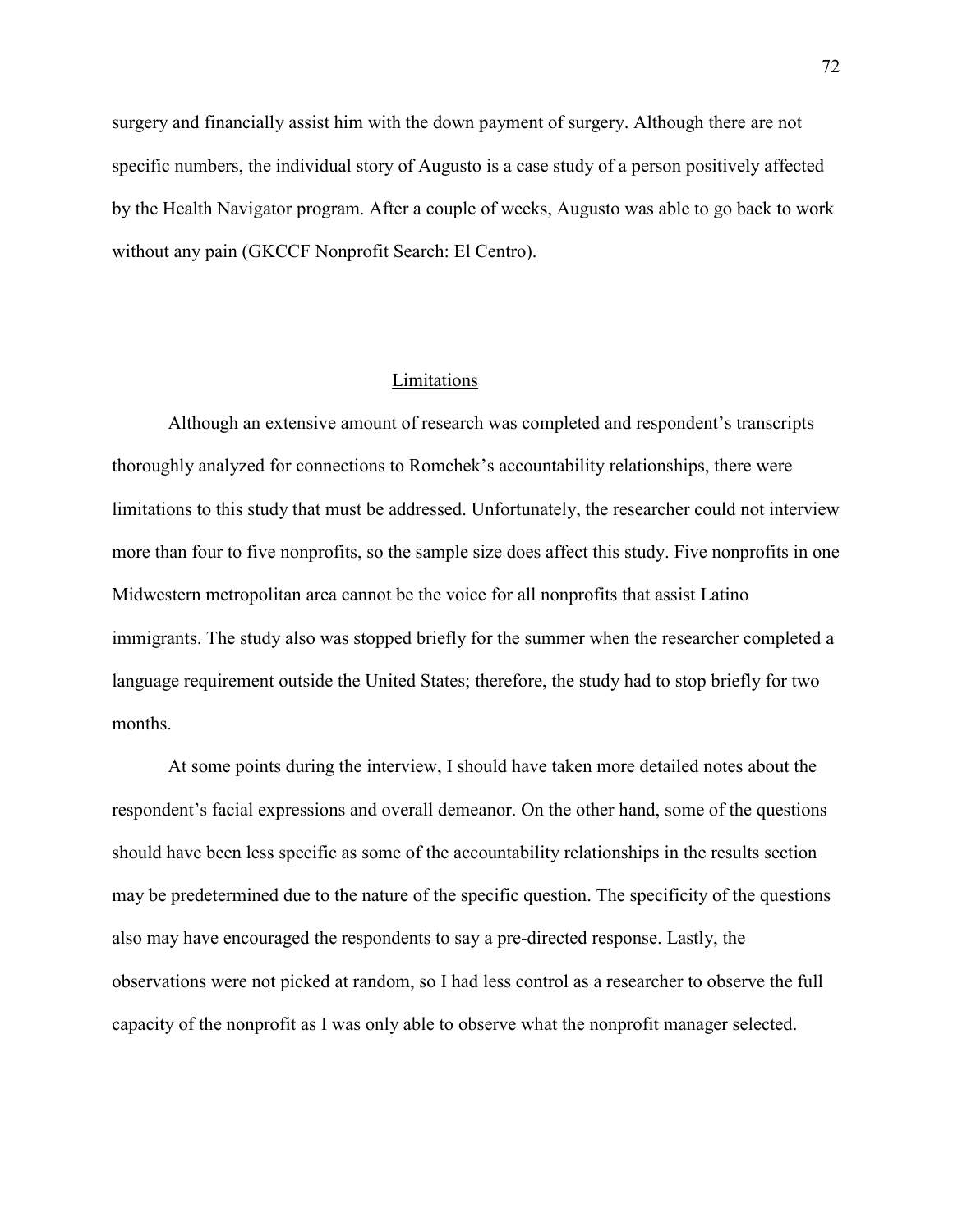#### Recommendations for Future Research

The future research for this topic could be expanded in a variety of ways. If I had a study team, it would have been interesting to interview more nonprofit managers from other cities and fully explore multiple accountability practices from the Midwest region's nonprofit organizations that assist immigrants and refugees. Future research could also explore accountability practices for programs that provide specific needs in regards to health, education, or food. For instance, what is the best accountability practice for evaluating the nutritional classes and the Cultural Journeys program? Is there an accountability practice that works more effectively for the nutritional classes? The nature of the program or workshop is significant and exploring different evaluation types and the effectiveness of each one in comparison to the other would be interesting. Although program evaluation has been studied in several hundreds of articles, the study of nonprofit program evaluation of organizations that assist Latino immigrants is less likely. The Hispanic Needs Assessment is another resource that needs further analysis beyond the data reviewed in this research. For the purpose of this study, the Hispanic Needs Assessment was primarily used to identify the Kansas City metropolitan's immigrant population's demographics, history, and hierarchy of needs. However, a closer identification of the most necessary educational, health, cultural, and community needs in connection to the nonprofit manager's specific ideas for solving some of those problems would be interesting to compile. Whenever asked about the Hispanic Needs Assessment, the nonprofit managers had something specific to say ranging from the necessity of a health card for the undocumented (Respondent 2) to the importance of investigating the documents for a baseline (Respondent 1).

 In addition, Westside CAN Center's community policing method has received national attention and further analysis of its organizational components and specific accountability factors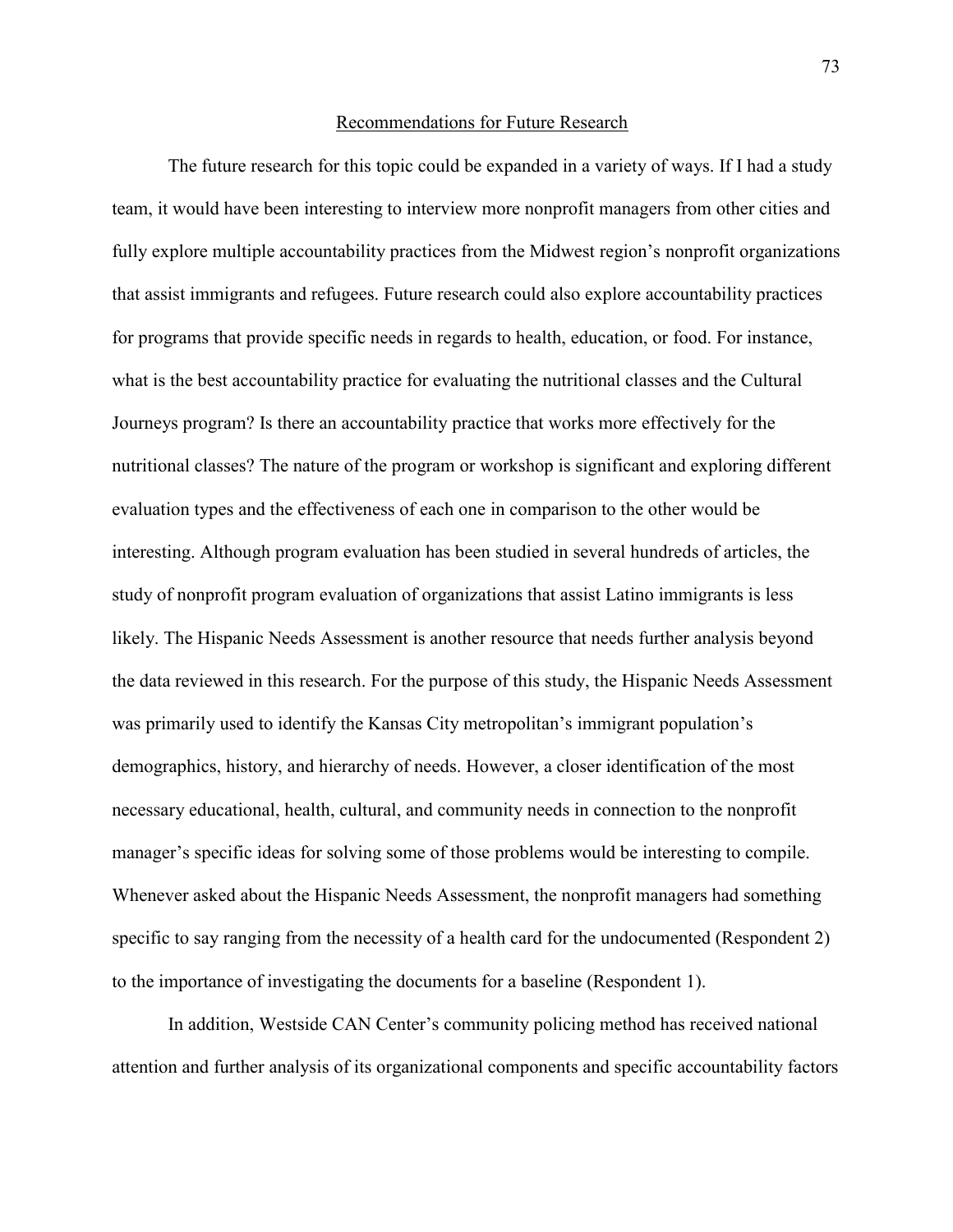would be further research to explore. Since I researched five nonprofits I could not go into much detail about the community policing task force beyond a couple of paragraphs. While researching the community policing method, it became apparent that Lynda Callon was a driving force along with Officer Matthew Tomasick. Lynda Callon passed away in 2014 but her legacy is shared with anyone that enters the Westside CAN Center. Future study could identify how much influence Callon had on the Kansas City community and the immigrants that she fought to protect and pushed to succeed. Any researcher that wanted to learn more about effective governance could explore her impact and the legacy she left behind.

Lastly, further research is needed that explores the disconnect between the nonprofit's knowledge that the evaluation story is effective as a means of assessment, but lack of resolve in utilizing the actual method. The evaluation story is one of the most difficult assessments to implement due to the necessity of an effective narrative from one of the focus groups or beneficiaries and the required expertise and extra time required of the storyteller. Evaluation stories are not considered as influential without quantitative data. Some people that say antiimmigrant rhetoric have never met an undocumented worker or they have never heard the narratives that identify the hardships that the client faced. Future research should explore the possibility of the evaluation story beyond the excerpts included in logical models and analyze the effectiveness of this accountability practice with nonprofit organizations that assist Latino immigrants.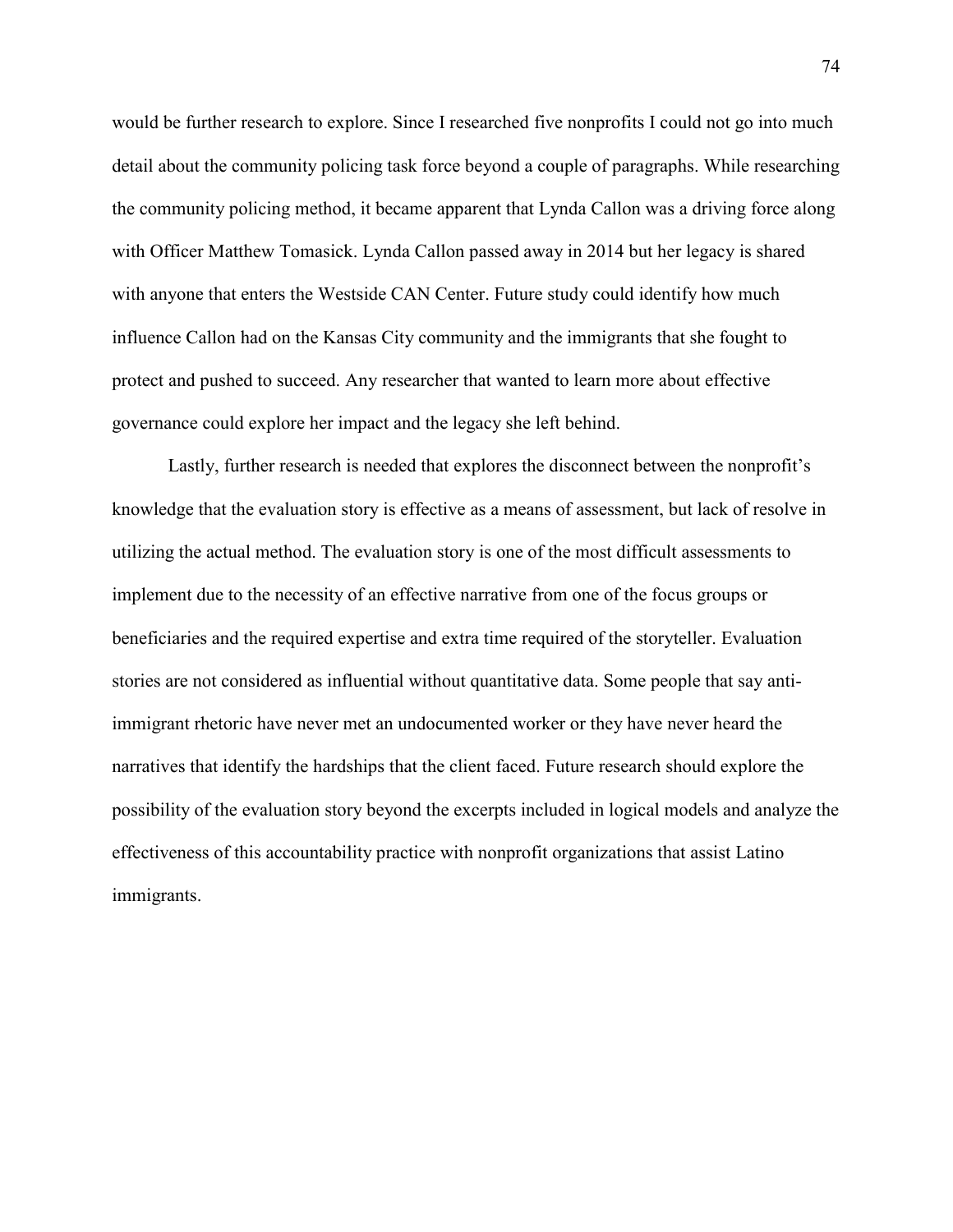# Conclusions

Three primary lessons could be learned from this research. In some residents' perspectives, the nonprofits do not deserve funds and assistance due to the citizenship status of their beneficiaries. The time and energy spent overcoming stereotypes and discrimination is an uphill battle that affects accountability. When a nonprofit has to spend time explaining the difference between a permanent residence status with a specialized skill set and an undocumented worker, effective community building can be slow. Educating the community is a necessity, but continuously emphasizing the importance that beneficiaries need resources despite their citizenship status is a conversation that never ends.

Building trust with the stakeholders is the key to success for these nonprofits. One nonprofit manager describes how she is upfront with her board and immediately communicates problems with them (Respondent 5). Another nonprofit manager defines accountability as "trust factors that lead initiatives in all kinds of aspects" (Respondent 2). If the beneficiaries do not trust the organization, they will seek help at another nonprofit, government, or never communicate with anyone regarding what they need. Repeatedly, the managers discussed the relationship they built with experts in the community or volunteers that receive education to become experts in their subject. Due to the trusting nature of these organizations and the relationships they have made with some individuals that fear government and most other organizations, it seems reasonable that they would value the professional accountability relationship so highly.

 Accountability is a definition exemplified in multiple ways and many times the most important progress has no diagnostic measures. The most frustrating aspect of accountability was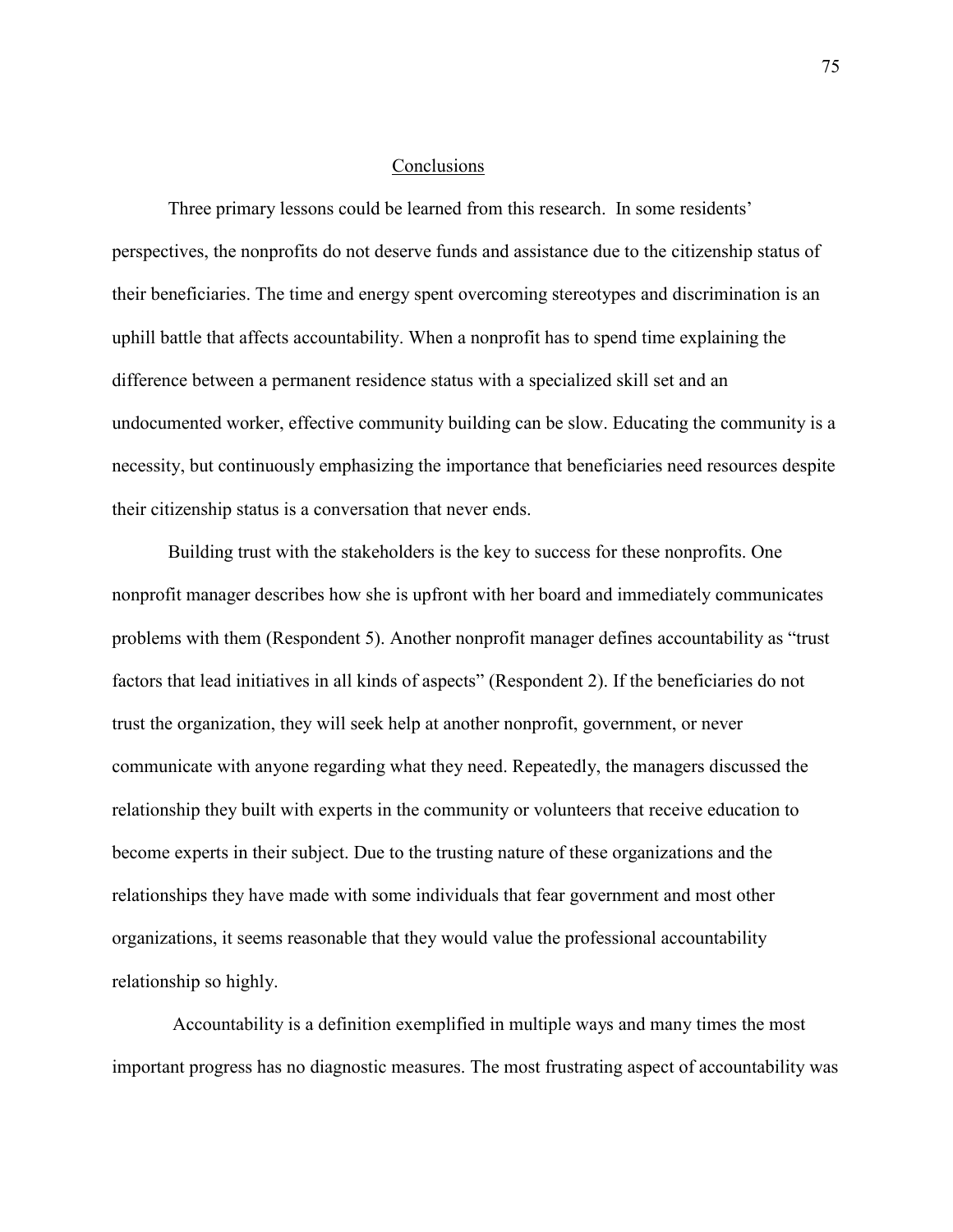that many times the nonprofit provided resources that went beyond input and output and even outcome measurement. How does a nonprofit measure a young girl's exposure to strong female role models that emphasize leadership and artistic skills? Yes, the young girl could take a survey and identify her favorite lesson, but in ten years will she be able to individually identify the specific nonprofit resources her family may have sought during her childhood? And who's to say that she will be able to identify the Cultural Journeys program as the most impactful one five to ten years later even if it was highly impactful?

 These nonprofit organizations are in the same city, assist Latino clients with many of the same needs, and have nonprofit managers with over twenty years in nonprofits. However, each of the nonprofit manager's definition of accountability varies slightly from focusing on financial sustainability and oversight, client results, and trust factors. If these nonprofit organizations, with many of the same goals and attributes, cannot agree on the definition of accountability is there any hope of the researchers and practitioners in the accountability field ever coming to an agreement on the definition of accountability? Even if there continues to be a hundred definitions for accountability, it is imperative that the nonprofits in Kansas City that assist the Latino population continue to have a dialogue about what facets of accountability are the most important. The beneficiaries of the nonprofits interviewed need to start a dialogue about this uncomfortable topic and define as a community what are Kansas City's definition of accountability? The most vulnerable of the Latino population do not have a voice due to "that piece of paper that divides" (Respondent 5) and they are counting on your expertise and experience with effective governance to create community accountability standards.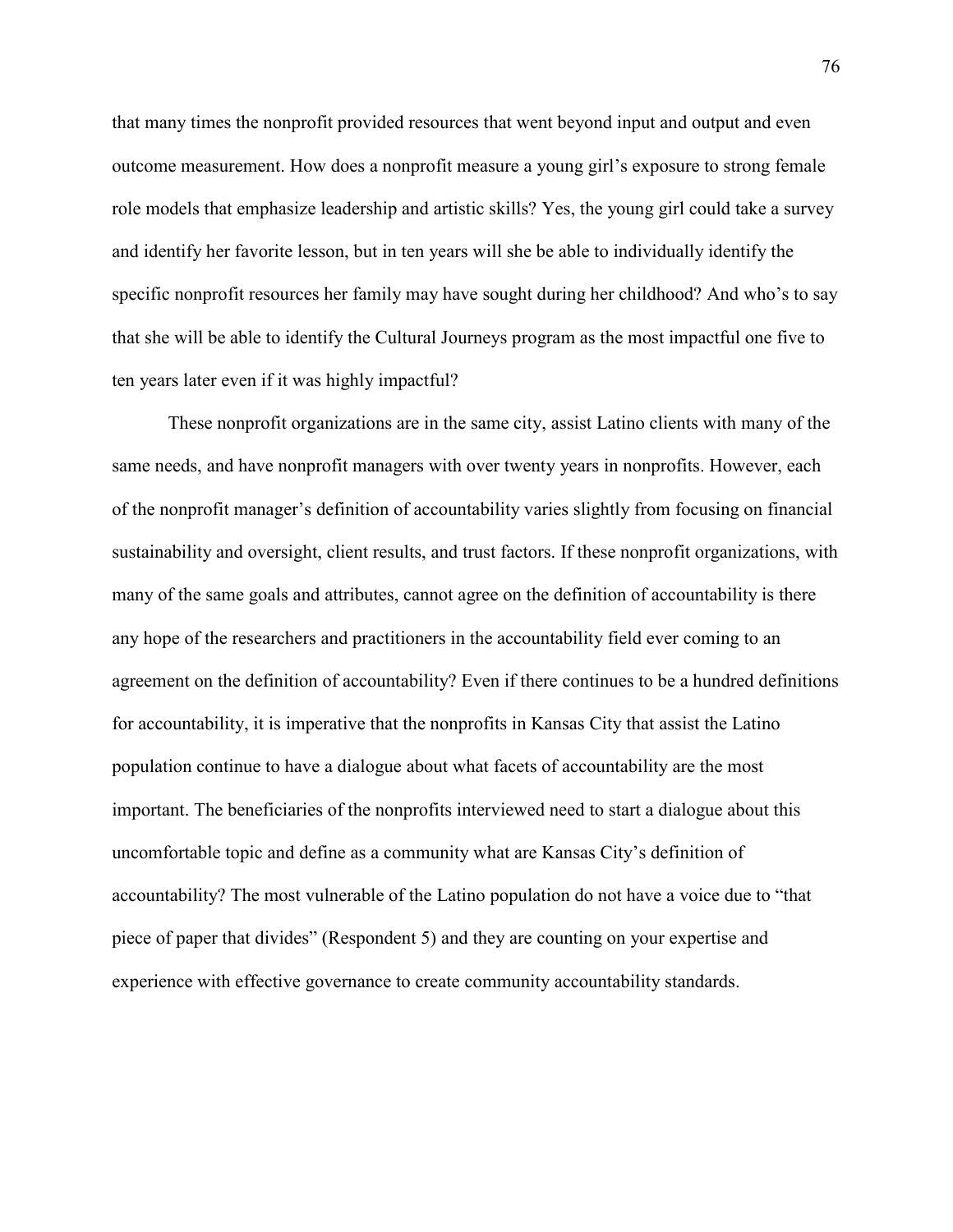# **Bibliography**

- About Us | El Centro. (n.d.). Retrieved April 26, 2015, from http://www.elcentroinc.com/aboutus/
- Alaimo, S. P. (2008). Nonprofits and evaluation: Managing expectations from the leader's perspective. In J. G. Carman & K. A. Fredericks (Eds.), *Nonprofits and evaluation. New Directions for Evaluation, 119*, 73–92.
- Alexandra, D. (2008). Digital storytelling as transformative practice: Critical analysis and creative expression in the representation of migration in Ireland. Journal of Media Practice, 9(2), 101-112. doi:10.1386/jmpr.9.2.101\_1
- Ayon, Cecilia. (2014) Service Needs among Latino Immigrant Families: Implications for Social Work Practice. *Social Work.* 59(1): 13-23. doi:10.1093/sw/swt031
- Ayon, C., Bou Ghosn Naddy, M. "Latino immigrant families social support networks: Strengths and limitations during a time of stringent immigration legislation and economic insecurity." *Journal of Community Psychology*. (2013) 41 (3), 359-377.
- Banks, N, Edwards, M, and Hulme, D. "NGOs, states, and donors revisited: Still too close for comfort?" *World Development*, 66, 707-718.
- Boris, ET., Mosher Williams, R. (1998). Nonprofit advocacy organizations: Assessing the definitions, classifications, and data*. Nonprofit and Voluntary Sector Quarterly*, 27, 488-506.
- Brenner, C. T. (2009). Structures and Strategies for Immigrant Integration: Evidence from local governments in the new Latino destinations in the United States. *Journal of Public Management and Social Policy*, *15*, 31-70.
- Christensen, R. A. and Ebrahim, A. (2006). How does accountability affect mission?: The case of a nonprofit serving immigrants and refugees. *Non-Profit Management and Leadership*, 17: 195-209.
- Cordero-Guzman, Hector R. (2005). Community-based organizations and migration in New York City. *Journal of Ethnic and Migration Studies*. 31 (5), 880-909.
- Dreher, T. (2012, February). A partial promise of voice: digital storytelling and the limits of listening. *Media International Australia incorporating Culture and Policy*, (142), 157+.
- Dush, Lisa, "Digital Storytelling at an Educational Nonprofit: A Case Study and Genre-Informed Implementation Analysis" (2009). Dissertations. Paper 8.
- Ebrahim, A. (2003). "Making sense of accountability: Conceptual Perspectives for Northern and Southern Nonprofits. Nonprofit Management and Leadership. 14 (2), 191-212.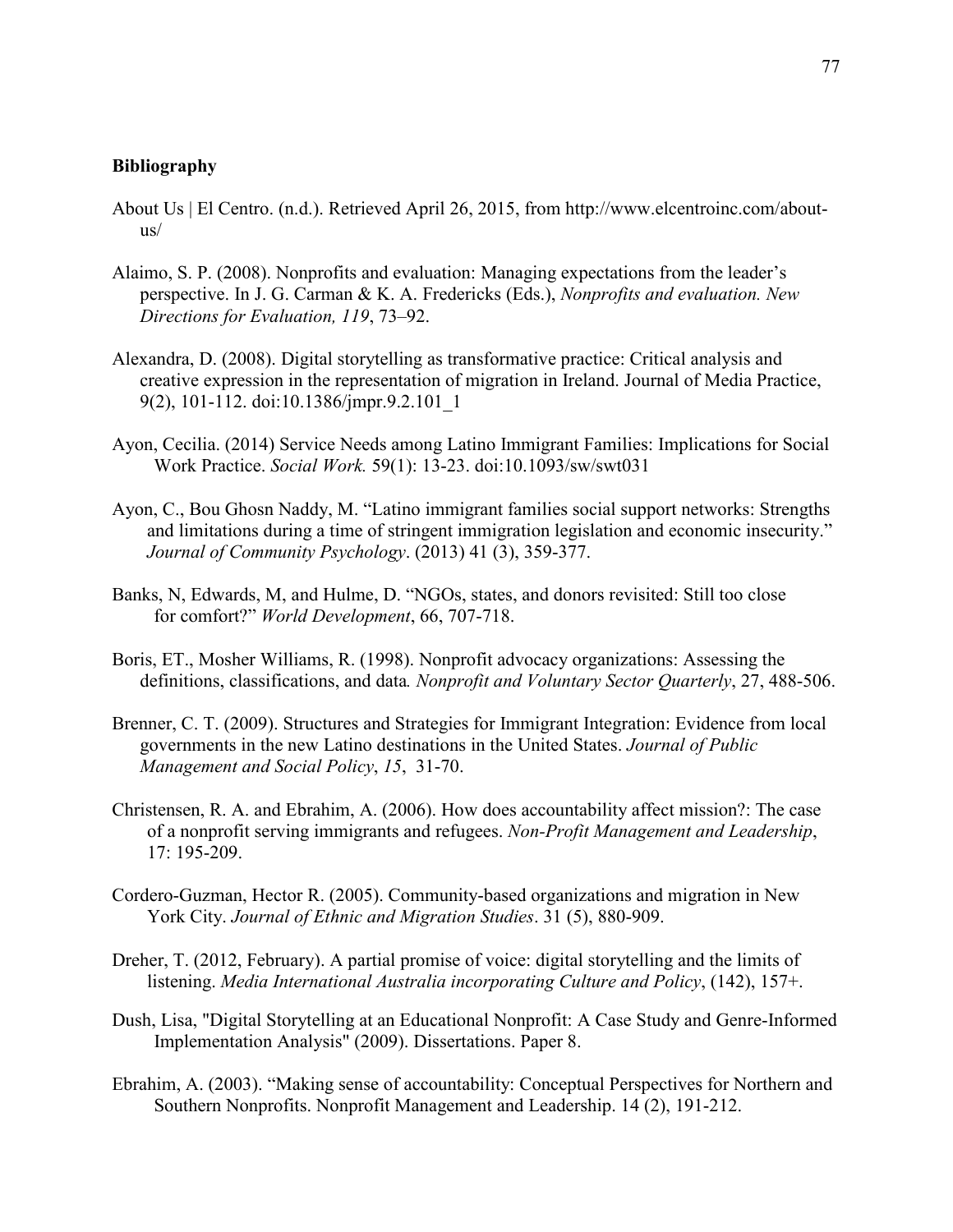- Ebrahim, A., & Rangan, V. K. (2014). What Impact?. California Management Review, 56(3), 118-141. doi:10.1525/cmr.2014.56.3.118
- Edwards, M. and Hulme, D. (1996). "Too close for comfort?: The impact of official aid on nongovernmental organizations. *World Development*. 24 (6), 961-973.
- El Centro, Inc. (2015). *William g. mcgowan charitable fund: Grant proposal logic model.* Kansas City, MO.
- Gans, H. (1992). Second-generation decline: Scenarios for the economic and ethnic futures of the post-1965 American Immigrants. *Ethnic and Racial Studies*, 15, 173-192.
- GKCCF Nonprofit Search. (n.d.). Retrieved April 26, 2015, from http://gkccf.guidestar.org/profile/1390/el-centro.aspx
- GKCCF Nonprofit Search. (n.d.). Retrieved April 26, 2015, from http://gkccf.guidestar.org/profile/1416/don-bosco-community-center.aspx
- Guadalupe Center Inc. (2014) 2013 Annual Report of Guadalupe Centers Inc. Retrieved from http:// http://guadalupecenters.org/docs/AnnualReport2013%20web.pdf.
- Gubrium, A. C., Hill, A. L., & Flicker, S. (2014). A Situated Practice of Ethics for Participatory Visual and Digital Methods in Public Health Research and Practice: A Focus on Digital Storytelling. *American Journal of Public Health, 104*(9), 1606-1614.
- Hispanic Needs Assessment (2013) Greater Kansas City Hispanic Needs Assessment. Retrieved from: http://docplayer.net/5248415-2013-greater-kansas-city-hispanic-needs-assessment.html
- Holley, Lynn. (2003) "Emerging ethnic agencies: Building a capacity to build community." *Journal of Community Practice* 11 (4): 39-57.
- Hung, C. (2007) Immigrant nonprofit organizations in U. S. metropolitan area. *Nonprofit and Voluntary Sector Quarterly*. 36: 707-729.
- Joassart-Marcelli, P. (2013) Ethnic concentration and nonprofit organizations: The political and urban geography of immigrant services in boston, Massachusetts. *International Migration Review*, 47: 730-772.
- Joassart-Marcelli, P. (2012) For whom and for what?: An investigation of the roles of nonprofits as providers to the neediest. The State of Nonprofit America (2<sup>nd</sup> ed.) Ed. L. Salamon. Washington, DC: Brookings Institution Press. p. 657-681.
- Katzeff, C., & Ware, V. (2007). Video Storytelling in a transient, volunteer organization. *Business Communication Quarterly*,*70*(3), 381-385.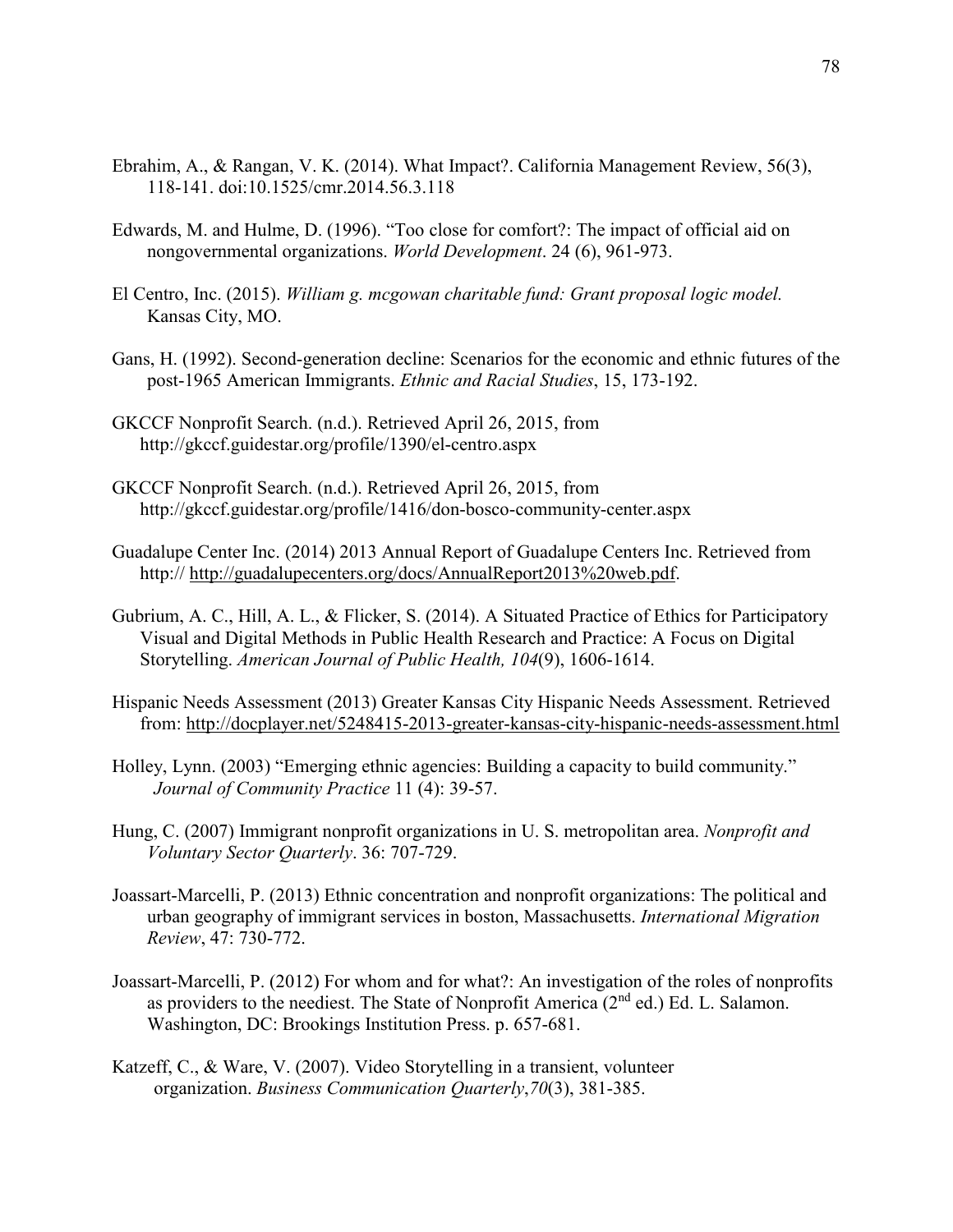- Kearns, Kevin. The Strategic Management of Accountability in Nonprofit Organizations: An Analytical Framework*. Public Administration Review*, 1994, Vol. 54 (2), p.185-92.
- Krueger, R. A. (2015). Using Stories in Evaluation. Handbook of Practical Program Evaluation Newcomer/Handbook, 535-556. doi:10.1002/9781119171386.ch21
- Laws, G.. (1997). Globalization, immigration, and changing social relations in u. s. cities. *The Annals of the American Academy of Political and Social Science*, *551*, 89–104. Retrieved from http://www.jstor.org.www2.lib.ku.edu/stable/1047940
- Lewis, M. (2008) Familias in the heartland: Exploration of the social, economic, and cultural realities of latino immigrants. *Journal of Contemporary Social Services*, 89 (2): 193-201.
- Lynch-Cerullo, K., & Cooney, K. (2011). Moving from Outputs to Outcomes: A Review of the Evolution of Performance Measurement in the Human Service Nonprofit Sector. Administration in Social Work, 35(4), 364-388. doi:10.1080/03643107.2011.599305
- Mattie Rhodes Center History-Brightening Lives. Building Futures. (n.d.). Retrieved April 26, 2015, from http://mattierhodes.org/web/english/History.html
- Mattie Rhodes Center. (2014) 2013 Annual Report of the Mattie Rhodes Center. Retrieved from http://www.mattierhodes.org/UserFiles/Annual%20Report.PDF
- McKeever, B. (n.d.). The Nonprofit Sector in Brief 2015 Public Charities, Giving, and Volunteering. Retrieved April 17, 2016, from http://www.urban.org/sites/default/files/alfresco/publication-pdfs/2000497-The-Nonprofit-Sector-in-Brief-2015-Public-Charities-Giving-and-Volunteering.pdf
- McLaughlin, J and Jordan, G. (2010) Using Logic Models. In Handbook of Practical Program Evaluation. (pp. 55-80). San Francisco, CA: Jossey-Bass.
- Millard, A., Chapa, J. (2004) Apple pie and enchiladas: Latino newcomers in the rural Midwest. Austin, TX: University of Texas Press.
- Militello, M., & Guajardo, F. (2013). Virtually speaking: How digital storytelling can facilitate organizational learning. *Journal of Community Positive Practices, 13*(2), 80-91. Retrieved from http://search.proquest.com/docview/1429236855?accountid=14556
- Moya, Jose. (2005) "Immigrants and associations: A global perspective." *Journal of Ethnic and Migration Studies*. 31 (5): 833-64.
- O'Dwyer, B., & Unerman, J. (2008). The paradox of greater NGO accountability: A case study of Amnesty Ireland. Accounting, Organizations and Society, 33(7-8), 801-824. doi:10.1016/j.aos.2008.02.002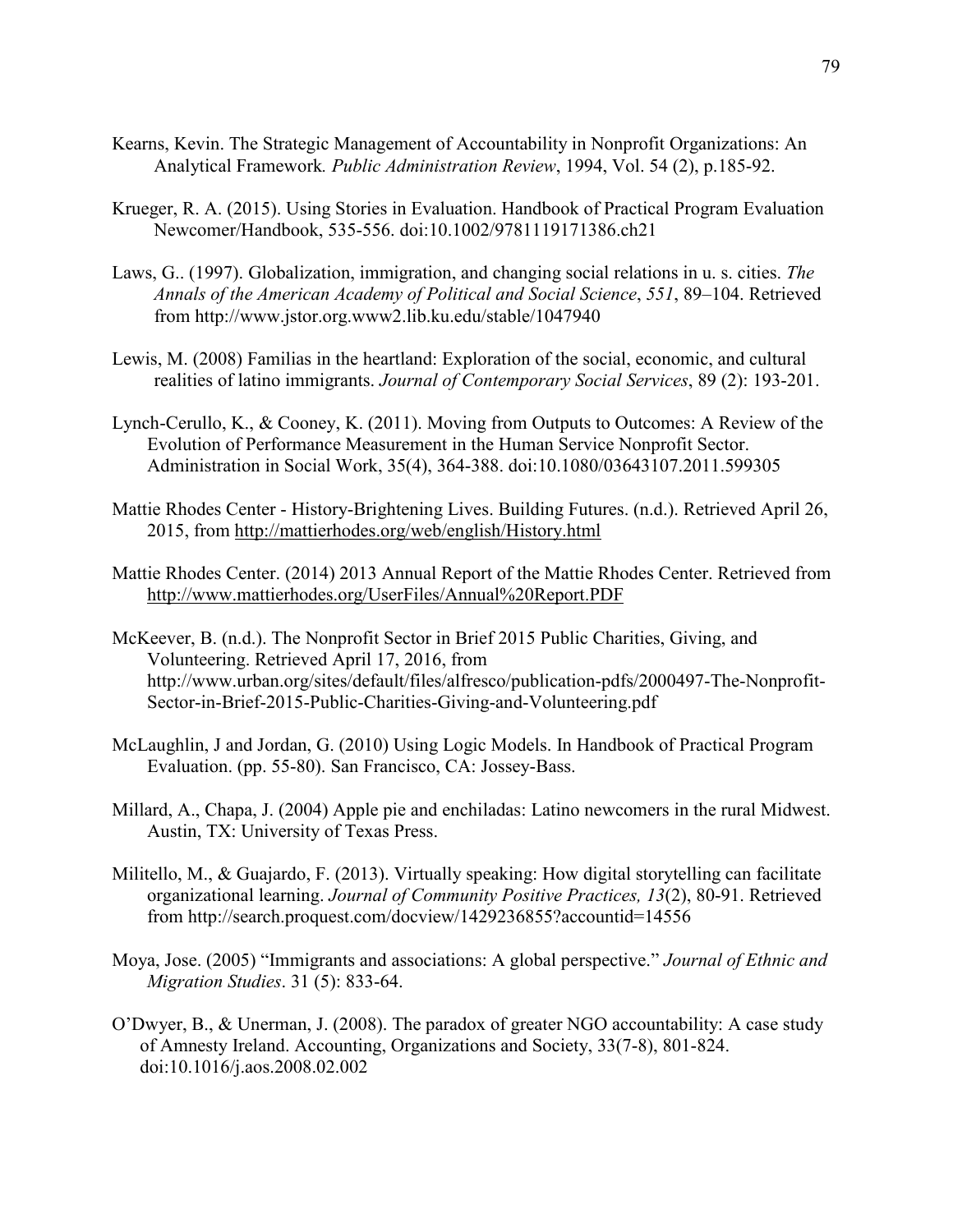- Ospina, S., Diaz, W., & O'sullivan, J. F. (2002). Negotiating Accountability: Managerial Lessons from Identity-Based Nonprofit Organizations. Nonprofit and Voluntary Sector Quarterly, 31(1), 5-31. doi:10.1177/0899764002311001
- Passal, J., D'Vera, C. (2009) Portrait of unauthorized immigrants in the united states. Washington, DC: Pew Research Center.
- Raffaelli, M., Wiley, A. (2012) Challenges and strengths of immigrant latino families in the rural Midwest. *Journal of Family Issues.* 34 (3): 347-372.
- Ramakrishnan, K., Bloemraad, I. (2008) Civic hope and political realities: Immigrants, community organizations, and Political Engagement. New York: Russell Sage Foundation Press.
- Richmond, A. H. (2010, December 07). *Globalization: Implications for immigrants and refugees*. Retrieved March 13, 2016, from http://www.tandfonline.com.www2.lib.ku.edu/doi/abs/10.1080/0141987022000000231
- Rodriguez, D. (2008*) Investigating identity and exploring effectiveness: An empirical analysis of latino-serving nonprofit organizations* (Doctoral dissertation, University of Georgia)
- Romzek, B. and Dubnick. M (1987) Accountability in the public sector: Lessons from the challenger tragedy. *Public Administration Review*. Vol. 47 (3) p. 227-238.
- Suarez-Orozco, M. (2001). Globalization, immigration, and education: The research agenda. *Harvard Educational Review, 71*(3), 345-365. Retrieved from http://search.proquest.com/docview/212258944?accountid=14556
- Schrover, M., Vermeulen, F. (2005) Immigrant organizations. *Journal of Ethnic and Migration Studies*. 31 (5): 823-832.
- Vasquez, Olga. (2007). Latinos in the global context: Beneficiaries or irrelevants. *Latinos and Education.* 6 (2): 119-137.
- Wholey, J. S. (2010). Handbook of practical program evaluation. San Francisco, CA: Jossey-Bass.
- Williams, A. P., & Taylor, J. A. (2013). Resolving accountability ambiguity in nonprofit organizations. *Voluntas, 24*(3), 559-580. doi:http://dx.doi.org/10.1007/s11266-012-9266-0
- Yin, R. K. (2003) Case study research: Design and methods. (3<sup>rd</sup> ed.) Thousand Oaks, CA: Sage Publications.
- 2010 Census Data. (n.d.). Retrieved April 17, 2016, from https://www.census.gov/2010census/data/